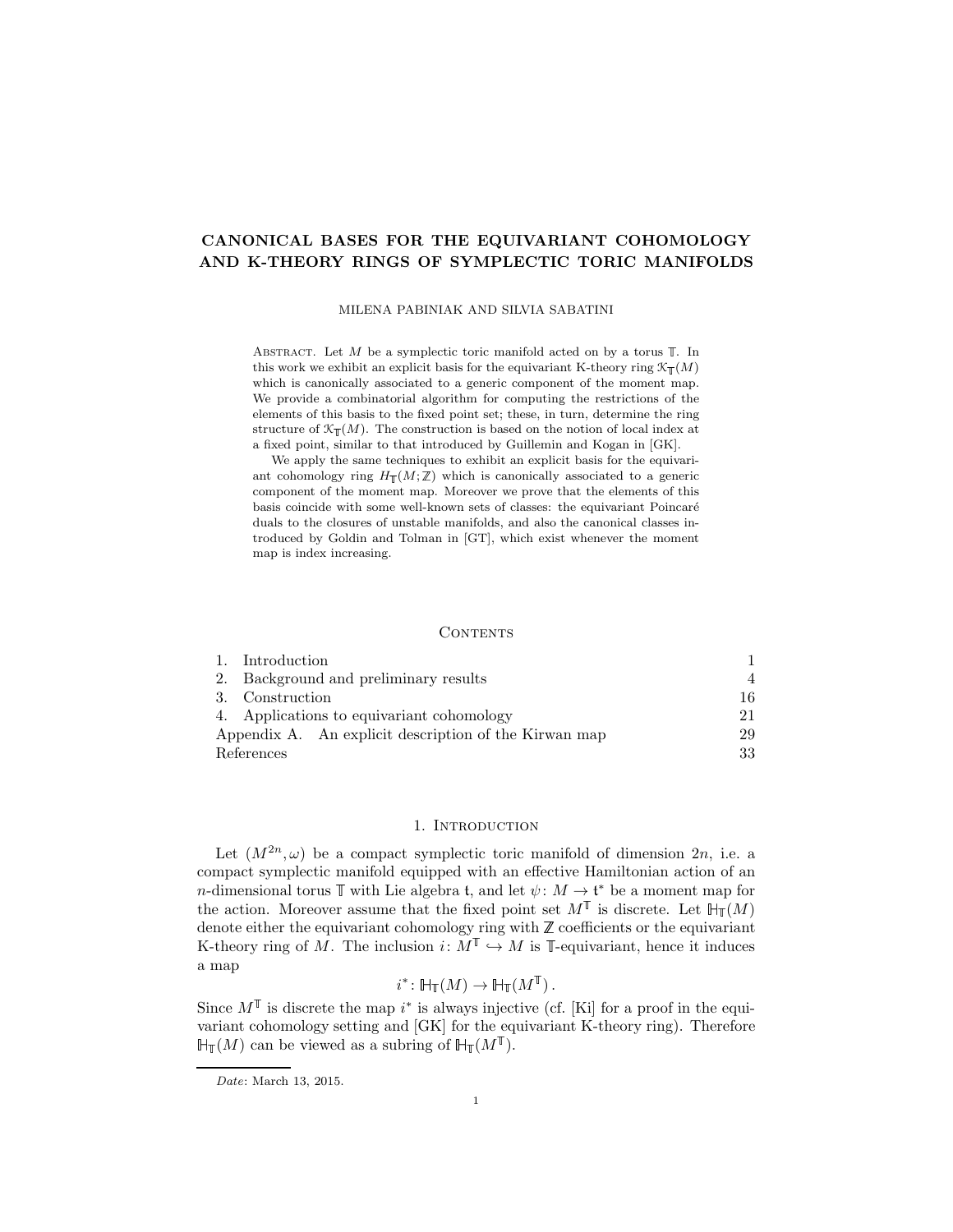The main goal of this paper is to analyze the ring structure of  $\mathbb{H}_{\mathbb{T}}(M)$  and construct an explicit basis of  $\mathbb{H}_{\mathbb{T}}(M)$  canonically associated to a generic component  $\mu$  of the moment map  $\psi$  (see page [6\)](#page-5-0). The restrictions of the basis elements to the fixed points, i.e. their images in  $\mathbb{H}_{\mathbb{T}}(M^{\mathbb{T}})$ , determine the equivariant structure constants.

A result of Kirwan guarantees that there always exists a basis for  $H_{\mathbb{T}}(M)$  associated to a generic component of the moment map, the elements of this basis being called Kirwan classes (see [\[Ki\]](#page-32-3) for the equivariant cohomology setting, and Proposition [2.2](#page-5-1) for a generalization of this idea to equivariant K-theory). This basis is, however, not unique. Several authors have added different conditions that would ensure this basis to be unique, i.e. to be canonically associated to a generic component of the moment map. For example, Guillemin and Zara [\[GZ02,](#page-32-4) [GZ03\]](#page-32-5) study this problem for the equivariant cohomology ring of GKM spaces (see Section [2.2\)](#page-7-0). The elements of the basis they introduce are called equivariant Thom classes, and should be thought of as the "equivariant Poincaré duals" to the closures of the unstable manifolds  $W^u(p)$  of a generic component  $\mu$  of the moment map with respect to an invariant metric. When such closures are smooth, these equivariant Poincaré duals can be computed explicitly in terms of the  $\mathbb T$  representations on the normal bundle of  $\overline{W^u(p)}$ . However in general such manifolds are not smooth, and in this case the restrictions of the equivariant Thom classes to the fixed point set are analyzed by means of the combinatorics of the GKM graph. In [\[GT\]](#page-32-1) Goldin and Tolman study a similar problem on Hamiltonian  $\mathbb{I}$ -spaces, and introduce basis elements for the equivariant cohomology ring which are canonically associated to a generic component  $\mu$  of the moment map. However in both cases, in order for the basis elements to exist and be unique, there is an essential requirement on  $\mu$ : it needs to be index increasing (see Definition [3.2\)](#page-15-1). This is satisfied for example when the stable and unstable manifolds of  $\mu$  with respect to an invariant metric meet transversally.

In [\[GK\]](#page-32-0) Guillemin and Kogan introduce equivariant K-theory classes which are a basis of the equivariant K-theory ring  $\mathcal{K}_{\mathbb{I}}(M)$  of a Hamiltonian  $\mathbb{I}$ -space (as a module over the equivariant K-theory of a point). However no explicit connection is given between such basis and the "natural" basis given by the K-theoretical equivariant Poincar´e duals to the closures of the unstable manifolds (in the case in which there exists an invariant metric for which these are all smooth). To express the extra conditions imposed on Kirwan classes, Guillemin and Kogan introduce the local index map, that associates to each class in  $\mathcal{K}_{\mathbb{T}}(M)$  and each fixed point  $q \in M^{\mathbb{T}}$  an element of  $\mathcal{K}_{\mathbb{T}}(\text{pt})$ . Note that  $\mathcal{K}_{\mathbb{T}}(\text{pt})$  can be identified with  $R(\mathbb{T})$ , the representation ring of  $\mathbb{T}$ .

Inspired by this idea, we present a slightly different definition of local index of an equivariant K-theory class  $\tau$  at a fixed point q

# $\text{Ind}_q : \mathcal{K}_{\mathbb{T}}(M) \to R(\mathbb{T}),$

and give an explicit combinatorial recipe for computing it (see Definition [2.7](#page-12-0) in Section [2.4\)](#page-8-0). Using this notion we introduce a basis for the equivariant K-theory ring of a symplectic toric manifold M which is canonically associated to a generic component of the moment map, both in the index increasing and non-index increasing case. The main result of the paper is the following. Let  $F_p$  be the flow-up manifold at  $p \in M^{\mathbb{T}}$  (see page [10,](#page-9-0) Section [2.4\)](#page-8-0), corresponding to the closure of the unstable manifold at p.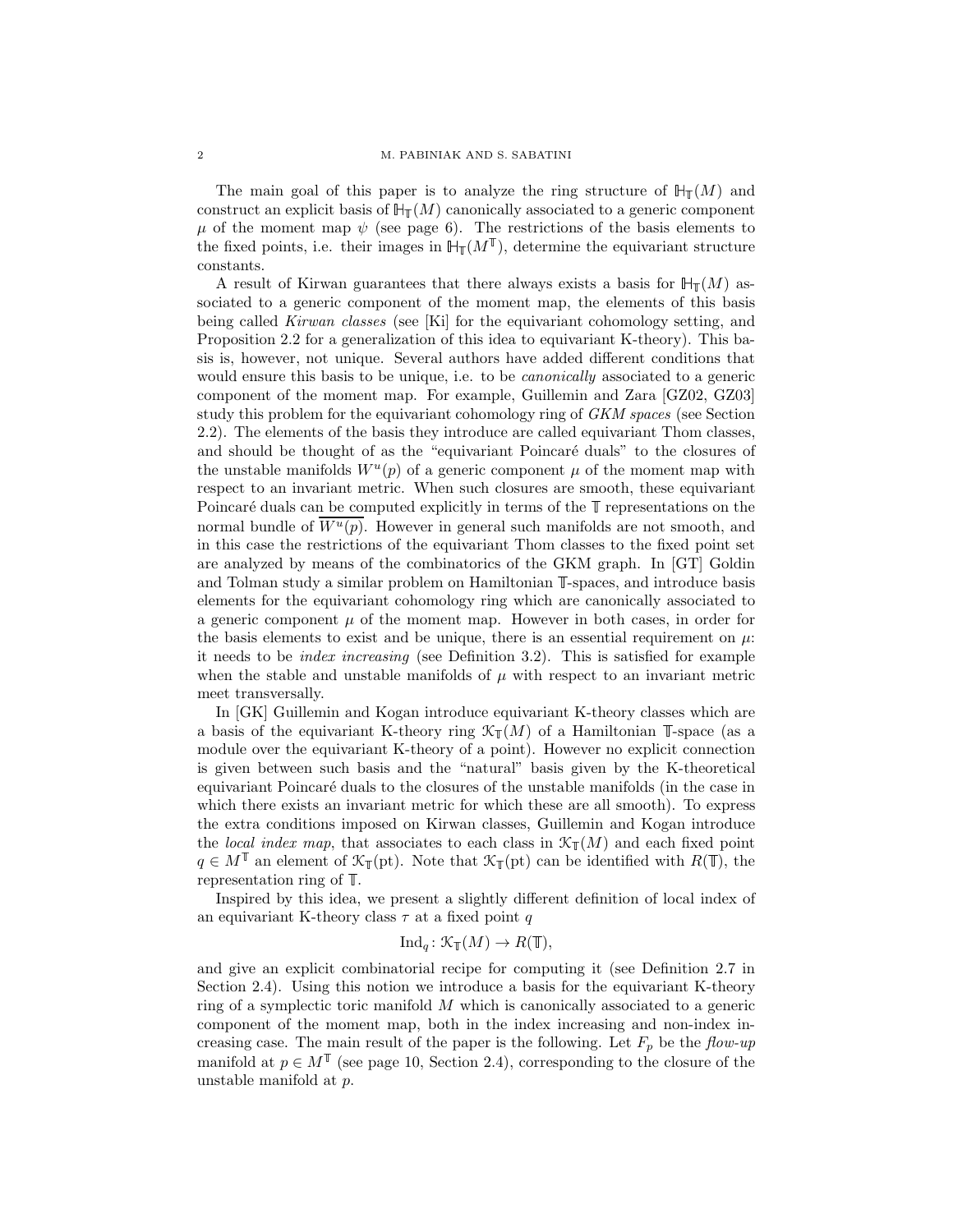**Theorem 1.1.** Let  $(M, \omega, \mathbb{T}, \psi)$  be a symplectic toric manifold of dimension  $2n$ , together with a choice of a generic component of the moment map  $\mu: M \to \mathbb{R}$ . Let  $\mathfrak{K}_{\mathbb T}(M)$  be the equivariant K-theory ring of M. Then for each  $p \in M^{\mathbb T}$  there exists a unique Kirwan class  $\tau_p \in \mathcal{K}_{\mathbb{T}}(M)$ , called the **i-canonical class** at the fixed point p (see Definition [2.11\)](#page-14-0), satisfying

(1)  $Ind_q(\tau_p)=1$  for all points  $q \in F_p \cap M^{\mathbb{T}}$ ;

(2)  $Ind_q(\tau_p)=0$  for all points  $q \notin F_p \cap M^{\mathbb{T}}$ .

Moreover, the set  $\{\tau_p\}_{p \in M}$  is a basis for  $\mathcal{K}_{\mathbb{I}}(M)$  as a module over  $R(\mathbb{T})$ .

Being a Kirwan class means that  $\tau_p(p) = \mathbf{e}_{\mathbb{T}}^-(p)$ , the equivariant (K-theoretical) Euler class of the negative normal bundle  $N_p^-$  of  $\mu$  at p, and that  $\tau_p(q) = 0$  for all  $q \in M^{\mathbb{T}}$  with  $\mu(q) < \mu(p)$  (see Proposition [2.2\)](#page-5-1).

We prove the claims of the above theorem in two separate Propositions: uniqueness is proved in Proposition [2.13,](#page-14-1) existence in Proposition [3.1.](#page-15-2)

Moreover, we show that in the index increasing case these classes are indeed the equivariant Poincaré duals to the flow-up manifolds  $F_p$  (see Lemma [3.3](#page-15-3) and Prop. [3.5\)](#page-16-0).

Note that we require our classes  $\tau_p$  to have local index 1 on  $F_p$ , not only at p as in [\[GK\]](#page-32-0). As a consequence, the trivial bundle  $\mathbb{1} \in \mathcal{K}_{\mathbb{I}}(M)$  is an element of our basis of i-canonical classes, while it does not belong to the basis exhibited in  $[GK]$ . Moreover, when M is a complex projective space endowed with the standard toric action, the basis of i-canonical classes consists of powers of the (equivariant) prequantization line bundle (see Example [3.6\)](#page-18-0). Another important advantage of our approach is that the local index, and thus also the i-canonical classes, is easy to calculate directly from the combinatorics underlying the symplectic toric manifold, as we demonstrate by various examples. We give explicit formulas for the elements of this basis when the component of the moment map is index increasing, and inductive formulas otherwise.

The definition of local index can also be translated to the equivariant cohomology setting (Section [4\)](#page-20-0), thus allowing to define a canonical basis for the equivariant cohomology ring of M.

<span id="page-2-0"></span>**Theorem 1.2.** Let  $(M, \omega, \mathbb{T}, \psi)$  be a symplectic toric manifold of dimension  $2n$ , together with a choice of a generic component of the moment map  $\mu: M \to \mathbb{R}$ . Let  $H^*_\mathbb{T}(M;\mathbb{Z})$  be the equivariant cohomology ring of M with  $\mathbb{Z}$ -coefficients. Then for each  $p \in M^{\mathbb{T}}$  there exists a unique Kirwan class  $\tau_p \in H^*_{\mathbb{T}}(M;\mathbb{Z})$ , called the **i-canonical class** at the fixed point p (see Definition [4.5\)](#page-23-0), satisfying

$$
(1) Ind_p(\tau_p) = 1;
$$

(2)  $Ind_q(\tau_p)=0$  for all points  $q \in M^{\mathbb{T}} \setminus \{p\}.$ 

The set  $\{\tau_p\}_{p\in M^{\mathbb{T}}}$  is a basis for  $H^*_{\mathbb{T}}(M;\mathbb{Z})$  as a module over  $H^*_{\mathbb{T}}(pt;\mathbb{Z})$ .

Indeed, in Proposition [4.17](#page-27-0) we prove that the i-canonical classes in equivariant cohomology coincide with the equivariant Poincaré duals to the flow-up manifolds  $F_p$ . Moreover, when the chosen component of the moment map is index increasing, they also coincide with the canonical classes introduced by Goldin and Tolman in [\[GT\]](#page-32-1) (see Proposition [4.10\)](#page-25-0).

Note that the definition of i-canonical classes in equivariant cohomology is not a direct translation of the definition in K-theory. Here we want the local index of  $\tau_p$  to vanish at all fixed points other than p. The reason for this difference is that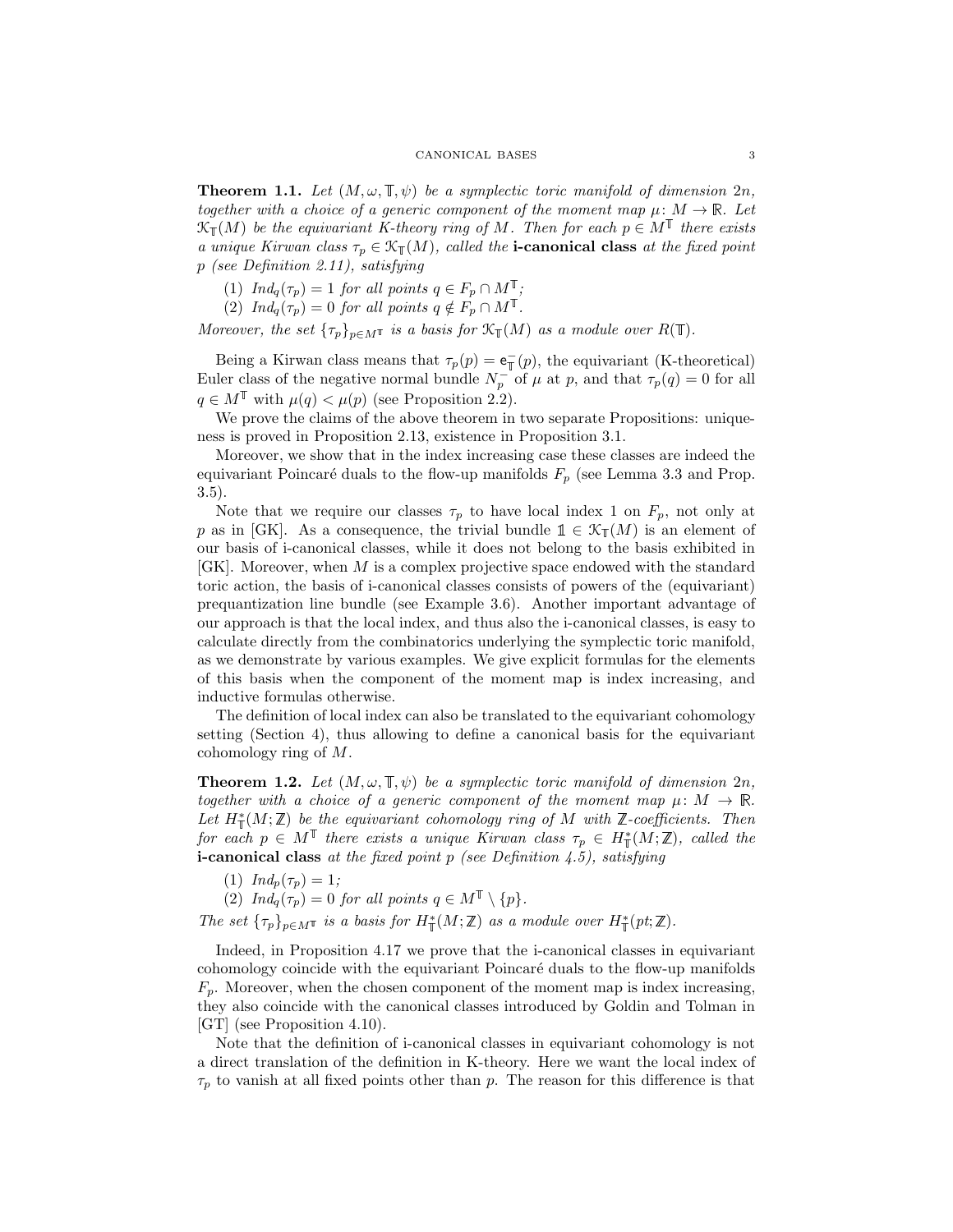we want the class  $\mathbb{1} \in H^*_{\mathbb{T}}(M;\mathbb{Z})$  to be one of the elements of the basis of  $H^*_{\mathbb{T}}(M;\mathbb{Z})$ .

Organization. Section [2](#page-3-0) contains the background material and some preliminary results. In Section [3](#page-15-0) we construct i-canonical classes in equivariant K-theory, thus proving their existence. Section [4](#page-20-0) proves similar results in the equivariant cohomology setting. We finish the paper with an appendix about an explicit description of the Kirwan map.

Acknowledgements. The first author was supported by the Fundação para a Ciência e a Tecnologia, Portugal: postdoctoral fellowship SFRH/BPD/87791/2012 and projects EXCL/MAT-GEO/0222/2012, PTDC/MAT/117762/2010. The second author was supported by the Fundação para a Ciência e a Tecnologia, Portugal, from 09/2013 until 08/2014: postdoctoral fellowship SFRH/BPD/86851/2012 and projects EXCL/MAT-GEO/0222/2012, PTDC/MATH/117762/2010.

# 2. Background and preliminary results

<span id="page-3-3"></span><span id="page-3-0"></span>2.1. **Hamiltonian spaces.** Let  $(M, \omega)$  be a compact symplectic manifold of dimension  $2n$ , and  $\mathbb T$  a compact real torus of dimension d with Lie algebra t. Suppose that  $\mathbb T$  acts on  $(M, \omega)$  in a Hamiltonian fashion with moment map  $\psi$ , i.e. there exists a  $\mathbb{T}$ -invariant map  $\psi \colon M \to \mathfrak{t}^*$  satisfying

<span id="page-3-1"></span>
$$
\iota_{\xi^{\#}}\omega = -d\langle \psi, \xi \rangle \;, \tag{2.1}
$$

where  $\xi^{\#}$  denotes the vector field on M associated with the flow of symplectomorphisms generated by  $\xi \in \mathfrak{t}$ , and  $\langle \cdot, \cdot \rangle$  the dual pairing between  $\mathfrak{t}^*$  and  $\mathfrak{t}$ . Unless otherwise stated, we assume the action to be effective, and the fixed point set  $M^{\mathbb{I}}$ of the action to be discrete. We refer to  $(M, \omega, \mathbb{T}, \psi)$  as a **Hamiltonian <sup>T</sup>-space**. Recall that when  $\dim(\mathbb{T}) = \frac{\dim(M)}{2}$ , the Hamiltonian  $\mathbb{T}$ -space  $(M, \omega, \mathbb{T}, \psi)$  is called a symplectic toric manifold. Before specializing to the case of symplectic toric manifolds, we first introduce some notions that will be used throughout this note and do not depend on the action being toric.

Let  $\mathcal{K}_{\mathbb{T}}(M)$  denote the equivariant K-theory ring of M, i.e. the abelian group associated to the semigroup of isomorphism classes of complex  $\mathbb{T}$ -vector bundles over M, endowed with the direct sum operation  $\oplus$  and the tensor product  $\otimes$ . Thus, if M is a point,  $\mathcal{K}_{\mathbb{T}}(\text{pt})$  is the representation ring of the torus  $\mathbb{T}$ , henceforth denoted by  $R(\mathbb{T})$ . Observe that, if  $\ell^* \subset \mathfrak{t}^*$  denotes the weight lattice of  $\mathfrak{t}^*$ and  $\ell^* = \mathbb{Z}\langle x_1,\ldots,x_d\rangle$ , then  $R(\mathbb{T})$  can be identified with the ring of finite sums  $\{\sum_{j\in J} n_j e^{2\pi i w_j} \text{ s.t. } |J| < \infty, n_j \in \mathbb{Z} \text{ and } w_j \in \ell^*\},\text{ or equivalently}$ 

<span id="page-3-2"></span>
$$
R(\mathbb{T}) = \mathbb{Z}[e^{2\pi ix_1}, \dots, e^{2\pi ix_d}, e^{2\pi i(-x_1 - x_2 - \dots - x_d)}]
$$
\n(2.2)

i.e.  $R(\mathbb{T})$  is identified with the character ring of  $\mathbb{T}$ . The unique map  $\pi \colon M \to \{\text{pt}\}\$ induces a map  $\pi^*: R(\mathbb{T}) \to \mathcal{K}_{\mathbb{T}}(M)$  which gives  $\mathcal{K}_{\mathbb{T}}(M)$  the structure of an  $R(\mathbb{T})$ module.

Observe that the inclusion  $i: M^{\mathbb{T}} \hookrightarrow M$ , which is clearly  $\mathbb{T}$ -equivariant, gives rise to a map in equivariant K-theory:

$$
i^* \colon \mathfrak{K}_{\mathbb{T}}(M) \to \mathfrak{K}_{\mathbb{T}}(M^{\mathbb{T}}) .
$$

Since we assumed  $M^{\mathbb{T}}$  to be discrete we have  $\mathcal{K}_{\mathbb{T}}(M^{\mathbb{T}}) = \bigoplus_{p \in M^{\mathbb{T}}} R(\mathbb{T})$ , which can be regarded as the ring of maps that assign to each fixed point  $p \in M^{\mathbb{T}}$  a representation in  $R(\mathbb{T})$ . In [\[GK,](#page-32-0) Corollary 2.2], the authors prove that for (compact) Hamiltonian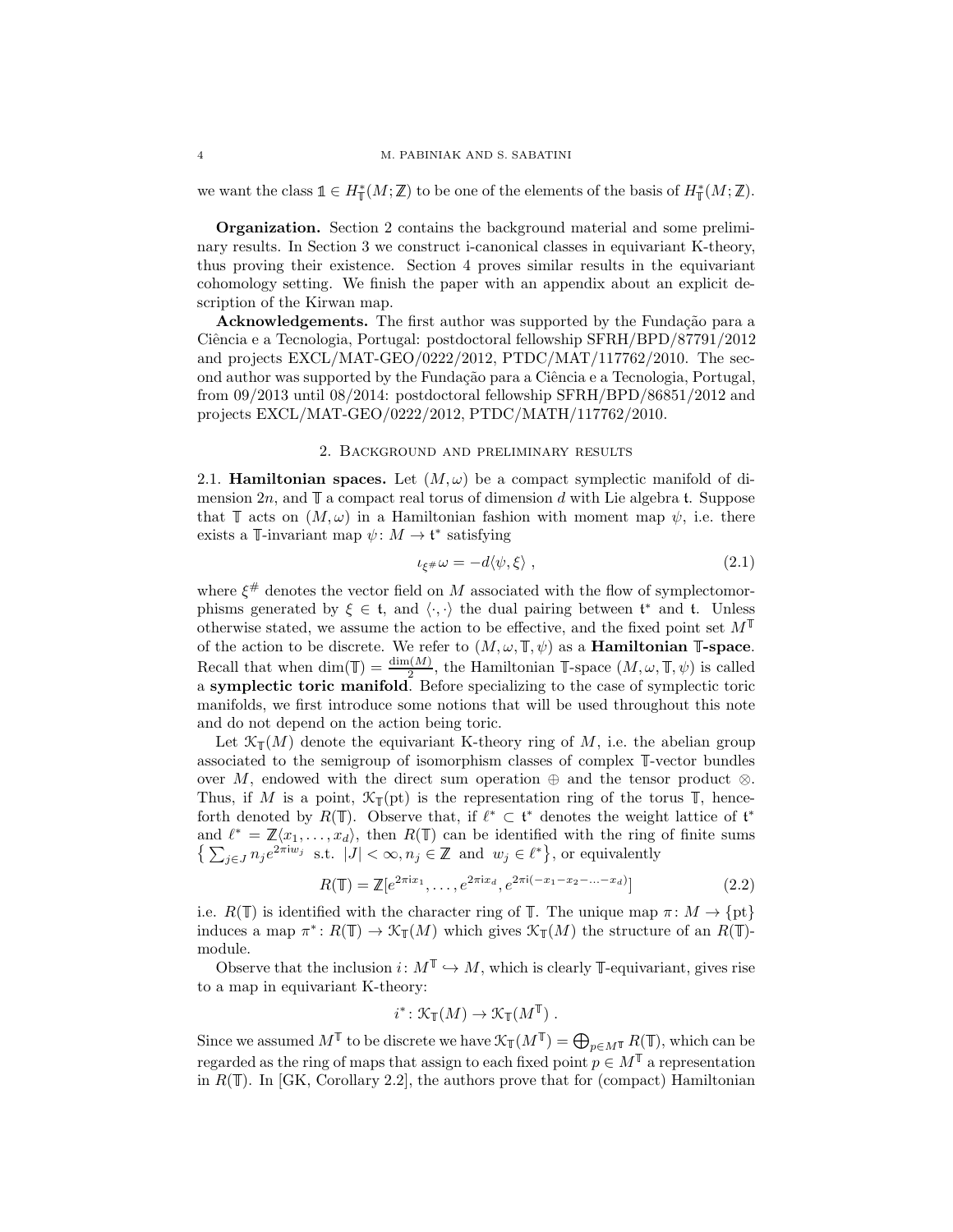-spaces with discrete fixed point set  $M^{\mathbb{T}}$ , the above restriction map  $i^*$  is **injective** (this result is quoted here in Theorem [2.3;](#page-5-2) see also [\[HL,](#page-32-6) Theorem 2.5] for the case in which M is not necessarily compact). Thus  $\mathcal{K}_{\mathbb{T}}(M)$  can be regarded as a subring of  $\mathfrak{K}_{\mathbb T}(M^{\mathbb T})$ , which is a much easier object to deal with. Henceforth we will always identify  $\mathcal{K}_{\mathbb{T}}(M)$  with  $i^*(\mathcal{K}_{\mathbb{T}}(M))$ :

$$
\mathcal{K}_{\mathbb{T}}(M) \cong i^*(\mathcal{K}_{\mathbb{T}}(M)) \subset \mathcal{K}_{\mathbb{T}}(M^{\mathbb{T}}) \cong \bigoplus_{p \in M^{\mathbb{T}}} R(\mathbb{T}).
$$

Let  $p \in M^{\mathbb{T}}$  and  $i_p^* \colon \mathcal{K}_{\mathbb{T}}(M) \to \mathcal{K}_{\mathbb{T}}(\{p\})$  the map induced by the inclusion  $i_p \colon \{p\} \hookrightarrow$ M. For every  $\tau \in \mathcal{K}_{\mathbb{T}}(M)$  we denote by  $\tau(p) \in R(\mathbb{T})$  the value  $i_p^*(\tau)$ , and define the support of  $\tau$  to be

$$
supp(\tau) = \{ q \in M^{\mathbb{T}} \mid \tau(q) \neq 0 \} \subset M^{\mathbb{T}}.
$$

Observe that injectivity of  $i^*$  implies that  $\tau = 0 \in \mathcal{K}_{\mathbb{T}}(M)$  if and only if  $\tau(p) = 0$ for all  $p \in M^{\mathbb{T}}$ , or equivalently if and only if  $\text{supp}(\tau) = \emptyset$ .

Let  $J: TM \rightarrow TM$  be a  $\mathbb{I}\text{-invariant almost complex structure compatible with}$  $\omega$ , i.e.  $\omega(J\cdot, \cdot)$  defines an (invariant) inner product on M. If p is a fixed point of the action, the T-action on M induces a representation on  $T_pM \simeq \mathbb{C}^n$ , called the isotropy representation of  $\mathbb{T}$  at  $p$ , which is given by

$$
\exp(\xi) \cdot (z_1, \dots, z_n) = (e^{2\pi i w_1(\xi)} z_1, \dots, e^{2\pi i w_n(\xi)} z_n), \text{ for every } \xi \in \mathfrak{t}. \tag{2.3}
$$

Here the  $w_i$ 's are well-defined nonzero elements of  $\ell^*$  and are called the **weights** (of the isotropy representation of  $\mathbb{T}$ ) at p. The weights are nonzero because we are assuming  $M^{\mathbb{T}}$  to be discrete, and the isotropy action commutes with the  $\mathbb{I}\text{-action on }M$  around p. The set of these weights, counted with multiplicities, will be denoted by  $W_p$ , and the set of all isotropy weights, counted with multiplicities, by  $W = \coprod_{p \in M^{\mathsf{T}}} W_p$ .

Take  $a \overline{\xi} \in \mathfrak{t}$  generating a circle subgroup  $S^1 = \{\exp(t\overline{\xi})\colon t \in \mathbb{R}\}\subset \mathbb{T}$ , such that  $w(\overline{\xi}) \neq 0$  for all  $w \in W$ . It is well-known (cf. [\[F\]](#page-32-7)) that the  $\overline{\xi}$ -component of the moment map  $\mu = \psi^{\overline{\xi}}$ :  $M \to \mathbb{R}$ , defined as  $\mu(q) = \langle \psi(q), \overline{\xi} \rangle$ , is a T-invariant Morse function whose critical set coincides with the fixed point set  $M^{\mathbb{T}}$ . It is easy to check that equation [\(2.1\)](#page-3-1) implies that the isotropy weights in the representation on the negative (resp. positive) normal bundle of  $\mu$  at p, denoted by  $N_p^-$  (resp.  $(N_p^+)$ , coincide with the **positive (resp. negative) weights**, i.e. with those w's in  $W_p$  such that  $w(\overline{\xi}) > 0$  (resp.  $w(\overline{\xi}) < 0$ ). We denote this (multi)set by  $W_p^+$  (resp.  $W_p^-$ ). Observe that, with this convention, all the weights at the minimum  $p_0$  of  $\mu$ are negative, so that  $W_{p_0} = W_{p_0}^-$ .

Let  $\lambda_p$  denote the number of positive weights at p for every  $p \in M^{\mathbb{T}}$ ; then the Morse index of  $\mu$  at p is precisely  $2\lambda_p$ .

<span id="page-4-0"></span>Definition 2.1. Given  $p \in M^{\mathbb{T}}$ , the equivariant (K-theoretical) Euler class of the negative normal bundle  $N_p^-$  of  $\mu$  at p, denoted by  $e^-_T(p)$ , is an element of  $\mathcal{K}_{\mathbb{T}}(\{p\})$  defined as

$$
\mathbf{e}_{\mathbb{T}}^-(p) = \prod_{w_j \in W_p^+} (1 - e^{2\pi \mathrm{i} w_j})
$$

We will see that this class plays a key role in the construction of i-canonical classes.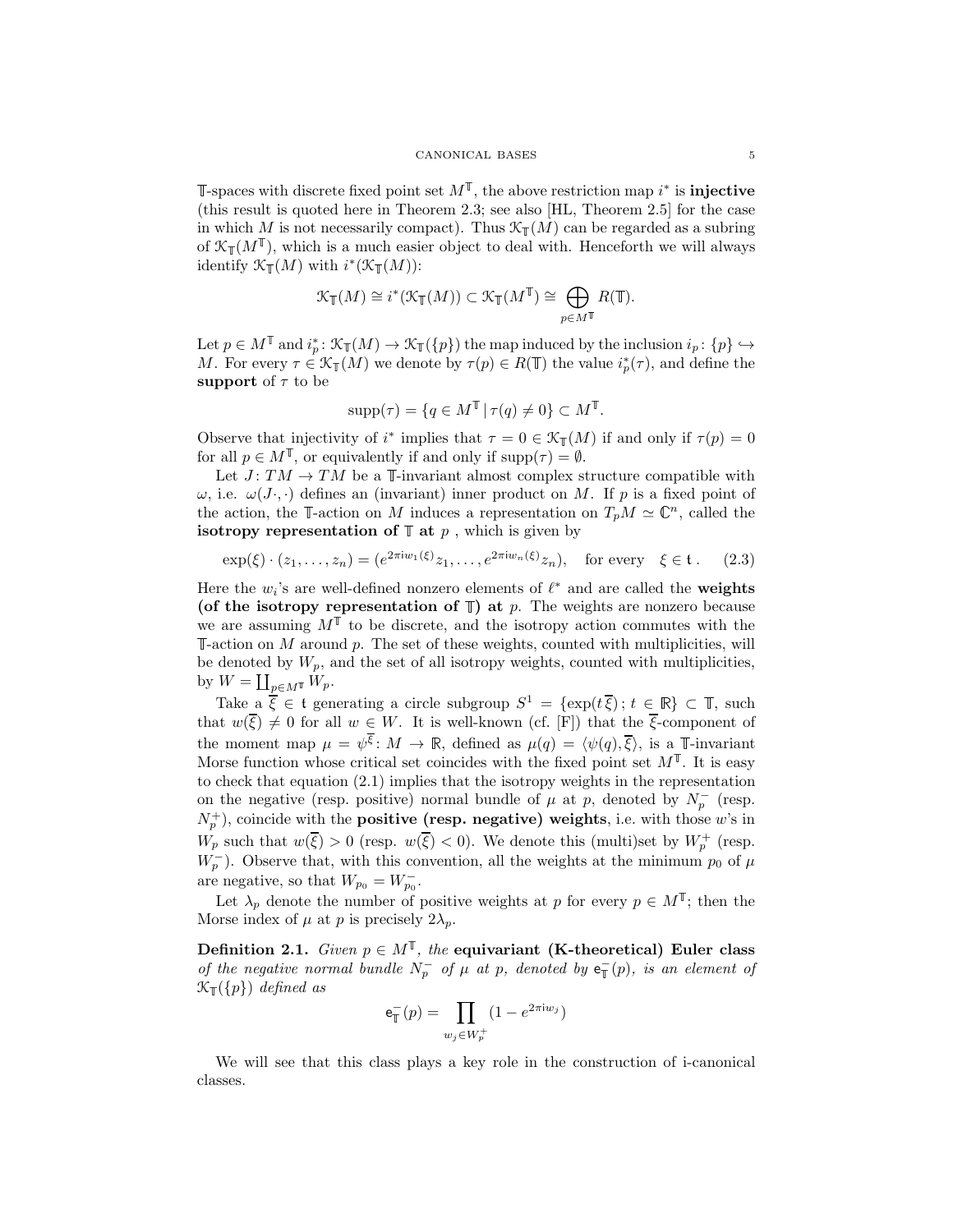We say that  $\mu$  separates fixed points if  $\mu(p) \neq \mu(q)$  for every  $p, q \in M^{\mathbb{T}}$ with  $p \neq q$ . Observe that, since we only deal with symplectic toric manifolds, the moment map for the  $\mathbb T$  action is always injective when restricted to the fixed point set. Thus, for an open dense subset of  $\overline{\xi} \in \mathfrak{t}$ , the corresponding  $\mu$  separates fixed points. We call  $\xi \in \mathfrak{t}$  generic if  $w(\xi) \neq 0$  for all  $w \in W$  and the corresponding  $\mu$ separates fixed points. Such  $\mu$  is called a **generic component of the moment map**. Henceforth, we order the fixed points of the action  $p_0, \ldots, p_N$  in such a way that  $\mu(p_0) < \mu(p_1) < \cdots < \mu(p_N)$  and denote this ordering by

<span id="page-5-0"></span>
$$
p_0 \prec p_1 \prec \cdots \prec p_N. \tag{2.4}
$$

The following proposition is not new, but since it plays a key role in our work, we include the proof for the readers' convenience.

<span id="page-5-1"></span>**Proposition 2.2.** Let  $(M, \omega, \mathbb{T}, \psi)$  be a Hamiltonian  $\mathbb{T}$ -space, and let  $\mu \colon M \to \mathbb{R}$ be a generic component of the moment map. Then for every  $p \in M^{\mathbb{T}}$  there exists a class  $\nu_p \in \mathcal{K}_{\mathbb{T}}(M)$ , called a **Kirwan class** at p, such that

(i) 
$$
\nu_p(p) = \mathsf{e}_{\mathbb{T}}^-(p)
$$
;

(ii)  $\nu_p(q) = 0$  for every  $q \in M^{\mathbb{T}}$  such that  $q \prec p$ , i.e.  $\mu(q) < \mu(p)$ .

Moreover the set  $\{\nu_p\}_{p \in M}$  is a basis for  $\mathfrak{X}_{\mathbb{T}}(M)$  as an  $R(\mathbb{T})$ -module.

Before giving the proof of this Proposition, we recall here a few important facts about the equivariant K-theory ring of Hamiltonian  $\mathbb{T}$ -spaces. For every  $p \in M^{\mathbb{T}}$ and  $\varepsilon > 0$  sufficiently small, let

$$
M_p^{\pm} = \{ q \in M \mid \mu(q) \le \mu(p) \pm \varepsilon \}.
$$

By a standard Morse-theoretic argument there exists an equivariant homotopy equivalence between  $(M_p^+, M_p^-)$  and  $(D^{2\lambda_p}, \partial D^{2\lambda_p})$ , where  $D^{2\lambda_p}$  is the disk of dimension  $2\lambda_p$  centered at p; hence  $\mathcal{K}_{\mathbb{T}}(M_p^+, M_p^-) \simeq \mathcal{K}_{\mathbb{T}}(D^{2\lambda_p}, \partial D^{2\lambda_p}).$ 

Consider the following diagram:

<span id="page-5-4"></span>
$$
\mathcal{K}_{\mathbb{T}}(M_p^+, M_p^-) \xrightarrow{\alpha_p} \mathcal{K}_{\mathbb{T}}(M_p^+) \tag{2.5}
$$
\n
$$
\uparrow_{\mathcal{T}_p} \qquad \qquad \iota_p^* \downarrow \qquad \mathcal{K}_{\mathbb{T}}(\{p\}) \xrightarrow{\alpha_p} \mathcal{K}_{\mathbb{T}}(\{p\})
$$

where  $\mathcal{T}_p$  is the Thom isomorphism,  $\alpha_p$  the map in the long exact sequence of the pair  $(M_p^+, M_p^-)$  and  $\iota_p^*$  the restriction map. We have that  $\iota_p^* \circ \alpha_p \circ \mathcal{T}_p$  is just the multiplication by  $e_{\mathbb{T}}(p)$ , which is not a zero divisor in  $\mathcal{K}_{\mathbb{T}}(\{p\})$ , thus implying that  $\alpha_p$  is injective for every  $p \in M^{\mathbb{T}}$ . This is the main ingredient of the following Theorem (whose proof is omitted here, but the reader can refer to [\[GK,](#page-32-0) Lemma 2.1 and Corollary 2.2]):

<span id="page-5-2"></span>**Theorem 2.3.** For every  $p \in M^{\mathbb{T}}$ , the K-theory long exact sequence of the pair  $(M_p^+, M_p^-)$  splits into short exact sequences

<span id="page-5-3"></span>
$$
0 \longrightarrow \mathcal{K}_{\mathbb{T}}(M_p^+, M_p^-) \xrightarrow{\alpha_p} \mathcal{K}_{\mathbb{T}}(M_p^+) \xrightarrow{\beta_p} \mathcal{K}_{\mathbb{T}}(M_p^-) \longrightarrow 0 \tag{2.6}
$$

Moreover, the following map

$$
\mathcal{K}_{\mathbb{T}}(M_p^{\pm}) \to \mathcal{K}_{\mathbb{T}}(M_p^{\pm} \cap M^{\mathbb{T}})
$$
\n(2.7)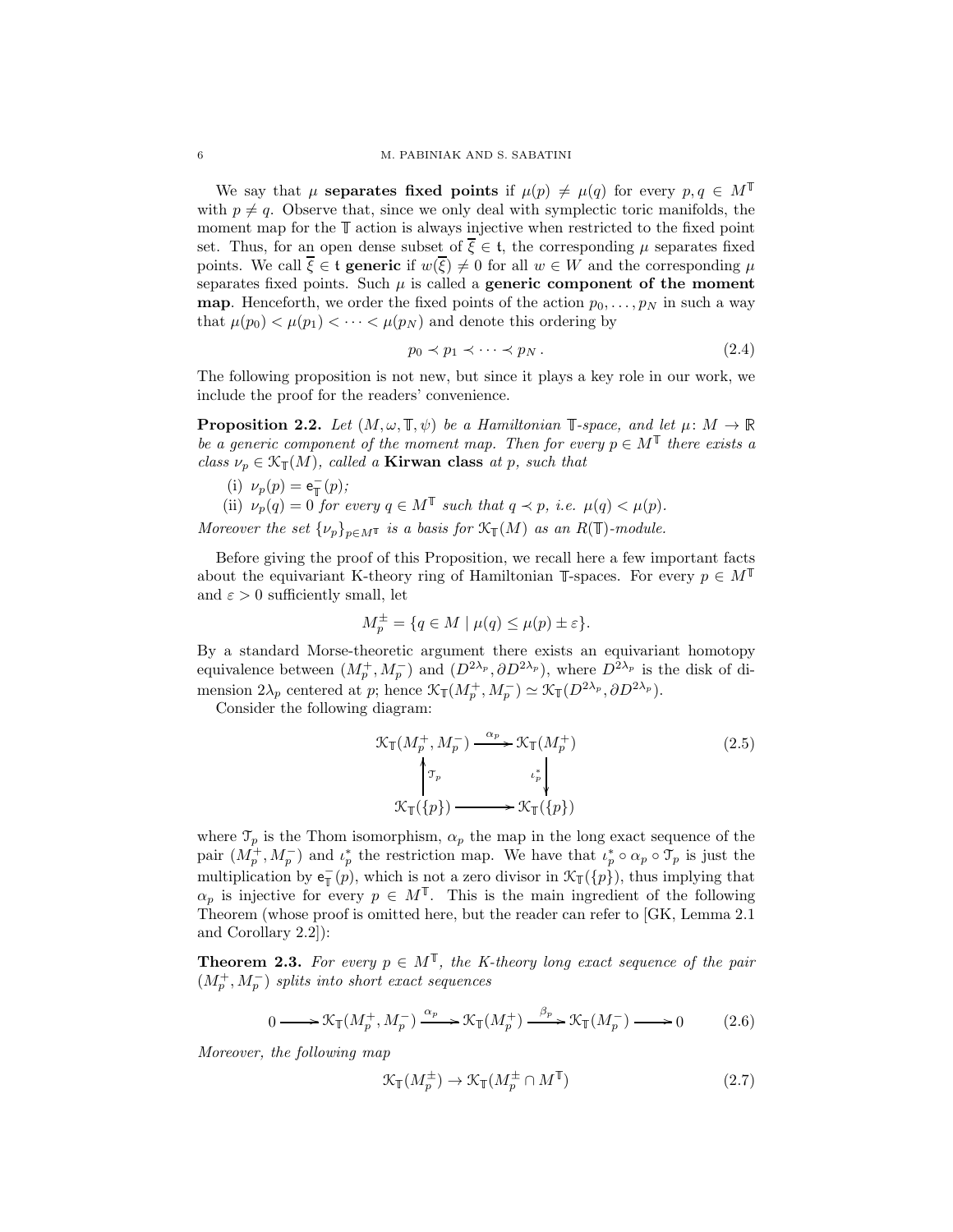is injective for every  $p \in M^{\mathbb{T}}$ , hence so is

<span id="page-6-1"></span>
$$
i^* \colon \mathcal{K}_{\mathbb{T}}(M) \to \mathcal{K}_{\mathbb{T}}(M^{\mathbb{T}}), \tag{2.8}
$$

and

<span id="page-6-0"></span>
$$
\mathcal{K}_{\mathbb{T}}(M) \to \mathcal{K}_{\mathbb{T}}(M_p^{\pm})
$$
\n
$$
(2.9)
$$

is surjective for every  $p \in M^{\mathbb{T}}$ .

*Proof of Proposition [2.2.](#page-5-1)* Consider any K-theory class  $\nu$  in  $\mathcal{K}_{\mathbb{T}}(M_p^+)$ . Recall that we denote  $\iota_p^*(\nu)$  by  $\nu(p)$ . By the exactness of [\(2.6\)](#page-5-3) and the analysis of the diagram [\(2.5\)](#page-5-4) done before, we obtain that  $\nu$  is in  $\text{ker}(\beta_p)$  if and only if it satisfies  $\nu(p)$  =  $f \in_{\mathbb{T}}(p)$  for some  $f \in R(\mathbb{T}) = \mathcal{K}_{\mathbb{T}}(\{p\})$  and  $\nu(q) = 0$  for all  $q \in M_p^-\cap M^{\mathbb{T}}$ . By Theorem [2.3](#page-5-2) the restriction map  $\mathcal{K}_{\mathbb{T}}(M_p^+) \to \mathcal{K}_{\mathbb{T}}(M_p^+ \cap M^{\mathbb{T}})$  is injective, so once f is fixed these conditions uniquely characterize the class  $\nu$ . By taking  $f = 1$  and extending the class  $\nu$  to M, which can be achieved by using the surjectivity of [\(2.9\)](#page-6-0), we obtain a class  $\nu_p \in \mathcal{K}_{\mathbb{T}}(M)$  satisfying properties (i) and (ii) in Proposition [2.2,](#page-5-1) henceforth called a Kirwan class.

Consider a collection of Kirwan classes  $\{\nu_p\}_{p \in M}$ . We first need to prove that they generate  $\mathcal{K}_{\mathbb{T}}(M)$  as an  $R(\mathbb{T})$ -module. Let  $\gamma \in \mathcal{K}_{\mathbb{T}}(M)$ , and let  $q_0$  be the first fixed point (in  $\prec$  order) where  $\gamma(q_0) \neq 0$ . Since the restriction of  $\gamma$  to  $M_{q_0}^-$  is zero, from what we observed before, and by property (i) of  $\nu_{q_0}$ , we have  $\gamma(q_0)$  =  $f_0 e_{\mathbb{T}}^-(q_0) = f_0 \nu_{q_0}(q_0)$ , for some  $f_0 \in R(\mathbb{T})$ . Thus the class  $\gamma - f_0 \nu_{q_0}$  is zero at  $q_0$ , and by property (ii) of  $\nu_{q_0}$ , the first fixed point  $q_1$  where it doesn't vanish satisfies  $q_0 \prec q_1$ . By repeating this argument we can construct a class  $\gamma - \sum_{i=1}^m f_i \nu_{q_i}$ , with  $f_i \in R(\mathbb{T})$  for all  $i = 1, \ldots, m$ , whose restriction to the fixed point set vanishes identically. By the injectivity of [\(2.8\)](#page-6-1) it follows that  $\gamma - \sum_{i=1}^{m} f_i \nu_{q_i} = 0$ , and hence  $\{\nu_p\}_{p\in M^{\mathbb{T}}}$  is a set of generators of  $\mathcal{K}_{\mathbb{T}}(M)$  as an  $R(\mathbb{T})$ -module.

Now suppose that  $\delta = \sum_{j=0}^{s} c_j \nu_{p_{i_j}} = 0$ , where  $c_j \in R(\mathbb{T})$  and  $c_j \neq 0$  for every  $j = 0, \ldots, s$ , and assume that  $i_1 < i_2 < \cdots < i_s$ . Observe that  $\nu_{p_{i_1}}$  is the only class that does not vanish at  $p_{i_1}$ , and hence  $\delta(p_{i_1}) = c_1 \nu_{p_{i_1}}(p_{i_1}) = c_1 e_{\mathbb{T}}(p_{i_1}) \neq 0$ , which gives a contradiction. We conclude that the set  $\{\nu_p\}_{p\in M}$  is a basis for  $\mathcal{K}_{\mathbb{T}}(M)$  as an  $R(\mathbb{T})$ -module.  $\Box$ 

Finally we recall the following Lemma, whose proof follows, *mutatis mutandis*, from that of [\[GS,](#page-32-8) Lemma 2.4].

**Lemma 2.4.** With the same hypotheses of Proposition [2.2,](#page-5-1) let  $\{\nu_p\}_{p \in M}$  be a collection of Kirwan classes. Then there exists an explicit algorithm that computes the equivariant structure constants associated to the basis  $\{\nu_p\}_{p \in M}$  from their restrictions to the fixed point set  $\{i^*(\nu_p)\}_{p\in M}$ <sup> $\texttt{t}$ </sup>.

Observe that Kirwan classes are never unique, unless M is a point. Indeed, if  $\nu_p$ is a Kirwan class at  $p$ , then the class

$$
\nu_p + \sum_{\{q \in M^{\mathbb{T}} \mid \mu(q) > \mu(p)\}} a_q \nu_q
$$

also is, for any set of  $a_q \in R(\mathbb{T})$ .

In the next sections we introduce "special" Kirwan classes, i.e. Kirwan classes satisfying some extra assumptions that will ensure their uniqueness, and compute their restrictions to the fixed point set.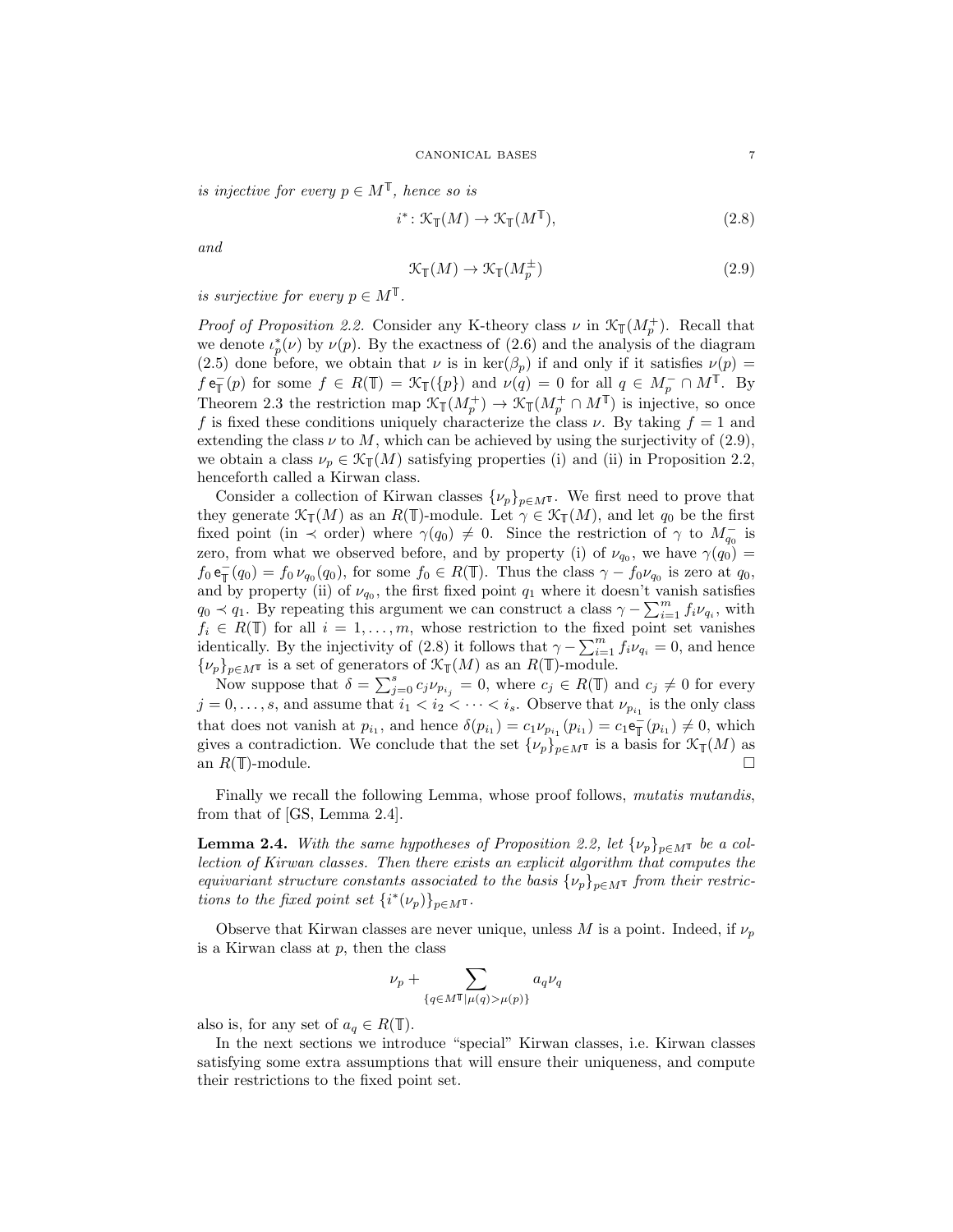<span id="page-7-0"></span>2.2. The equivariant K-theory ring of GKM spaces. Let  $(M, \omega, \mathbb{T}, \psi)$  be a Hamiltonian  $\mathbb{I}\text{-space}$  (so  $M^{\mathbb{I}}$  is discrete) and assume that  $\dim(\mathbb{I}) \geq 2$ . Then the -action is called GKM (Goresky-Kottwitz-MacPherson [\[GKM\]](#page-32-9)), or equivalently  $(M, \omega, \mathbb{T}, \psi)$  is called a **GKM space**, if for every codimension one subtorus  $K \subset \mathbb{T}$ , the submanifold fixed by K has dimension at most 2. It can be checked that this condition is equivalent to requiring that for every fixed point  $p \in M^{\mathbb{T}}$ , the weights of the isotropy action at  $p, w_1, \ldots, w_n \in \ell^* \subset \mathfrak{t}^*$ , are pairwise linearly independent. Let  $\mathfrak{k}_i \subset \mathfrak{t}$  be ker $(w_i)$ , and  $K_i = \exp(\mathfrak{k}_i)$ . From the definition of GKM space it follows that for each  $i = 1, \ldots, n$ , the connected component of  $M^{K_i}$ containing p is a 2-sphere, called **isotropy sphere**. The circle group  $\mathbb{T}/K_i$  acts effectively on such sphere, and this action has two fixed points, one of them being p. The combinatorics of the arrangement of isotropy spheres, together with the information on their stabilizers, is encoded in a labeled graph, called  $GKM$  graph  $\Gamma = (V, E)$ :

- The vertex set V coincides with the fixed point set  $M^{\mathbb{T}}$ .
- Given distinct  $p, q \in V$ , there exists a directed edge  $e = \overrightarrow{pq}$  from p to q if and only if there exists a 2-sphere  $S^2$  fixed by some codimension one subgroup  $K \subset \mathbb{T}$  such that the fixed points of the action of the quotient circle  $\mathbb{T}/K$  on  $S^2$  are precisely p and q; we refer to this sphere as the **sphere** associated to (the edge)  $e$ .
- Every edge  $e = \overrightarrow{pq} \in E$  is labeled by a weight  $w(e) \in \ell^*$ , defined as the weight of the isotropy  $\mathbb{T}$ -action on  $T_qS^2$ , where  $S^2$  is the sphere associated to  $e = \overrightarrow{pq}$ .

Every time p is connected to q by an edge  $e = \overrightarrow{pq}$  (with weight  $w(e)$ ), then by definition also q is connected to p by an edge  $-e = \overrightarrow{q} \hat{p}$  (with weight  $w(-e) =$  $-w(e)$ ). In order to avoid having two edges representing geometrically the same sphere, we will choose one of those edges by picking an orientation on the edge set E in the following way. Pick a generic  $\overline{\xi}$  and let  $\mu: M \to \mathbb{R}$  be the  $\overline{\xi}$ -component of the moment map  $\psi$ , as defined before. Each isotropy sphere is a symplectic submanifold with an effective Hamiltonian action of a circle with two fixed points p and q. Since  $\overline{\xi}$  is generic we have  $w(\overline{\xi}) \neq 0$ , for all  $w \in W_p$ . This implies that  $\mu(p) \neq \mu(q)$ , and so for each isotropy sphere we choose the directed edge  $e = \overrightarrow{pq}$ such that  $\mu(p) < \mu(q)$ . We will refer to this graph as the **oriented GKM** graph (associated to  $(M, \omega, \mathbb{T}, \psi, \overline{\xi})$ ) and denote it by  $\Gamma^o = (V, E^o)$ . We also define an increasing path  $\gamma$  from p to q in the oriented GKM graph  $\Gamma^o$ , where  $p, q \in V$ , to be an ordered sequence of edges in  $E^o$  of the form  $(\overrightarrow{p p_1}, \overrightarrow{p_1 p_2}, \ldots, \overrightarrow{p_i q})$ . Observe that if  $p \succeq q$  then the set of increasing paths from p to q is empty.

For a GKM space  $(M, \omega, \mathbb{I}, \psi, \overline{\xi})$  with oriented GKM graph  $\Gamma^o = (V, E^o)$ , the weights in the negative normal bundle at p, namely those in  $W_p^+$ , coincide with the weights associated to the edges  $e_j \in E^o$  of the form  $\overrightarrow{q_i p}$ . Thus the equivariant (K-theoretical) Euler class of the negative bundle at  $p \in M^{\mathbb{T}}$  in Definition [2.1](#page-4-0) can be expressed as

$$
\mathbf{e}_{\mathbb{T}}^-(p) = \prod_{e_j} (1 - e^{2\pi \mathrm{i} w(e_j)})
$$

where the product is over all the  $\lambda_p$  edges  $e_j \in E^o$  ending at p, i.e.  $e_j = \overrightarrow{q_j p} \in E^o$ , for some  $q_i \in V$ .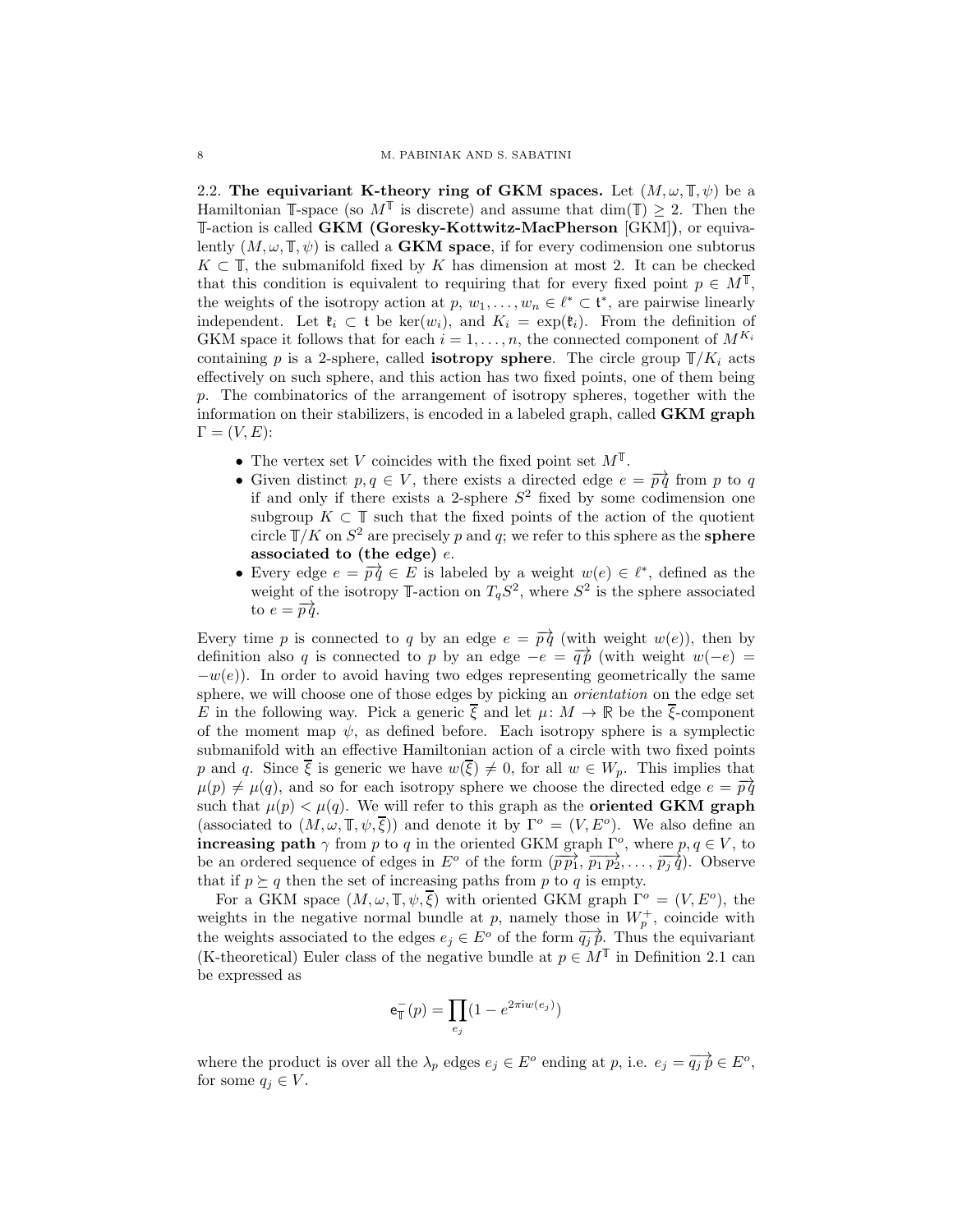In analogy with the equivariant cohomology ring, the GKM graph determines which elements  $f \in \mathfrak{K}_{\mathbb{T}}(M^{\mathbb{T}})$  come from classes in  $\mathfrak{K}_{\mathbb{T}}(M)$ . This is proved by Knutson and Rosu in the Appendix of [\[R\]](#page-32-10).

<span id="page-8-2"></span>**Theorem 2.5** (Knutson, Rosu '03). Let  $(M, \omega, \mathbb{T}, \psi)$  be a GKM space, and  $\Gamma$  =  $(V, E)$  the associated GKM graph. Then  $\tau \in \mathcal{K}_{\mathbb{T}}(M^{\mathbb{T}}) \simeq \bigoplus_{p \in M^{\mathbb{T}}} R(\mathbb{T})$  is an element of  $\mathcal{K}_{\mathbb{T}}(M)$  if and only if for every  $e = \overrightarrow{pq} \in E$ 

<span id="page-8-1"></span>
$$
\tau(p) - \tau(q) = f(1 - e^{2\pi i w(e)}) \quad \text{for some} \quad f \in R(\mathbb{T}). \tag{2.10}
$$

Observe that the elements  $\tau \in \mathcal{K}_{\mathbb{T}}(M^{\mathbb{T}})$  satisfying [\(2.10\)](#page-8-1) indeed form a ring. Moreover condition [\(2.10\)](#page-8-1) is equivalent to requiring

$$
\tau(p) - \tau(q) = \tilde{f} \left( 1 - e^{-2\pi i w(e)} \right) \quad \text{for some} \quad \tilde{f} \in R(\mathbb{T}),
$$

thus it is sufficient to check condition [\(2.10\)](#page-8-1) on the edges of the oriented GKM graph.

2.3. Symplectic toric manifolds as GKM spaces. In the following sections we will focus on symplectic toric manifolds, i.e. Hamiltonian  $\mathbb{T}\text{-spaces } (M, \omega, \mathbb{T}, \psi)$ with dim( $\mathbb{T}$ ) =  $\frac{\dim(M)}{2}$ . Observe that for every  $p \in M^{\mathbb{T}}$ , the isotropy weights at <br>p form a Z-basis of  $\ell^*$ , the weight lattice of  $\mathfrak{t}^*$ , hence they are pairwise linearly independent. Thus symplectic toric manifolds are a special class of GKM spaces. Moreover, their oriented GKM graph can be recovered from the one-skeleton of the image of the moment map  $\psi(M)$ :

- The vertices of the GKM graph are the vertices of the polytope.
- The oriented edges of the GKM graph are precisely the edges of the polytope, oriented by using  $\mu$ .
- The weight labeling the edge  $e = \overrightarrow{pq}$  is precisely the primitive element  $w \in \ell^*$  such that  $\psi(q) - \psi(p) = m w$ , for some  $m \in \mathbb{R}_{>0}$ .

<span id="page-8-0"></span>2.4. Definition of the Local Index. Let  $(M, \omega, \mathbb{T}, \psi)$  be a symplectic toric manifold. In this subsection, for every  $q \in M^{\mathbb{T}}$ , we construct a map

$$
\mathrm{Ind}_q\colon \mathcal{K}_\mathbb{T}(M)\to R(\mathbb{T})
$$

called the local index map at q. Before defining the local index map, we set some notation and easy facts.

Recall that the equivariant K-theory push-forward map Ind:  $\mathcal{K}_{\mathbb{T}}(M) \rightarrow$  $R(\mathbb T)$ , also called the (equivariant) index homomorphism, can be computed by using the Atiyah-Segal formula [\[AS\]](#page-32-11) in the following way:

<span id="page-8-3"></span>
$$
\text{Ind}(\tau) = \sum_{p \in M^{\mathbb{T}}} \frac{\tau(p)}{\prod_{w_j \in W_p} (1 - e^{2\pi i w_j})}.
$$
 (2.11)

Note that this is not in general a homomorphism of rings, but only a homomorphism of  $R(\mathbb{T})$ -modules.

For the trivial bundle  $\mathbb{1} \in \mathcal{K}_{\mathbb{I}}(M)$  one has:

$$
\operatorname{Ind}(\mathbb{1}) = \sum_{p \in M^{\mathbb{T}}} \frac{1}{\prod_{w_j \in W_p} (1 - e^{2\pi i w_j})}.
$$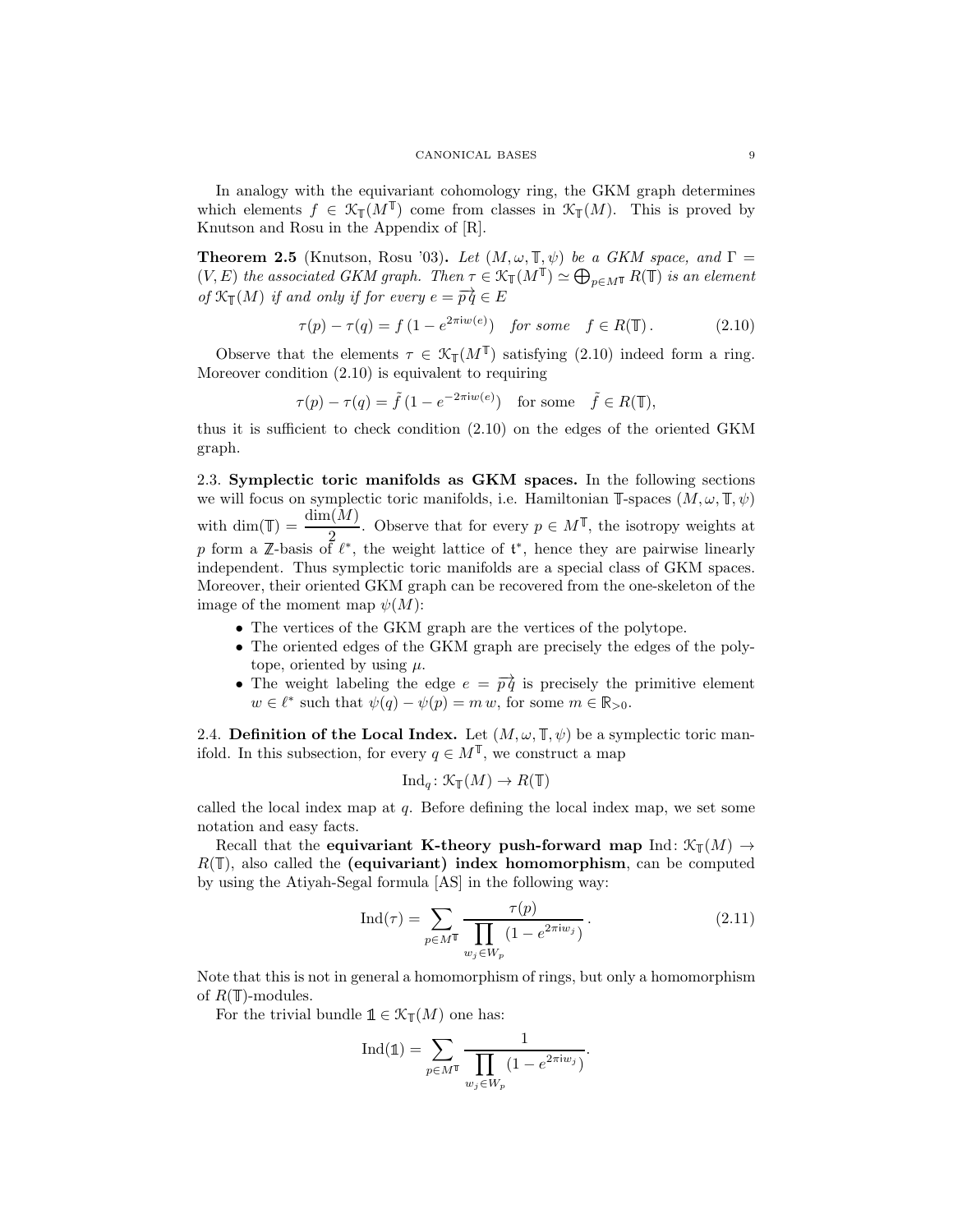For any generic  $\overline{\xi} \in \mathfrak{t}$ , consider the restriction map  $r_{\overline{\xi}} \colon \mathcal{K}_{\mathbb{T}}(\text{pt}) \to \mathcal{K}_{S^1}(\text{pt})$ , where  $S^1 = \exp(t\overline{\xi})$ , and let  $\mu: M \to \mathbb{R}$  be the associated  $\overline{\xi}$ -component of the moment map. Then by [\[H,](#page-32-12) Corollary 2.7] we have that  $r_{\xi}(\text{Ind}(\mathbb{1}))$  is the number of fixed points with no negative weights w.r.t.  $\mu$ , which is always 1 as M is connected and the action Hamiltonian. Since  $\overline{\xi}$  was generic, we obtain

<span id="page-9-0"></span>
$$
Ind(\mathbb{1}) = 1.
$$
\n<sup>(2.12)</sup>

Let  $w_1,\ldots,w_{\lambda_q}$  be the weights in the negative normal bundle of  $\mu$  at  $q \in M^{\mathbb{I}}$ . Define  $\mathcal{H}_q$  to be  $\lambda_q$ -dimensional affine subspace of  $\mathbb{R}^n$  given by  $\psi(q)+\mathbb{R}\langle w_1,\ldots,w_{\lambda_q}\rangle$ . It is easy to see that  $\mathcal{H}_q \cap \psi(M)$  is a  $\lambda_q$ -dimensional face of the polytope  $\psi(M)$ . Moreover

$$
H_q := \psi^{-1}(\mathcal{H}_q \cap \psi(M))
$$

is a closed  $\mathbb{I}\text{-invariant symplectic submanifold of }M$ , which can be thought of as the "flow-down at q". We denote by  $s_0 = q, s_1, \ldots, s_j$  the T-fixed points in  $H_q$ . Similarly, define  $F_q$  to be

$$
F_q = \psi^{-1}(\mathcal{F}_q \cap \psi(M)),
$$

where  $\mathcal{F}_q$  is the  $(n-\lambda_q)$ -dimensional affine space given by  $\psi(q) + \mathbb{R}\langle w_{\lambda_q+1},\ldots,w_{\lambda_n}\rangle$ . Note that  $F_q$  is also a closed T-invariant symplectic submanifold of M, which can be thought as the "**flow-up** at  $q$ ". Therefore, *mutatis mutandis*, what is claimed below for  $H_q$  also holds for  $F_q$ .

The action of  $\mathbb T$  on  $H_q$  is clearly not effective. In fact the subtorus

$$
\mathbb{T}_q^0 = \exp(\{\xi \in \mathfrak{t} \mid w_i(\xi) = 0, i = 1,\ldots,\lambda_q\}) \subset \mathbb{T}
$$

acts trivially on an open neighborhood of q in  $H_q$ , and hence it acts trivially on  $H_q$ . Thus  $H_q$  is acted on by the quotient torus  $\mathbb{T}_q = \mathbb{T}/\mathbb{T}_q^0$  and the Lie algebra  $Lie(\mathbb{T}_q)^*$ can be identified with  $\mathbb{R}\langle w_1,\ldots,w_{\lambda_q}\rangle$ . Moreover the action of  $\mathbb{T}_q$  on  $H_q$  is effective. Indeed, every point  $s \in H_q$  fixed by  $\mathbb{T}_q$  is also a  $\mathbb{T}$ -fixed point in M, and the weights  $w'_1, \ldots, w'_{\lambda_q}$  of the isotropy  $\mathbb{T}_q$  action on  $T_s H_q$  correspond to those weights  $w'_1, \ldots, w'_n$  of the isotropy action of  $\mathbb T$  on  $T_sM$  which belong to  $\mathbb R\langle w_1, \ldots, w_{\lambda_q}\rangle$ . Moreover, since the  $\mathbb{T}\text{-action}$  on M is toric, we have that  $\mathbb{Z}\langle w'_1,\ldots,w'_n\rangle = \ell^*$ , which implies that  $\mathbb{Z}\langle w'_1,\ldots,w'_{\lambda_q}\rangle=\ell_q^*$ , where  $\ell_q^*=\ell^*\cap\mathbb{R}\langle w_1,\ldots,w_{\lambda_q}\rangle$ . Thus the action is effective. We conclude that  $H_q$  is endowed with a symplectic toric action of  $\mathbb{T}_q$ .

Let  $S<sup>2</sup>$  be the 2-sphere endowed with the standard symplectic form and a symplectic toric  $S^1$  action rotating the sphere  $S^2$ , with speed 1, keeping the north and the south poles fixed. Consider a moment map,  $h: S^2 \to \mathbb{R}$ , such that  $0 = h(\mathbf{0})$  $h(1) = 1$ , where 1 and 0 denote the north and the south poles respectively. Let  $H_q \times S^2$  be the symplectic manifold with symplectic form given by the sum of the pull-backs of the symplectic forms on  $H_q$  and  $S^2$ . This manifold is endowed with the (non effective) Hamiltonian action of  $\mathbb{T} \times S^1$ , i.e.  $(t, t') * (s, s') = (t * s, t' * s')$ for every  $(t, t') \in \mathbb{T} \times S^1$  and  $(s, s') \in H_q \times S^2$ . The  $\mathbb{T} \times S^1$  fixed points in  $H_q \times S^2$ are given by

$$
H_q^{\mathbb{T}} \times \{\mathbf{0}\} = \{q_0 = (s_0, \mathbf{0}), \dots, q_j = (s_j, \mathbf{0})\}
$$

and

$$
H_q^{\mathbb{T}} \times \{\mathbf{1}\} = \{q'_0 = (s_0, \mathbf{1}), \dots, q'_j = (s_j, \mathbf{1})\},\
$$

for all  $i = 0, ..., j$ , where  $q_0 = (s_0, \mathbf{0}) = (q, \mathbf{0}).$ 

Note that the splitting  $\mathbb{T} \times S^1$  allows us to regard  $\mathfrak{t}^*$  as a subspace of  $Lie(\mathbb{T} \times S^1)^*$ . With abuse of notation we consider the weights of the  $\mathbb{T}$ -action as elements in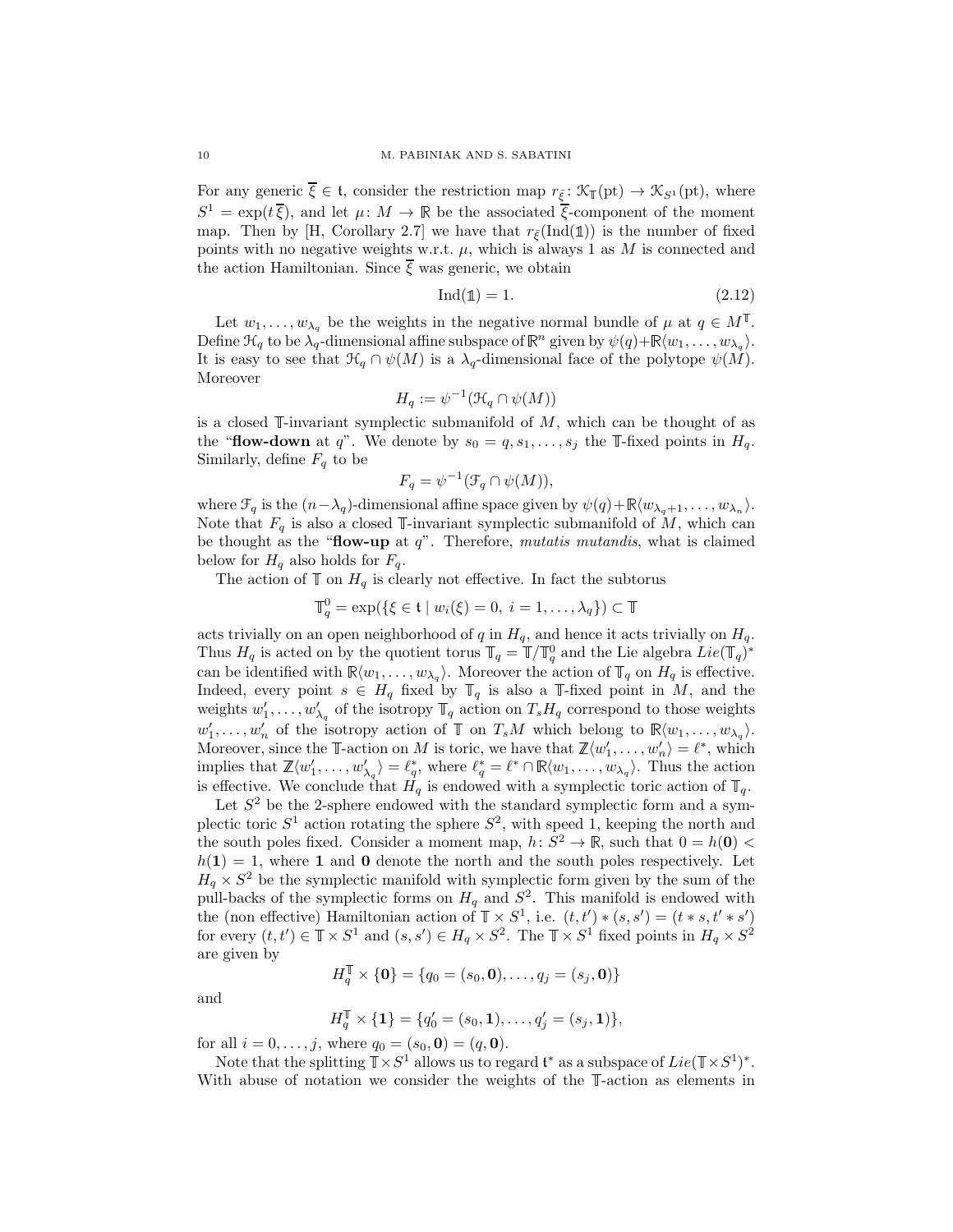$Lie(\mathbb{T} \times S^1)^*$ . Let  $-w_0 \in Lie(\mathbb{T} \times S^1)^*$  be the weight of the isotropy  $\mathbb{T} \times S^1$  action at  $T_q(\lbrace q_0 \rbrace \times S^2) \subset T_{q_0} (H_q \times S^2)$  (see Figure [2.1\)](#page-10-0).



<span id="page-10-0"></span>FIGURE 2.1. Local pictures for  $H_q$ ,  $H_q \times S^2$  and  $H_q^{\epsilon}$ .

Around  $q_0 = (q, 0)$ , the moment map of the Hamiltonian  $\mathbb{T} \times S^1$  action on  $H_q \times S^2$ can be written as

$$
\psi'(z_1,\ldots,z_{\lambda_q},z)=-w_0\frac{1}{2}|z|^2+w_1\frac{1}{2}|z_1|^2+\ldots+w_{\lambda_q}\frac{1}{2}|z_{\lambda_q}|^2+\psi(q) ,
$$

where  $(z_1,...,z_{\lambda_q}, z)$  are complex coordinates on  $H_q \times S^2$  around  $q_0$ . Since the  $\mathbb{T}$ action on M is toric, the weights of the isotropy  $\mathbb{T}$ -action at q, given by  $w_1, \ldots, w_n$ , form a  $\mathbb{Z}$ -basis of  $\ell^*$ , the weight lattice of  $\mathfrak{t}^*$ ; hence  $w_0, w_1, \ldots, w_n$  is a  $\mathbb{Z}$ -basis of the dual lattice of  $\mathbb{T} \times S^1$ . Let  $\xi_q$  be the element of  $Lie(\mathbb{T} \times S^1)$  such that  $w_0(\xi_q) = -1, w_i(\xi_q) = 1$  for  $i = 1, ..., \lambda_q$ , and  $w_i(\xi_q) = 0$  for  $i = \lambda_q + 1, ..., n$ . Then  $C_q = \exp(\xi_q) \subset \mathbb{T} \times S^1$  is a circle acting effectively on  $H_q \times S^2$  with moment map  $\varphi$  which around  $q_0$  is given by

$$
\varphi(z_1,\ldots,z_{\lambda_q},z) = \frac{1}{2}|z|^2 + \frac{1}{2}|z_1|^2 + \cdots + \frac{1}{2}|z_{\lambda_q}|^2 + \psi(q)(\xi_q).
$$

Let  $\tilde{H}_q^{\epsilon}$  be the symplectic reduction of  $H_q \times S^2$  at  $\epsilon + \psi(q)(\xi_q)$  with respect to the action of  $C_q$ , for  $\epsilon > 0$  sufficiently small, i.e.

$$
\widetilde{H}_q^{\epsilon} = \varphi^{-1}(\epsilon + \psi(q)(\xi_q))/C_q.
$$

Observe that  $\hat{H}_{q}^{\epsilon}$  is symplectomorphic to the complex projective space  $\mathbb{CP}^{\lambda_q}$ , endowed with the (Hamiltonian) residual action of  $\tilde{\mathbb{T}}_q = (\mathbb{T} \times S^1)/C_q$ . Denote its fixed points by  $p_0, p_1, \ldots, p_{\lambda_q}$  with

$$
p_0 = (\varphi^{-1}(\epsilon + \psi(q)(\xi_q)) \cap (\{q\} \times S^2)) / C_q,
$$
  

$$
p_j = (\varphi^{-1}(\epsilon + \psi(q)(\xi_q)) \cap (\psi')^{-1}(\overrightarrow{q_j q_0}) ) / C_q
$$

(see Figure [2.1\)](#page-10-0). Moreover, the tuples of isotropy weights of the  $\mathbb{I}_q$  action at the fixed points of  $H_q^{\epsilon}$  are given by:

$$
W_{p_0} = \{w_0 + w_1, \ldots, w_0 + w_{\lambda_q}\}\
$$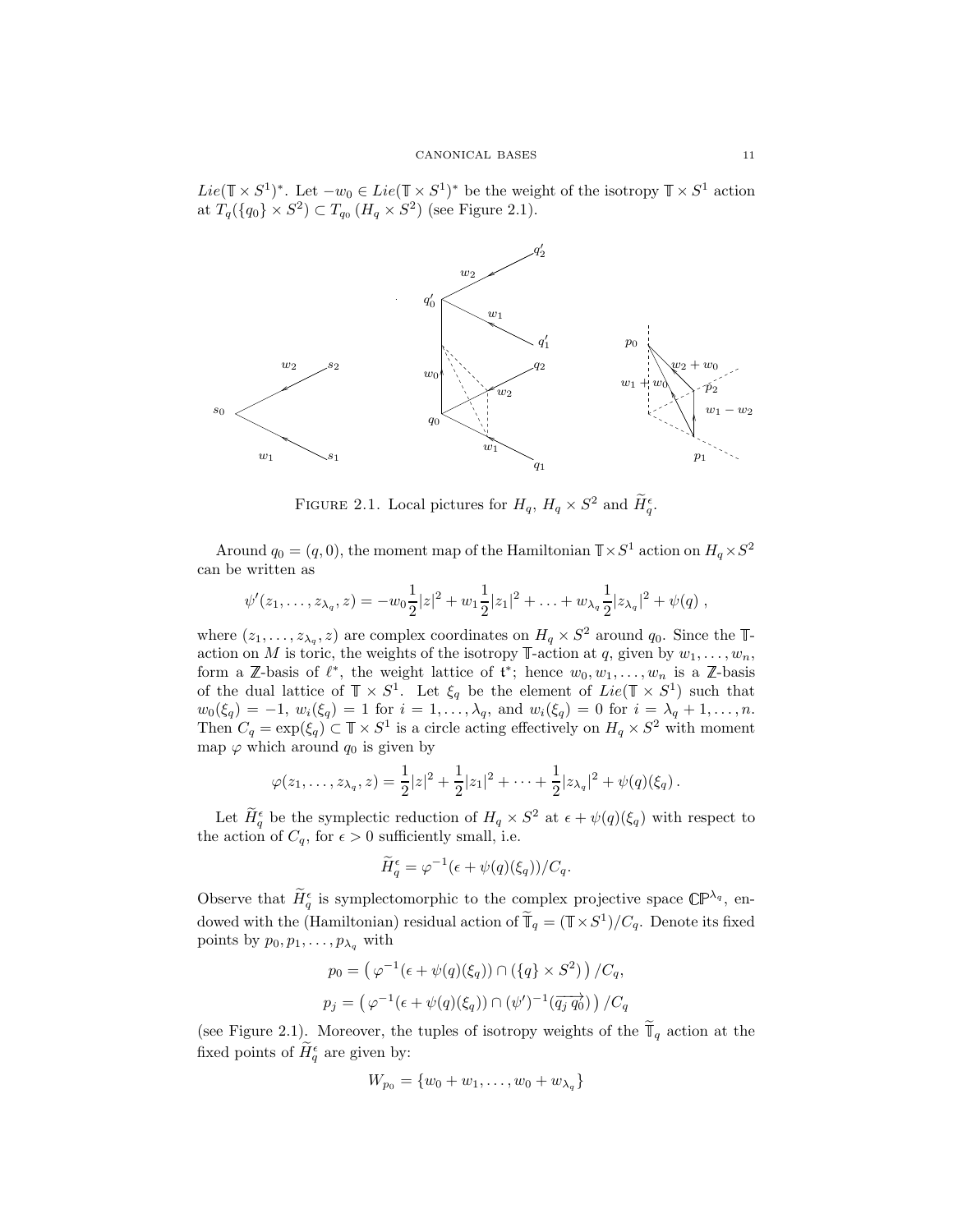and

$$
W_{p_i} = \{-(w_i+w_0), w_1-w_i, \ldots, w_{i-1}-w_i, w_{i+1}-w_i, \ldots, w_{\lambda_q}-w_i\}
$$

for all  $i = 1, \ldots, \lambda_q$ .

We are ready to define the Local Index map of a class  $\tau \in \mathcal{K}_{\mathbb{T}}(M)$  at  $q \in M^{\mathbb{T}}$ , and divide its computation into the following steps:

(i) Mapping  $\tau \in \mathcal{K}_{\mathbb{T}}(M)$  to  $\mathcal{K}_{\mathbb{T} \times S^1}(H_q \times S^2)$ : Consider the following commuting diagram

$$
\mathcal{K}_{\mathbb{T}}(M) \xrightarrow{r_1} \mathcal{K}_{\mathbb{T}}(H_q) \xrightarrow{r_2} \mathcal{K}_{\mathbb{T} \times S^1}(H_q \times S^2)
$$
\n
$$
\downarrow \qquad \qquad \downarrow \qquad \qquad \downarrow \qquad \downarrow \qquad \downarrow \qquad \downarrow
$$
\n
$$
\mathcal{K}_{\mathbb{T}}(M^{\mathbb{T}}) \longrightarrow \mathcal{K}_{\mathbb{T}}(H_q^{\mathbb{T}}) \longrightarrow \mathcal{K}_{\mathbb{T} \times S^1}((H_q \times S^2)^{\mathbb{T} \times S^1})
$$

where the maps involved are defined as follows. The map  $r_1$  is the restriction induced by the  $\mathbb{T}\text{-}\text{equivariant inclusion } H_q \hookrightarrow M$ . To define the map  $r_2 : \mathcal{K}_{\mathbb{T}}(H_q) \to$  $\mathcal{K}_{\mathbb{T}\times S^1}(H_q \times S^2)$  note that, as  $S^1$  acts trivially on  $H_q$  and  $\mathbb{T}$  acts trivially on  $S^2$ , we have a canonical identification

$$
\mathcal{K}_{\mathbb{T}\times S^1}(H_q\times S^2)\cong \mathcal{K}_{\mathbb{T}}(H_q)\otimes \mathcal{K}_{S^1}(S^2).
$$

Define  $r_2$  as tensoring with  $1 \in \mathcal{K}_{S^1}(S^2)$ , i.e.  $r_2(r_1(\tau))$  is the image of  $r_1(\tau) \otimes 1$ in  $\mathcal{K}_{\mathbb{T}\times S^1}(H_q \times S^2)$  under the above identification. The vertical arrows are the restrictions of the equivariant K-theory rings to those of the fixed point sets; in particular  $\widetilde{i}: (H_q \times S^2)^{\mathbb{T} \times S^1} \to H_q \times S^2$ . Let  $\widetilde{r}$  be  $r_2 \circ r_1$ .<br>Let  $\widetilde{r}$  be  $r_2 \circ r_1$ .

In Step (i) we map  $\tau \in \mathcal{K}_{\mathbb{T}}(M)$  to  $\widetilde{r}(\tau) \in \mathcal{K}_{\mathbb{T} \times S^1}(\overline{H}_q \times S^2)$ . In practice, we work with  $\widetilde{i}^* \circ \widetilde{r}(\tau) \in \mathcal{K}_{\mathbb{T} \times S^1}((H_q \times S^2)^{\mathbb{T} \times S^1})$ . An explicit procedure is given as follows:

- determine the restrictions of  $\tau \in \mathcal{K}_{\mathbb{T}}(M)$  to  $H_q^{\mathbb{T}} = \{s_0 = q, \ldots, s_j\};$
- then  $\tilde{i}^* \circ \tilde{r}(\tau)$  is  $\tau(s_l)$  at  $q_l$  and  $q'_l$ , for all  $l = 0, \ldots, j$ .

Note that these restrictions live in  $R(\mathbb{T})$ , which we regard as a subring of  $R(\mathbb{T} \times S^1)$ using the identifications  $R(\mathbb{T}) = \mathbb{Z}[e^{2\pi i w_1}, \ldots, e^{2\pi i w_n}, e^{2\pi i (-w_1 - \ldots - w_n)}]$  and  $R(\mathbb{T} \times$  $S^1$ ) =  $\mathbb{Z}[e^{2\pi i w_0}, e^{2\pi i w_1}, \dots, e^{2\pi i w_n}, e^{2\pi i (-w_1 - \dots - w_n - w_0)}]$  (see [\(2.2\)](#page-3-2)).

(ii) Mapping  $\widetilde{r}(\tau) \in \mathcal{K}_{\mathbb{T} \times S^1}(H_q \times S^2)$  to  $\mathcal{K}_{\mathbb{T}_q}(\widetilde{H}_q^{\epsilon})$ :

$$
\kappa \colon \mathcal{K}_{\mathbb{T} \times S^1} (H_q \times S^2) \to \mathcal{K}_{\widetilde{\mathbb{T}}_q} (\widetilde{H}_q^{\epsilon})
$$
\n(2.13)

In practice, given  $\tilde{r}(\tau) \in \mathcal{K}_{\mathbb{T} \times S^1}(H_q \times S^2)$  we compute the image of  $\kappa(\tilde{r}(\tau))$  in  $\mathcal{K}_{\widetilde{\mathbb{F}}_q}((\widetilde{H}_q^{\epsilon})^{\widetilde{\mathbb{T}}_q})$ . That is, we find the restrictions of  $\kappa(\widetilde{r}(\tau))$  to each of the  $\lambda_q + 1$  fixed points  $p_0, p_1, \ldots, p_{\lambda_q}$  of  $\widetilde{H}_q^{\epsilon} \cong \mathbb{CP}^{\lambda_q}$  using the recipe below. The value  $\widetilde{r}(\tau)(q_0)$ (equal to the value  $\tau(s_0)$ ) is an element of  $R(\mathbb{T})$ , which we regard as a subring of  $R(\mathbb{T} \times S^1)$ . Since the weights  $w_1, \ldots, w_n$  form a  $\mathbb{Z}$ -basis of  $\ell^*$ , we can express  $\tau(q_0)$  as  $f(e^{2\pi i w_1}, \ldots, e^{2\pi i w_n}, e^{2\pi i (-w_1 - \ldots - w_n)}),$  where  $f(X_1, \ldots, X_{n+1})$  is a polynomial with integer coefficients. Let

$$
f_0 = f(e^{2\pi i (w_0 + w_1)}, \dots, e^{2\pi i (w_0 + w_{\lambda_q})}, e^{2\pi i w_{\lambda_q + 1}}, \dots, e^{2\pi i w_n}, e^{2\pi i (-w_1 - \dots - w_n - \lambda_q w_0)})
$$

and

$$
f_j = f(e^{2\pi i(w_1 - w_j)}, \dots, e^{2\pi i(w_{\lambda_q} - w_j)}, e^{2\pi iw_{\lambda_q+1}}, \dots, e^{2\pi iw_n}, e^{2\pi i(-w_1 - \dots - w_n + \lambda_q w_j)}),
$$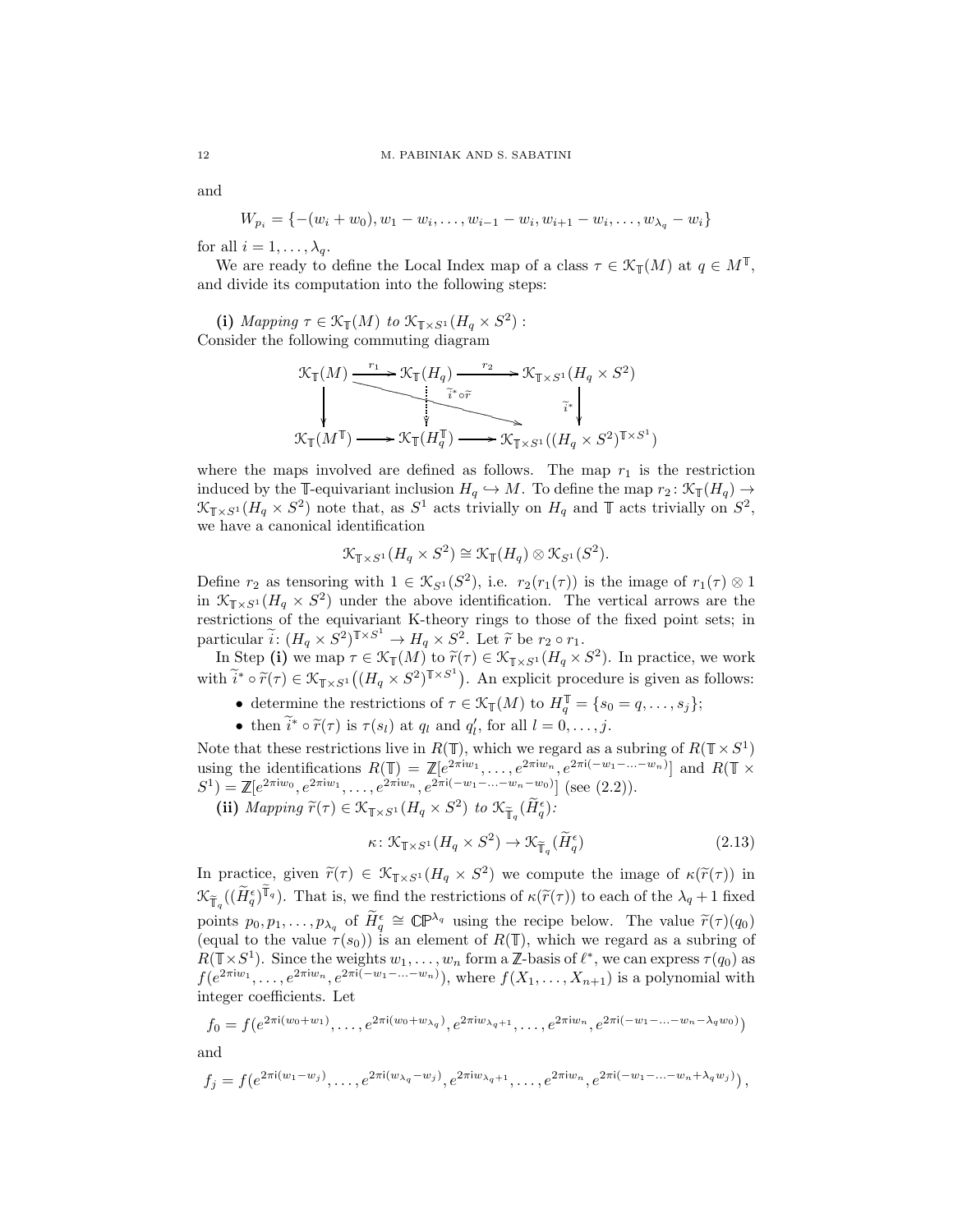for all  $j = 1, ..., \lambda_q$  (i.e. the j-th argument of  $f_j$  is  $e^0 = 1$ ). Define the restriction of  $\kappa(\tau)$  to the fixed point set to be  $f_j$  at the point  $p_j$ , for all  $j = 0, \ldots, \lambda_q$ . Observe that this class does represent indeed an element of  $\mathcal{K}_{\tilde{\mathbb{T}}_q}(\tilde{H}_q^{\epsilon})$ . By Theorem [2.5](#page-8-2) it is sufficient to check that  $f_0 - f_j \equiv 0 \mod (1 - e^{2\pi i(w_0 + w_j)})$  and  $f_i - f_j \equiv 0$ mod  $(1 - e^{2\pi i(w_i - w_j)})$ , i.e. one needs to check that  $f_0$  is equal to  $f_j$  when setting  $w_0 + w_j = 0$  and  $f_i$  is equal to  $f_j$  when setting  $w_i - w_j = 0$ , which follows easily from the definition of the  $f_i$ 's.

Remark 2.6 It is worth observing (though we are not going to use it) that the above map  $\kappa$  is the Kirwan map relating the K-theory rings of a manifold and of its symplectic reduction. We devote the Appendix to a careful description of the Kirwan map.

<span id="page-12-0"></span>**Definition 2.7.** Let  $q \in M^{\mathbb{T}}$  and  $\tau \in \mathcal{K}_{\mathbb{T}}(M)$ . The **local index** of  $\tau$  at q, denoted by  $Ind_q(\tau)$ , is the element of  $R(\mathbb{T})$  defined as

$$
Ind_q(\tau) := \alpha_q \circ Ind((\kappa \circ \widetilde{r})(\tau)),
$$

where  $Ind: \mathfrak{K}_{\widetilde{\mathbb{T}}_q}(\widetilde{H}_q^{\epsilon}) \to R(\widetilde{\mathbb{T}}_q)$  is the index homomorphism, and  $\alpha_q: R(\widetilde{\mathbb{T}}_q) =$  $\mathcal{K}_{\widetilde{\mathbb{T}}_{n}}(pt) \to \mathcal{K}_{\mathbb{T}}(pt) = R(\mathbb{T})$  is the homomorphism sending  $w_0$  to 0 and  $w_j$  to itself, for all  $j \neq 0$ . The **local index map** at  $q \in M^{\mathbb{T}}$  is the map

$$
Ind_q: \mathcal{K}_{\mathbb{T}}(M) \to R(\mathbb{T})
$$
\n
$$
(2.14)
$$

that assigns  $Ind_q(\tau)$  to  $\tau$ .

Note that the only information needed for computing  $\text{Ind}_{q}(\tau)$  are the weights of T-action on  $T_qH_q$  and the value of  $\tau$  at  $q$ . Moreover the computation is relatively easy thanks to the combinatorial recipe for computing the restriction of  $(\kappa \circ \tilde{r})(\tau) \in$  $\mathfrak{K}_{\widetilde{\mathbb{T}}_q}(\widetilde{H}_q^{\epsilon})$  to the  $\widetilde{\mathbb{T}}_q$  fixed point set given above, and thanks to the Atiyah-Segal formula  $(2.11)$ .

Remark 2.8 The above definition of the local index is inspired by, though different from, the one in [\[GK\]](#page-32-0). In our definition of local index, we make an explicit choice of the circle  $C_q$  used for obtaining  $\tilde{H}_q^{\epsilon}$  through symplectic reduction. The choice is different for each  $q \in M^{\mathbb{T}}$ . With this choice the reduced space is smooth and one can explicitly calculate the local index using the algorithm we provide.

Example 2.9 As an example we calculate the local index of the second class in Figure [3.2](#page-21-0) at the point q where its value is  $(1 - e^{2\pi i(x-y)})e^{2\pi iy}$ . Call this class  $\tau$ . Following the notation from the definition of the local index, we have

$$
\tau(q) = f(e^{2\pi i y}, e^{2\pi i (x-y)}) = (1 - e^{2\pi i (x-y)})e^{2\pi i y},
$$
  
\n
$$
\kappa(\tau)(p_0) = f_0 = f(e^{2\pi i (y+w_0)}, e^{2\pi i (x-y)}) = (1 - e^{2\pi i (x-y)})e^{2\pi i (y+w_0)},
$$
  
\n
$$
\kappa(\tau)(p_1) = f_1 = f(1, e^{2\pi i (x-y)}) = 1 - e^{2\pi i (x-y)}.
$$

The values of the class  $\tilde{r}(\tau)$  at the fixed points of  $H_a \times S^2$  close to  $(q, 0)$  are presented on the left side of Figure [2.2,](#page-13-0) while the picture on the right represents the values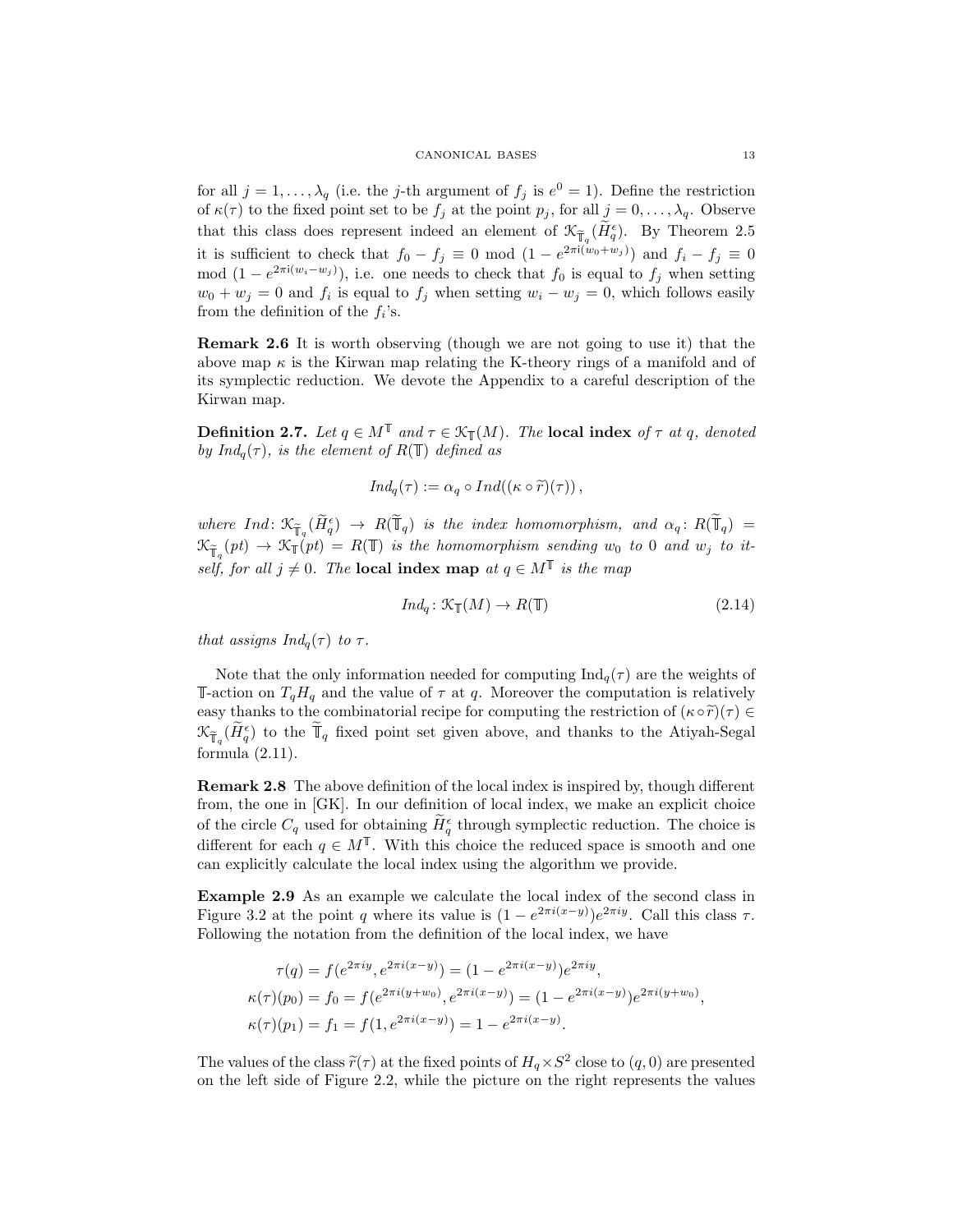

<span id="page-13-0"></span>FIGURE 2.2. The values of the class  $\tilde{r}(\tau)$  at the fixed points of  $H_q \times S^2$  close to  $(q, 0)$  and the values of the class  $\kappa(\tau)$  at the fixed points of  $\widetilde{H}_{q}^{\epsilon}$ .

of the class  $\kappa(\tau)$  (c.f. the Appendix). The local index of  $\tau$  at q is equal to

$$
\operatorname{Ind}_{q}(\tau) = \frac{(1 - e^{2\pi i(x-y)})e^{2\pi i(y+w_0)}}{1 - e^{2\pi i(y+w_0)}} + \frac{1 - e^{2\pi i(x-y)}}{1 - e^{-2\pi i(y+w_0)}}
$$

$$
= -\frac{1 - e^{2\pi i(x-y)}}{1 - e^{-2\pi i(y+w_0)}} + \frac{1 - e^{2\pi i(x-y)}}{1 - e^{-2\pi i(y+w_0)}} = 0.
$$

<span id="page-13-1"></span>Proposition 2.10. The local index satisfies the following properties:

(i) (Additivity) for any  $\tau, \tau' \in \mathcal{K}_{\mathbb{T}}(M)$ , and any  $q \in M^{\mathbb{T}}$  have

$$
Ind_q(\tau + \tau') = Ind_q(\tau) + Ind_q(\tau').
$$

(ii) If  $\tau(q) = f e_{\mathbb{T}}(q)$  for some  $f \in R(\mathbb{T})$  then

$$
Ind_q(\tau) = f = \tau(q)/e_{\mathbb{T}}^-(q).
$$

In particular  $Ind_{q}(\tau)=0$  if  $\tau(q)=0$ .

(iii) If  $\tau'(q) = 0$  then  $Ind_q(\tau + f \tau') = Ind_q(\tau)$ , for every  $f \in R(\mathbb{T})$ ,

The condition in (ii) is satisfied when  $\tau(q') = 0$  for all  $q' \prec q$ , see the proof of Proposition [2.2.](#page-5-1) Note that it is *not* always true that  $\text{Ind}_q(f \tau) = f \text{Ind}_q(\tau)$ , where  $f \in R(\mathbb{T})$  and  $\tau \in \mathcal{K}_{\mathbb{T}}(M)$ . In other words, the local index map  $\text{Ind}_q : \mathcal{K}_{\mathbb{T}}(M) \to$  $R(\mathbb{T})$  is not a morphism of  $R(\mathbb{T})$ -modules. This is also true for the local index defined in [\[GK\]](#page-32-0) (see [\[GK,](#page-32-0) Remark 5.1]).

Proof of Proposition [2.10.](#page-13-1) The first property follows from additivity of the index homomorphism. To prove the second property, present f as a polynomial in  $e^{2\pi i w_j}$ where  $w_1, \ldots, w_n$  are the weights of T-action on  $T_qM$ , with  $w_1, \ldots, w_{\lambda_q}$  being the weights of T-action on  $T_qH_q$ , i.e. the weights in  $W_q^+$ . Let  $f_0$  be the polynomial obtained from f by substituting  $w_j$  with  $w_j + w_0$  for  $\tilde{j} = 1, \ldots, \lambda_q$ . Then the values of  $\kappa(\widetilde{r}(f\tau))$  at the fixed points  $p_0, \ldots, p_{\lambda_q}$  of  $\widetilde{H}_q^{\epsilon}$  are

$$
f_0 \prod_{j=1}^{\lambda_q} (1 - e^{2\pi i (w_j + w_0)}), 0, \ldots, 0.
$$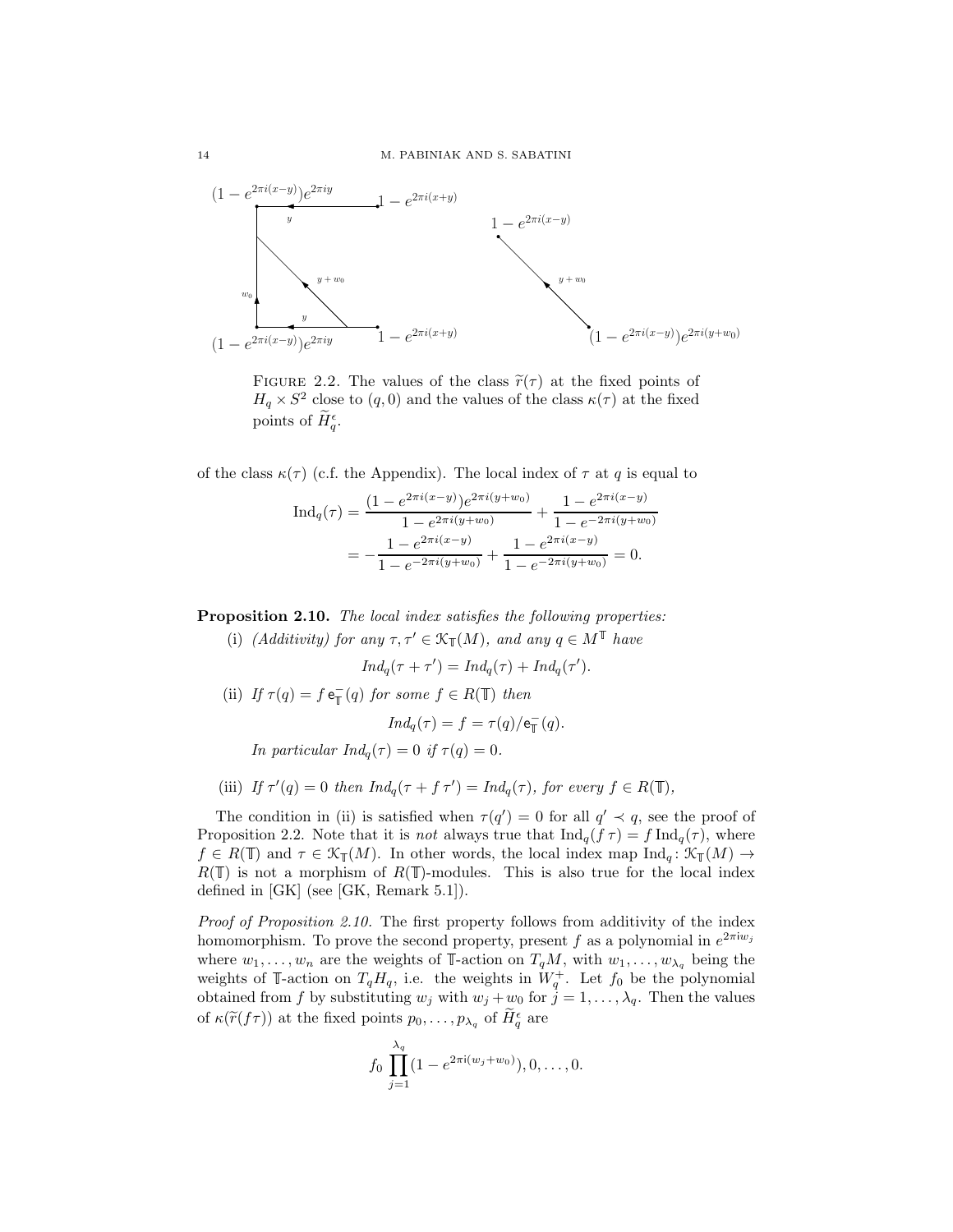Therefore, from [\(2.11\)](#page-8-3) it follows that the index of  $\kappa(\tilde{r}(f\tau))$  is  $f_0$ , and the local index  $\text{Ind}_q(f\tau)$  is the image of  $f_0$  under the homomorphism  $\mathcal{K}_{\tilde{\mathbb{T}}_q}(\text{pt}) \to \mathcal{K}_{\mathbb{T}}(\text{pt})$  sending  $w_0$  to 0, so it is f. The last property follows from the first two.  $w_0$  to 0, so it is f. The last property follows from the first two.

Recall that by  $F_p$  we denote the flow-up manifold at  $p \in M^{\mathbb{T}}$ , as defined on page [10.](#page-9-0) We can now define i-canonical classes.

<span id="page-14-0"></span>**Definition 2.11.** Let  $(M, \omega, \mathbb{T}, \psi)$  be a symplectic toric manifold of dimension  $2n$ , together with a choice of a generic component of the moment map  $\mu = \psi^{\xi} \colon M \to$ R. Then for each  $p \in M^{\mathbb{T}}$ , a Kirwan class  $\tau_p \in \mathcal{K}_{\mathbb{T}}(M)$  satisfying the following properties:

- (1)  $Ind_q(\tau_p)=1$  for all points  $q \in F_p \cap M^{\mathbb{T}}$ ;
- (2)  $Ind_q(\tau_p)=0$  for all points  $q \notin F_p \cap M^{\mathbb{T}}$ ;

is called an **i-canonical class** at (the fixed point)  $p$ .

**Remark 2.12** Note that the equivariant K-theory class of the trivial bundle  $\mathbb{1}$  is an i-canonical class. Indeed, if  $p_{min} \in M^{\mathbb{T}}$  is the fixed point at which  $\mu$  attains its minimum, then  $F_{p_{min}}$  is the whole manifold M and for any  $q \in M^{\mathbb{T}}$  we have that  $\text{Ind}_q(\mathbb{1}) = \text{Ind}(\mathbb{1}_{\mathbb{CP}^{\lambda_q}}) = 1$  (see [\(2.12\)](#page-9-0)).

Observe that as the i-canonical classes are a special set of Kirwan classes, we have that:

- if for each  $p \in M^{\mathbb{T}}$  there exists an i-canonical class  $\tau_p$ , then the set  $\{\tau_p\}_{p \in M^{\mathbb{T}}}$ is a basis for  $\mathcal{K}_{\mathbb{T}}(M)$  as a module over  $R(\mathbb{T});$
- $\tau_p(p) = e^-_{\mathbb{T}}(p);$
- $\tau_p(q) = 0$  for all  $q \in M^{\mathbb{T}} \setminus \{p\}$  with  $q \prec p$ .

We will see later that a stronger condition is true:  $\tau_p(q) = 0$  for all  $q \in M^{\mathbb{T}} \setminus V_p^+$ , where  $V_p^+$  is defined in Definition [3.7.](#page-19-0)

As we remarked in Section [2.1,](#page-3-3) Kirwan classes are never unique, unless  $M$  is a point. Conditions (1) and (2) in Definition [2.11](#page-14-0) guarantee that if i-canonical classes exist then they are unique, hence their name: they are *canonically associated* to  $(M, \omega, \mathbb{T}, \psi, \xi)$ . The "i" refers to "index", as they are defined using the notion of local index.

<span id="page-14-1"></span>**Proposition 2.13** (Uniqueness of canonical classes). If an *i*-canonical class  $\tau_p$ exists then it is unique.

*Proof.* Suppose that there exist two K-theory classes  $\tau_p$  and  $\tau'_p$  satisfying all condi-tions of Definition [2.11,](#page-14-0) for some  $p \in M^{\mathbb{T}}$ . Then the class  $\eta = \tau_p - \tau_p'$  is supported on points leaving above p with respect to the order  $\prec$  defined in [\(2.4\)](#page-5-0), and its local index is zero at all fixed points. If  $\eta$  were nonzero then, by injectivity of [\(2.8\)](#page-6-1), there would exist a fixed point  $q \succ p$  with  $\eta(q) \neq 0$ . Take minimal such q (minimal with respect to  $\prec$ ). Then, if  $q_1,\ldots,q_{\lambda_q}$  are the fixed points in  $H_q$  connected to q through an edge of the (oriented) GKM graph Γ, we have that  $q_j \prec q$ , implying  $\eta(q_j) = 0$  for  $j = 1, \ldots, \lambda_q$ . So Theorem [2.5](#page-8-2) implies that  $\eta(q)$  must be a (nonzero) multiple of  $e_{\mathbb{T}}^-(q) = \prod_{w_j \in W_q^+}(1 - e^{2\pi i w_j})$ . But condition (ii) of Proposition [2.10](#page-13-1) would then imply that  $\text{Ind}_q(\eta) \neq 0$ . This contradiction proves that  $\eta$  must be the zero class and hence  $\tau_p = \tau'_p$ .  $\mathbb{D}_{p}$ .

Section [3](#page-15-0) is devoted to proving that, indeed, for symplectic toric manifolds icanonical classes always exist.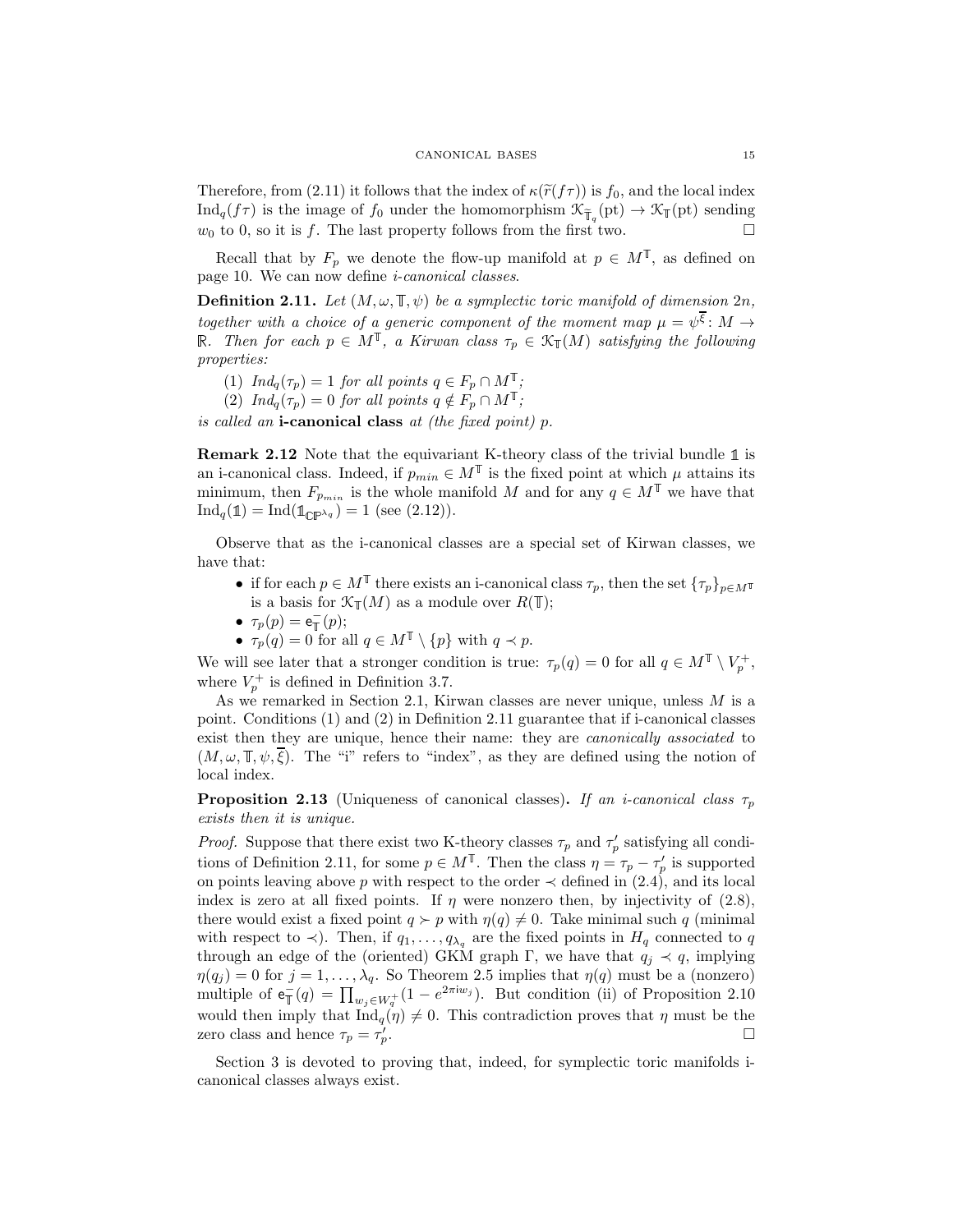### 16 M. PABINIAK AND S. SABATINI

## 3. Construction

The main goal of this section is to prove the following

<span id="page-15-2"></span>**Proposition 3.1** (Existence of i-canonical classes). Let  $(M, \omega, \mathbb{T}, \psi)$  be a symplectic toric manifold of dimension 2n, together with a choice of a generic component of the moment map  $\mu = \psi^{\overline{\xi}}$ :  $M \to \mathbb{R}$ . Then for each  $p \in M^{\mathbb{T}}$ , there exists an *i*-canonical class  $\tau_n$ .

We will prove this by explicitly exhibiting a set of K-theory classes satisfying properties (1) and (2) in Definition [2.11.](#page-14-0) The proof of Proposition [3.1](#page-15-2) is divided into two parts: the index increasing case (Proposition [3.5\)](#page-16-0) and non-index increasing case (Subsection [3.2\)](#page-19-1).

<span id="page-15-1"></span>**Definition 3.2.** Let  $(M, \omega, \mathbb{T}, \psi, \overline{\xi})$  be a GKM space with oriented GKM graph  $\Gamma^o$  = (V, E<sup>o</sup>). Then the space is called **index increasing** if for every edge  $e = \overrightarrow{pq} \in E^o$ we have  $\lambda_p < \lambda_q$ , and **non-index increasing** otherwise.

The Hirzebruch surface in Figure [3.2](#page-21-0) is an example of non-index increasing GKM space.

For toric manifolds there is a natural algorithm for constructing a basis of the equivariant K-theory ring consisting of special Kirwan classes which are equivariant Poincaré duals to the flow up submanifolds. As we will prove in Section [3.1,](#page-16-1) in the index increasing case these equivariant K-theory classes are indeed i-canonical classes (see Proposition [3.5\)](#page-16-0). In the non-index increasing case we will need to modify them to make them "canonical", as explained in Section [3.2.](#page-19-1) Below we recall this algorithm.

Let  $(M^{2n}, \omega, \mathbb{F}, \psi)$  be a symplectic toric manifold, and let  $\mu = \psi^{\xi} \colon M \to \mathbb{R}$  be a generic component of the moment map. Let  $\Gamma = (V, E)$  (resp.  $\Gamma^o = (V, E^o)$ ) be the associated GKM graph (resp. oriented GKM graph). This GKM space is not necessarily index increasing. We recall that for every  $p \in M^{\mathbb{T}}$  the flow-up at p, denoted by  $F_p$ , is a  $\mathbb{I}\text{-invariant submanifold of }M$  (see the discussion on page [10,](#page-9-0) Section [2.4\)](#page-8-0). Thus the normal bundle to  $F_p$ , which we denote by  $N(F_p)$ , is  $\mathbb{I}$ invariant, and for each  $q \in M^{\mathbb{T}} \cap F_p$  the set of weights of the  $\mathbb{T}$ -representation on  $N(F_p)|_q$  is given by  $\{w(\overrightarrow{rq})\},$  where  $r \in M^{\mathbb{T}} \setminus F_p$  and  $\overrightarrow{rq} \in E$ ; note that such an edge does not necessarily belong to  $E^o$ . We have that the (K-theoretical) equivariant Euler class of the normal bundle  $N(F_p)|_q$  is

<span id="page-15-4"></span>
$$
\mathsf{e}_{\mathbb{T}}\big(N(F_p)|_q\big) = \prod_{\substack{r \in M^{\mathbb{T}} \setminus F_p \\ r \, \dot{q} \in E}} \left(1 - e^{2\pi i w(\overrightarrow{r} \cdot \dot{q})})\right). \tag{3.1}
$$

In particular we have that  $\mathsf{e}_{\mathbb{T}}(N(F_p)|_p) = \mathsf{e}_{\mathbb{T}}^-(p)$ .

<span id="page-15-3"></span>**Lemma 3.3.** Let  $(M^{2n}, \omega, \mathbb{T}, \psi)$  be a symplectic toric manifold, and let  $\mu = \psi^{\xi} \colon M \to$ be a generic component of the moment map. For each  $p \in M^{\mathbb{T}}$  define  $\eta_p \in$  $\mathfrak{K}_{\mathbb T}(M^{\mathbb T})$  to be

$$
\eta_p(q) = \begin{cases} 0 & \text{for } q \in M^{\mathbb{T}} \setminus F_p \\ \exp\left(N(F_p)|_q\right) & \text{for } q \in F_p \cap M^{\mathbb{T}}. \end{cases}
$$

Then  $\eta_p$  is an element of  $\mathfrak{K}_{\mathbb{T}}(M)$ , and it is a Kirwan class in the sense of Proposition [2.2.](#page-5-1)

<span id="page-15-0"></span>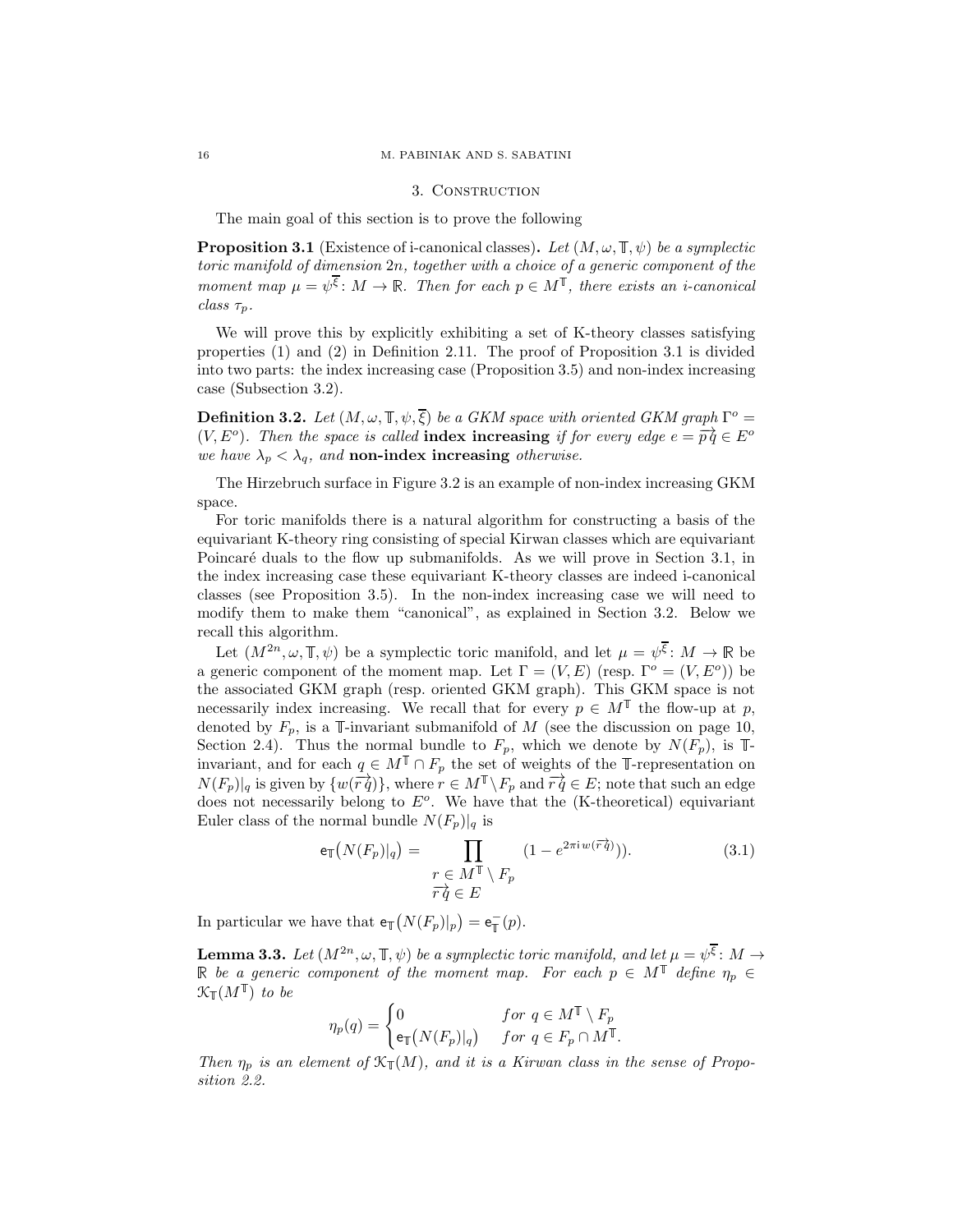#### CANONICAL BASES 17

The element  $\eta_p \in \mathcal{K}_{\mathbb{I}}(M)$  defined in the above lemma is called the **equivariant** (K-theoretical) Poincaré dual to the flow-up manifold  $F_p$ .

Proof. The proof of this Lemma is quite standard, but we include it here for completeness. In order to prove that  $\eta_p$  is indeed an element of  $\mathcal{K}_{\mathbb{F}}(M)$ , we need to verify condition  $(2.10)$  in Theorem [2.5,](#page-8-2) for every edge *e* of the GKM graph Γ.

Let  $\overrightarrow{rs} \in E$ . If neither r nor s belong to  $F_p$ , then by definition of  $\eta_p$  we have  $\eta_p(r) = \eta_p(s) = 0$ , so [\(2.10\)](#page-8-1) holds. If  $r \in F_p$  but  $s \notin F_p$ , then by definition of  $\eta_p(r)$  and [\(3.1\)](#page-15-4),  $\eta_p(r) = Q(1 - e^{2\pi i w(\vec{s} \cdot \vec{r})}))$ , for some  $Q \in R(\mathbb{T})$ , and [\(2.10\)](#page-8-1) holds. Similarly if  $s \in F_p$  but  $r \notin F_p$ . Finally, suppose that both r and s belong to  $F_p$ . Consider the subtorus  $\mathbb{T}' = \exp\{\xi \in Lie(\mathbb{T}) \mid w(\overrightarrow{rs})(\xi) = 0\} \subset \mathbb{T}$  fixing the sphere  $S^2$  associated to the edge  $\overrightarrow{r}$ . Since  $\mathbb{T}'$  acts trivially on  $S^2$  the representations of  $\mathbb{T}'$  on  $N(S^2)|_r$  and  $N(S^2)|_s$  agree. This implies that there exists an isomorphism  $\varphi \colon W_r \to W_s$  such that for every  $w \in W_r$ 

<span id="page-16-2"></span>
$$
\varphi(w) - w = n_w w(\overrightarrow{rs}) \tag{3.2}
$$

for some  $n_w \in \mathbb{Z}$ . Note that  $S^2$  is also an invariant submanifold in  $F_p$ . Denote by  $W_r^{F_p}$  (resp.  $W_s^{F_p}$ ) the set of weights of the I-representation on the tangent space of  $F_p$  at r (resp. at s), and observe that the isomorphism  $\varphi$  restricts to an isomorphism from  $W_r^{F_p}$  to  $W_s^{F_p}$  satisfying [\(3.2\)](#page-16-2), and hence to an isomorphism from  $W_r \setminus W_r^{F_p}$  to  $W_s \setminus W_s^{F_p}$  satisfying [\(3.2\)](#page-16-2). Observe that  $e^{2\pi i w} - e^{2\pi i \varphi(w)} =$  $e^{2\pi i w} (1 - e^{2\pi i n_w w(\vec{r}\cdot\vec{s})}) = Q'(1 - e^{2\pi i w(\vec{r}\cdot\vec{s})}))$ , for some  $Q' \in R(\mathbb{T})$ , and that the weights of the T-representation on  $N(F_p)|_r$  (resp.  $N(F_p)|_s$ ) are precisely those in  $W_r \setminus W_r^{F_p}$  (resp.  $W_s \setminus W_s^{F_p}$ ). It follows that

$$
\mathsf{e}_{\mathbb{T}}\big(N(F_p)|_r\big) - \mathsf{e}_{\mathbb{T}}\big(N(F_p)|_s\big) = Q''(1-e^{2\pi\mathrm{i}\, w(\overrightarrow{r}\cdot\overrightarrow{s})}))
$$

for some  $Q'' \in R(\mathbb{T})$ . By Theorem [2.5](#page-8-2) we can conclude that  $\eta_p$  is an element of  $\mathfrak{K}_{\mathbb T}(M).$ 

In order to finish the proof we need to show that  $\eta_p$  satisfies properties (i) and (ii) of Proposition [2.2.](#page-5-1) The first property follows from observing that, by definition of  $F_p$ , the negative normal bundle of  $\mu$  at  $p$  coincides with the normal bundle  $N(F_p)$ at p. The second one follows from observing that p is a minimum of  $\mu$  on  $F_p$  and that  $F_p$  is connected. Therefore every fixed point q in  $F_p \setminus \{p\}$  satisfies  $\mu(q) > \mu(p)$ . Hence any q' with  $\mu(q') < \mu(p)$  must be in  $M^{\mathbb{T}} \setminus F_p$ , and thus  $\eta_p(q') = 0$ . This concludes the proof.

<span id="page-16-3"></span>**Remark 3.4** In the above proof we show that the normal bundle of  $F_p$  at p coincides with the negative normal bundle of  $\mu$  at p, so  $e_{\mathbb{T}}(N(F_p)|_p) = e_{\mathbb{T}}(p)$ . Therefore Propostion [2.10](#page-13-1) (ii) implies that

$$
\mathrm{Ind}_p(\eta_p)=1\,.
$$

<span id="page-16-1"></span>3.1. Toric manifolds: the index increasing case. In this Subsection we analyze index increasing GKM spaces and prove Proposition [3.1](#page-15-2) for this case. We use some standard facts about such spaces which, for the sake of completeness, are proved in Section [4.](#page-20-0)

<span id="page-16-0"></span>**Proposition 3.5.** Let  $(M^{2n}, \omega, \mathbb{T}, \psi)$  be a symplectic toric manifold, and let  $\mu =$  $\psi^{\xi}$ :  $M \to \mathbb{R}$  be a generic component of the moment map. Let  $\Gamma^{o} = (V, E^{o})$  be the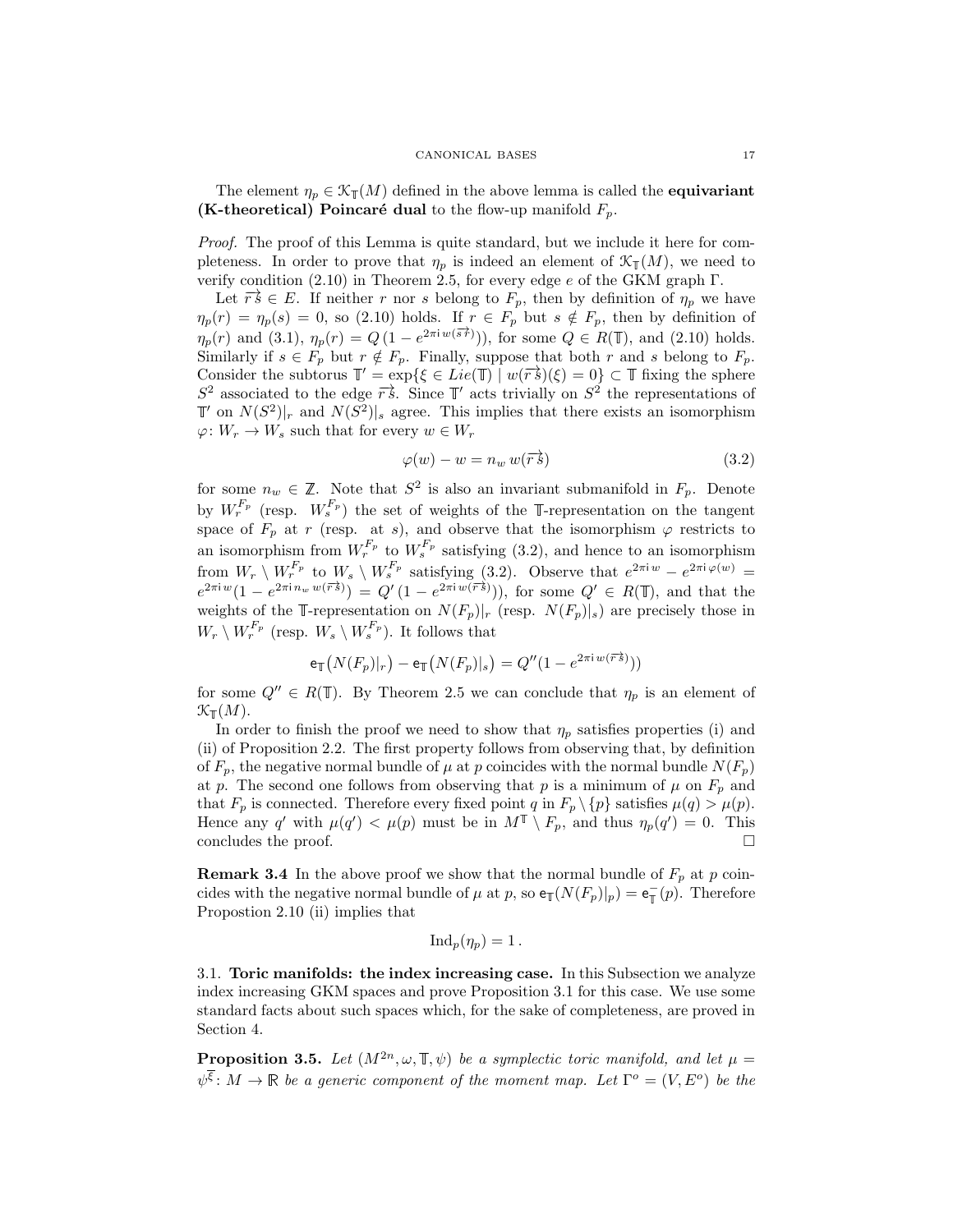associated oriented GKM graph, and assume it is index increasing. Then for each  $p \in M^{\mathbb{T}}$ , the Kirwan classes  $\eta_p$  defined in Lemma [3.3](#page-15-3) are the *i*-canonical classes  $\tau_p$ .

This proves Proposition [3.1](#page-15-2) in the index increasing case.

Proof. We need to show that

$$
\operatorname{Ind}_q(\eta_p) = \begin{cases} 0 & \text{for } q \in M^\mathbb{T} \setminus F_p \\ 1 & \text{for } q \in F_p \cap M^\mathbb{T} \end{cases}
$$

Consider any two fixed points p, q. Suppose first that  $q \notin F_p$ . Then  $\eta_p(q) = 0$ , and therefore the local index at  $q$  is 0 (see Propostion [2.10\)](#page-13-1). Now suppose that  $q \in F_p$ . By Lemma [4.9](#page-25-1) we have  $\lambda_q > \lambda_p$ . In the GKM graph of M the vertex q is connected to  $\lambda_q$  vertices  $q_1, \ldots, q_{\lambda_q}$  by edges terminating at  $q$ , and to  $n-\lambda_q$  vertices,  $q_{\lambda_q+1},\ldots,q_n$  by edges starting at q. As the moment map is index increasing, from Corollary [4.16](#page-27-1) it follows that the vertices  $q_{\lambda_q+1},...,q_n$  are also in  $F_p$ , as q is. Therefore  $\lambda_p$  of the points  $q_1, \ldots, q_{\lambda_q}$  are not in  $F_p$  (see also Corollary [4.16\)](#page-27-1). To simplify the notation assume that  $q_1, \ldots, q_{\lambda_p}$  are not in  $F_p$ . The value of  $\eta_p$  at these points is 0. Let  $w_1, \ldots, w_{\lambda_q}$  be the weights of T-action on the tangent spaces at q of the spheres corresponding to the edges  $\overline{q_1 q}, \ldots, \overline{q_{\lambda_q} q}$ . Then by [\(3.1\)](#page-15-4) the value of  $\eta_p$  at q is given by

$$
\eta_p(q) = \prod_{j=1}^{\lambda_p} (1 - e^{2\pi i w_j}).
$$

To calculate the local index of  $\eta_p$  at q we look at the class  $\kappa(\widetilde{r}(\eta_p))$  in  $\mathcal{K}_{\overline{f}_q}(\widetilde{H}_q^{\epsilon})$ . Using the algorithm and notation from Section [2.4](#page-8-0) we find the values of this class at the fixed points of  $H_q^{\epsilon}$ :

$$
\kappa(\widetilde{r}(\eta_p))(p_l) = \prod_{j=1}^{\lambda_p} (1 - e^{2\pi i(w_j - w_l)}) = 0, \qquad l = 1, ..., \lambda_p,
$$
  

$$
\kappa(\widetilde{r}(\eta_p))(p_l) = \prod_{j=1}^{\lambda_p} (1 - e^{2\pi i(w_j - w_l)}) \neq 0, \qquad l = \lambda_p + 1, ..., \lambda_q,
$$
  

$$
\kappa(\widetilde{r}(\eta_p))(p_0) = \prod_{j=1}^{\lambda_p} (1 - e^{2\pi i(w_j + w_0)}) \neq 0.
$$

Note that at the points  $p_l$  where the value of  $\kappa(\tilde{r}(\eta_p))$  is nonzero, it is exactly equal to the product of terms  $(1 - e^{2\pi i w})$  taken over the weights w on the edges connecting  $p_s$  to fixed points in  $(\widetilde{H}_q^{\epsilon}) \cong \mathbb{CP}^{\lambda_q}$  where the value of  $\kappa(\widetilde{r}(\eta_p))$  is 0. This observation, and Atiyah-Segal formula [\(2.11\)](#page-8-3), imply that the index of  $\kappa(\tilde{r}(\eta_p))$  is equal to the index of a class  $\mathbb{1}$  on  $\mathbb{CP}^{\lambda_q-\lambda_p} \subset \mathbb{CP}^{\lambda_q}$  containing the fixed points of  $\mathbb{CP}^{\lambda_q}$  where  $\kappa(\widetilde{r}(\eta_p))$  is nonzero. By [\(2.12\)](#page-9-0) we have that Ind( $\mathbb{1}_{\mathbb{CP}^{\lambda_q-\lambda_p}}$ ) = 1. In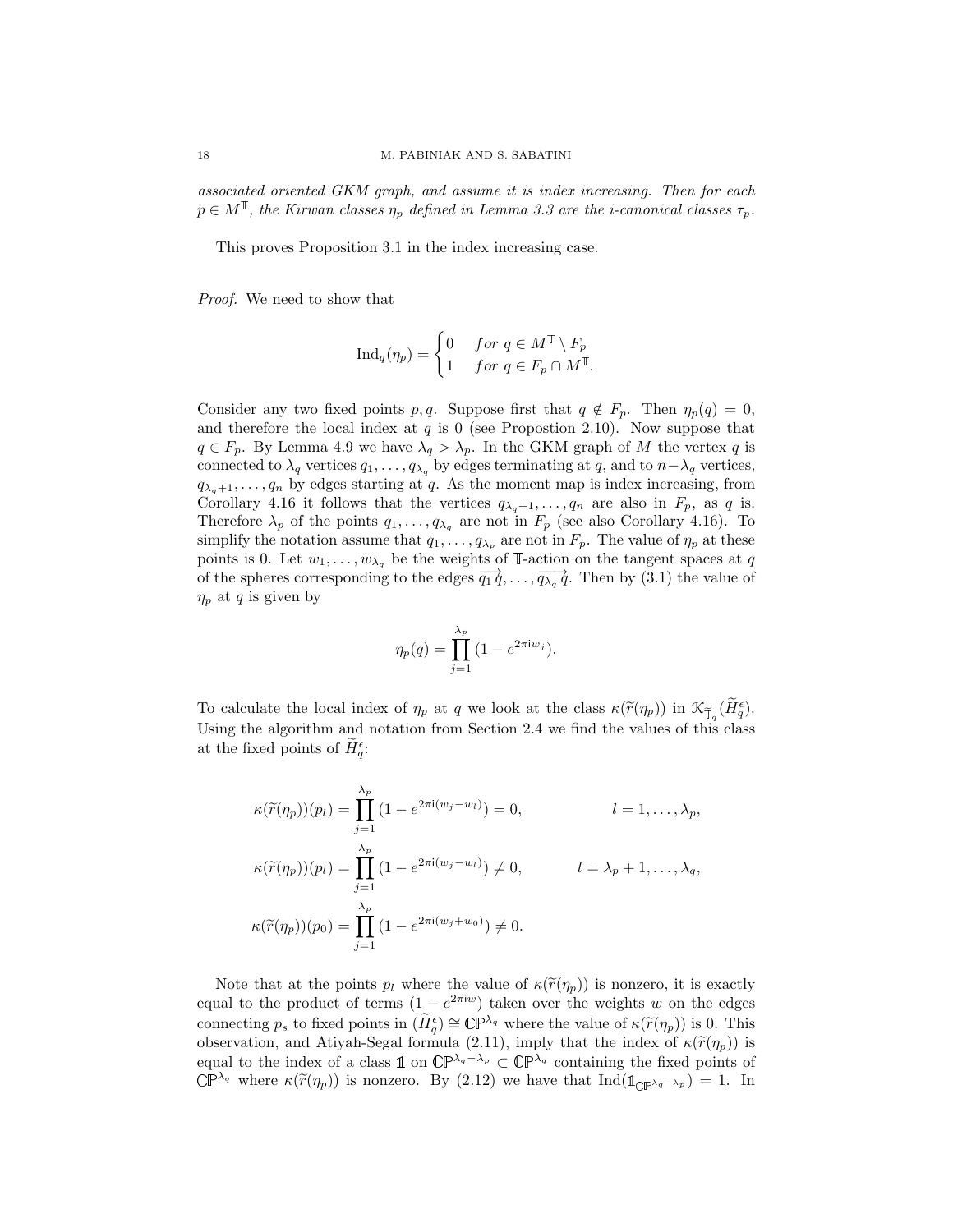other words, Ind $(\kappa(\eta_p))$  is equal to

$$
\frac{\prod_{j=1}^{\lambda_p} (1 - e^{2\pi i (w_j + w_0)})}{\prod_{j=1}^{\lambda_q} (1 - e^{2\pi i (w_j + w_0)})} + 0 + \sum_{l=\lambda_p+1}^{\lambda_q} \frac{\prod_{j=1}^{\lambda_p} (1 - e^{2\pi i (w_j - w_l)})}{(1 - e^{2\pi i (-w_l - w_0)})} \prod_{j=1, j\neq l}^{\lambda_q} (1 - e^{2\pi i (w_j - w_l)})
$$
\n
$$
\frac{1}{\prod_{j=\lambda_p+1}^{\lambda_q} (1 - e^{2\pi i (w_j + w_0)})} + \sum_{s=\lambda_p+1}^{\lambda_q} \frac{1}{(1 - e^{2\pi i (-w_l - w_0)})} \prod_{j=\lambda_p+1, j\neq l}^{\lambda_q} (1 - e^{2\pi i (w_j - w_l)})
$$
\n
$$
\frac{\prod_{j=\lambda_p+1}^{\lambda_q} (1 - e^{2\pi i (w_j - w_0)})}{\prod_{j=\lambda_p+1, j\neq l}^{\lambda_q} (1 - e^{2\pi i (w_j - w_l)})}
$$

This shows that the classes defined naturally as the equivariant Poincaré duals to the flow-up manifolds  $F_p$  are i-canonical classes.  $\Box$ 

<span id="page-18-0"></span>**Example 3.6** (The complex projective space  $\mathbb{CP}^n$ .) Consider the complex projective space  $(\mathbb{CP}^n, \omega)$  where  $\omega$  denotes the Fubini-Study symplectic form rescaled so that  $[\omega]$  is integral and primitive, i.e.  $[\omega]$  is a generator of  $H^2(\mathbb{CP}^n;\mathbb{Z}) = \mathbb{Z}$ , regarded as a sublattice of  $H^2(\mathbb{CP}^n;\mathbb{R})$ . Endow  $(\mathbb{CP}^n,\omega)$  with the standard toric action of an n-dimensional torus  $\mathbb T$  and moment map  $\psi$ ; as before, let t be the Lie algebra of  $\mathbb T$ and  $\ell \subset \mathfrak{t}$  the integral lattice. Since the action is Hamiltonian, the symplectic form extends to an equivariant form in the Cartan complex, called equivariant symplectic form, given by  $\omega + \psi$ . We can choose the moment map so that  $\psi(q) \in \ell^*$  for every  $q \in (\mathbb{C}\mathbb{P}^n)^{\mathbb{T}}$ . Then the above equivariant form represents a well-defined element  $[\omega + \psi]$  in  $H^2_{\mathbb{T}}(\mathbb{CP}^n;\mathbb{Z})$  (regarded as a sublattice of  $H^2_{\mathbb{T}}(\mathbb{CP}^n;\mathbb{R})$ ). At the level of the GKM graph  $(V, E)$  associated to  $(\mathbb{CP}^n, \omega, \mathbb{T}, \psi)$ , the condition of  $[\omega]$  being integral and primitive translates into saying that

$$
\psi(q) - \psi(p) = w(\overrightarrow{pq}) \quad \text{for every} \quad \overrightarrow{pq} \in E. \tag{3.3}
$$

Indeed, this is equivalent to saying that the symplectic volume of the sphere  $\psi^{-1}(\overrightarrow{pq})$ is 1, for every  $\overrightarrow{pq} \in E$ . Note that for every pair of fixed points  $p, q \in (\mathbb{C}\mathbb{P}^n)^{\mathbb{T}}$  there exists an edge  $\overrightarrow{pq} \in E$ .

Consider the equivariant K-theory class represented by the equivariant line bundle  $\mathbb{L}^{S^1}$  satisfying  $c_1^{S^1}(\mathbb{L}^{S^1}) = -[\omega + \psi]$ , where  $c_1^{S^1}(\mathbb{L}^{S^1})$  denotes the equivariant first Chern class of  $\mathbb{L}^{S^1}$ . Such bundle exists by Theorem 1.1 and Corollary 1.2 proved by Hattori and Yoshida in [\[HY\]](#page-32-13). Note that  $\mathbb{L}^{S^1}(s) = e^{-2\pi i \psi(s)}$  for every  $s \in (\mathbb{C}\mathbb{P}^n)^{\mathbb{T}}$ . Let  $\overline{\xi} \in \mathfrak{t}$  be a generic vector, and consider the ordering induced by  $\mu = \psi^{\overline{\xi}}$  on the fixed points. Note that for every choice of generic vector  $\overline{\xi}$ , the oriented GKM graph associated to  $(\mathbb{CP}^n, \omega, \mathbb{T}, \psi, \overline{\xi})$  is index increasing.

For every  $p \in M^{\mathbb{T}}$  consider the class

$$
\tau_p = \prod_{\substack{q \in M^{\mathbb{T}} \\ q \prec p}} \left( 1 - e^{2\pi i \psi(q)} \mathbb{L}^{S^1} \right).
$$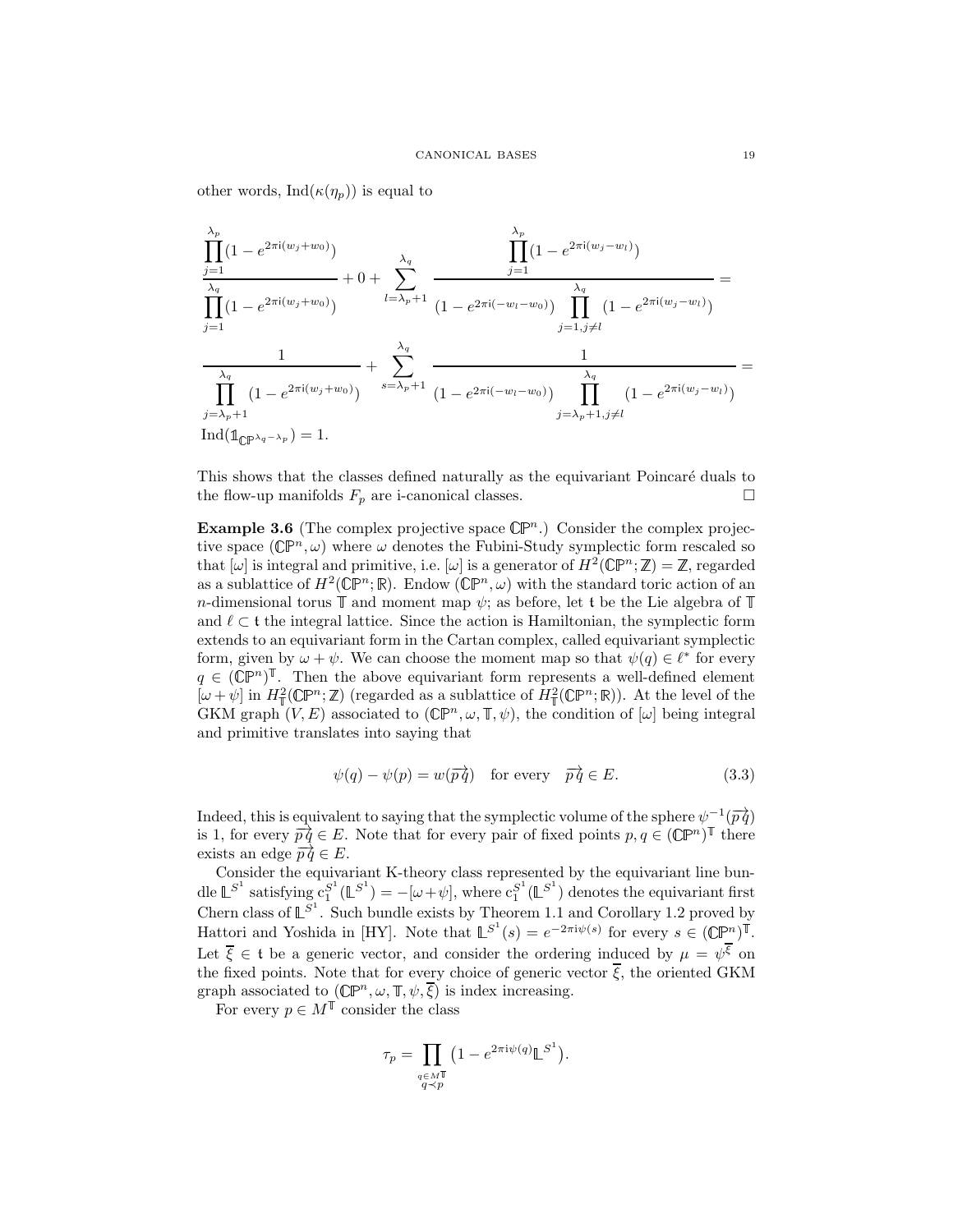Observe that  $q \prec p$  if and only if  $q \notin F_p$  (see also Proposition [4.15\)](#page-27-2). Therefore, for each  $s \in (\mathbb{C} \mathbb{P}^n)^{\mathbb{T}}$ , we have that

$$
\tau_p(s) = \begin{cases} 0 & \text{if } s \notin F_p \\ \prod_{\substack{q \in M^{\mathbb{T}} \\ q \prec p}} \left(1 - e^{2\pi i (\psi(q) - \psi(s))} \right) = \prod_{\substack{q \in M^{\mathbb{T}} \\ q \notin F_p}} \left(1 - e^{2\pi i w(\overrightarrow{qs})} \right) & \text{if } s \in F_p. \end{cases}
$$

Thus  $\tau_p$  coincides with the equivariant (K-theoretical) Poincaré dual to  $F_p$  which, by Proposition [3.5,](#page-16-0) is the i-canonical class at  $p$ .

The i-canonical classes for  $\mathbb{CP}^2$  are shown in Figure [3.1.](#page-19-2)



<span id="page-19-2"></span>FIGURE 3.1. The basis of i-canonical classes  $\{\tau_p\}$  for  $\mathbb{CP}^2$ .

<span id="page-19-1"></span>3.2. Toric manifolds: the non-index increasing case. In the case where the moment map is not index increasing we can still associate to each fixed point  $p \in M^{\mathbb{T}}$ a K-theory class  $\eta_p$ , as in Lemma [3.3.](#page-15-3) The value of  $\eta_p$  on points  $q \in M^{\mathbb{T}} \setminus F_p$  is zero and therefore the local index  $\text{Ind}_q(\eta_p)$  is also zero (see Propostion [2.10\)](#page-13-1). However it may no longer be true that  $\text{Ind}_q(\eta_p) = 1$  for  $q \in F_p \cap M^{\mathbb{T}} =: F_p^{\mathbb{T}}$ . Below we present an algorithm to construct i-canonical classes  $\tau_p$  out of the equivariant Poincaré duals  $\eta_p$  as in Definition [3.3.](#page-15-3)

<span id="page-19-0"></span>**Definition 3.7.** For any  $p \in M^{\mathbb{T}}$  we define  $V_p^+$  to be the set of fixed points which can be joined to p through an increasing path in  $E^o$ , i.e.  $q \in V_p^+$  if and only if there exists a sequence of edges  $\gamma = (r_0 = p, r_1, \ldots, r_m = q)$  such that  $\overrightarrow{r_ir_{i+1}} \in E^o$  for  $every \ i=0,\ldots,m-1.$ 

This definition implies that  $\mu(q) > \mu(p)$ , i.e.  $p \prec q$ , for all  $q \in V_p^+ \setminus \{p\}.$ Also observe that (by Lemma [4.8\)](#page-24-0)  $F_p^{\mathbb{T}} \subset V_p^+$  and thus for all  $q \in F_p^{\mathbb{T}}$  we have that  $F_q^{\mathbb{T}} \subseteq V_q^+ \subset V_p^+$ . (In the index increasing case a stronger statement is true:  $F_q \subseteq F_p$  for all  $q \in F_p^{\mathbb{I}}$ , see Corollary [4.16\)](#page-27-1).

*Proof of Proposition [3.1](#page-15-2) - the non-index increasing case.* Fix  $p \in M^{\mathbb{T}}$  and let  $V_p^+$  =  ${q_0 = p, q_1, \ldots, q_k}$  be ordered so that  $q_j \prec q_l$  for  $0 \leq j < l \leq k$ . As the restriction of  $\mu$  to  $F_{qi}$  attains its minimum at  $q_l$ , we have that

 $j < l \Rightarrow q_j \notin F_{q_l}$  and therefore  $\eta_{q_l}(q_j) = 0$ .

We inductively construct auxiliary classes  $a_1, \ldots, a_k$  satisfying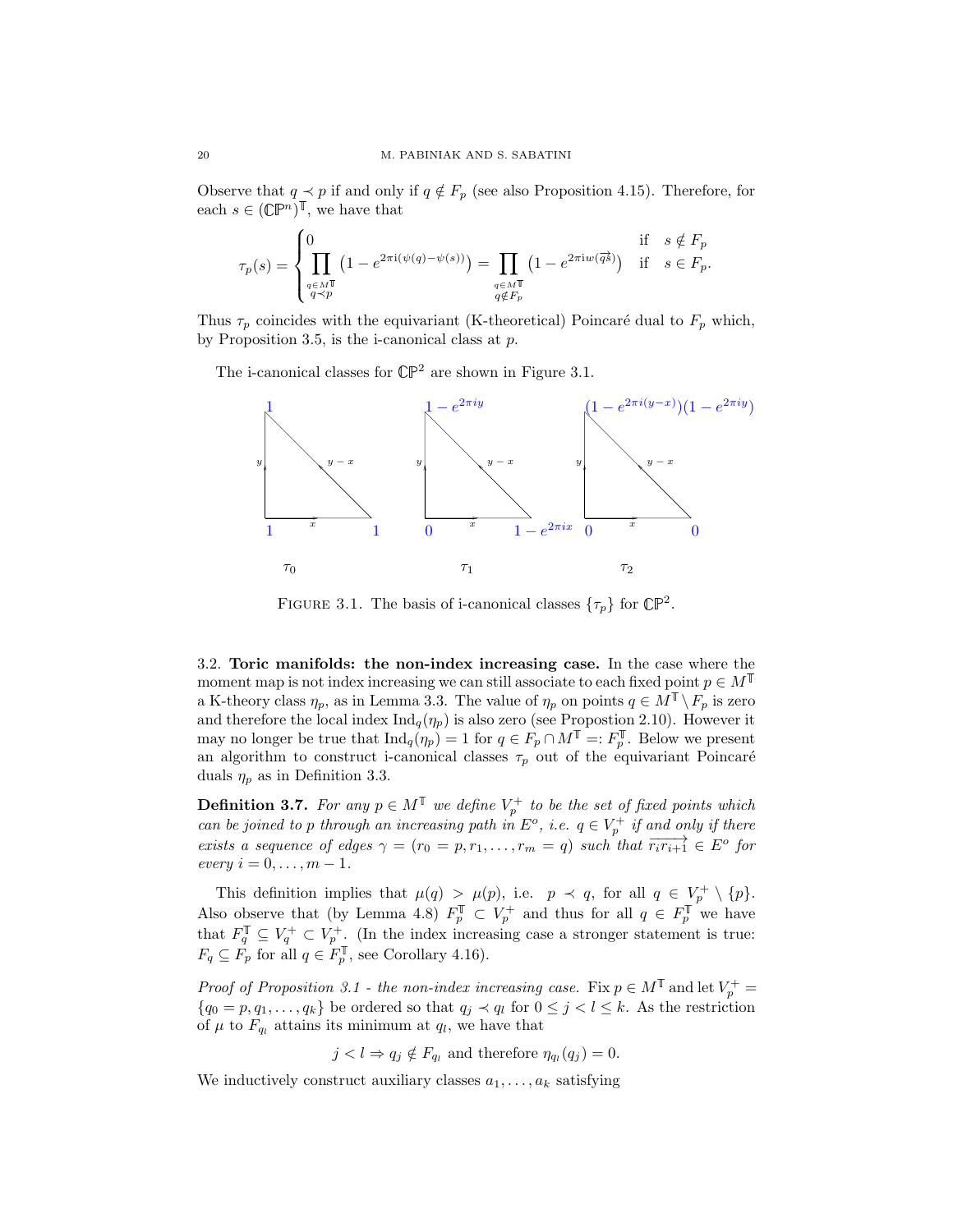- Ind<sub>qj</sub> $(a_l) = 1$  if  $j \leq l$  and  $q_j \in F_n^{\mathbb{T}}$ ;
- Ind<sub>q<sub>j</sub></sub> $(a_l) = 0$  if  $j \leq l$  and  $q_j \in V_p^+ \setminus F_p^{\mathbb{T}}$ ;
- Ind<sub>q</sub>( $a_l$ ) = 0 if  $q \notin V_p^+$ .

and define the i-canonical class  $\tau_p$  to be  $a_k$ . In the following we will make use of the fact that  $F_p^{\mathbb{T}} \subset V_p^+$ .

Define

$$
a_1 := \begin{cases} \eta_p + (1 - \operatorname{Ind}_{q_1}(\eta_p)) \; \eta_{q_1} & \text{if } q_1 \in F_p^{\mathbb{T}}, \\ \eta_p - \operatorname{Ind}_{q_1}(\eta_p) \; \eta_{q_1} & \text{if } q_1 \in V_p^+ \setminus F_p^{\mathbb{T}}. \end{cases}
$$

Then, as  $\eta_{q_1}(p) = 0$ , we have  $a_1(p) = \eta_p(p) = e_{\overline{p}}(p)$ , and hence  $\text{Ind}_p(a_1) =$  $\text{Ind}_p(\eta_p) = 1$  (see Propostion [2.10](#page-13-1) and Remark [3.4\)](#page-16-3). Also, observe that if  $\eta_{q_1}(s) \neq 0$ for some  $s \in M^{\mathbb{T}}$  then  $s \in F_{q_1}^{\mathbb{T}} \subset V_{q_1}^+ \subset V_p^+$ , where the first inclusion follows from Lemma [4.8,](#page-24-0) and the second is obvious. Thus the class  $a_1$  restricts to zero on  $M^{\mathbb{T}} \setminus V_p^+$  and  $\text{Ind}_s(a_1) = 0$  if  $s \notin V_p^+$ . Moreover, by Proposition [2.10](#page-13-1) and Remark [3.4](#page-16-3) we can conclude that

$$
\mathrm{Ind}_{q_1}(a_1) := \begin{cases} \mathrm{Ind}_{q_1}(\eta_p) + (1 - \mathrm{Ind}_{q_1}(\eta_p)) \cdot 1 = 1 & \text{if } q_1 \in F_p^{\mathbb{T}}, \\ \mathrm{Ind}_{q_1}(\eta_p) - \mathrm{Ind}_{q_1}(\eta_p) \cdot 1 = 0 & \text{if } q_1 \in V_p^+ \setminus F_p^{\mathbb{T}}. \end{cases}
$$

Then we proceed inductively and define

$$
a_j = \begin{cases} a_{j-1} + (1 - \text{Ind}_{q_j}(a_{j-1})) \eta_{q_j} & \text{if } q_j \in F_p^{\mathbb{T}}, \\ a_{j-1} - \text{Ind}_{q_j}(a_{j-1}) \eta_{q_j} & \text{if } q_j \in V_p^+ \setminus F_p^{\mathbb{T}}. \end{cases}
$$

As the fixed points are ordered with  $\prec$ , the restrictions of  $\eta_{q_j}$  to fixed points  $q_0, q_1, \ldots, q_{j-1}$  are zero. Thus the local index of  $a_j$  at  $q_l$ ,  $l = 0, \ldots, j-1$  is the same as of  $a_{j-1}$ . Similarly as before, Remark [3.4](#page-16-3) and Proposition [2.10](#page-13-1) prove that  $\text{Ind}_{q_j}(a_j) = 1$  if  $q_j \in F_p^{\mathbb{T}}$  and is zero on  $V_p^+ \setminus F_p^{\mathbb{T}}$ . Moreover  $a_j$  restricts to zero on  $M^{\mathbb{T}} \setminus V_p^+$  and  $\text{Ind}_s(a_j) = 0$  if  $s \notin V_p^+$ .

The algorithm ends when we exhaust all the points in  $V_p^+ = \{q_0, q_1, \ldots, q_k\}$  and we define the class  $\tau_p$  to be  $a_k$ . Thus  $\text{Ind}_q(\tau_p)=1$  if  $q \in F_p^{\mathbb{I}}$  and  $\text{Ind}_q(\tau_p)=0$ if  $q \notin F_p^{\mathbb{I}}$  as needed. What is left to prove is that the classes  $\tau_p$  are Kirwan classes in the sense of Proposition [2.2.](#page-5-1) This follows immediately from observing that  $\tau_p = \eta_p + \sum_{\alpha_l} \alpha_l \eta_{q_l}$ , where  $\alpha_l \in R(\mathbb{T})$  for every l, and from the  $\eta_{q_l}$ 's also  $q_l \in V_p^+ \setminus \{p\}$ being Kirwan classes.

**Remark 3.8** Note that the collection of i-canonical classes  $\{\tau_p\}_{p\in M}$  is obtained from the basis of Kirwan classes  $\{\eta_p\}_{p \in M}$ <sup> $\mathbb{T}$ </sup> by applying a lower triangular matrix with 1's on diagonal. This gives an alternative proof that they form a basis of  $\mathcal{K}_{\mathbb{T}}(M)$ .

<span id="page-20-0"></span>Figure [3.2](#page-21-0) presents the basis of i-canonical classes for the Hirzebruch surface.

# 4. Applications to equivariant cohomology

As it was already observed by Guillemin and Kogan, it is possible to use the local index map to define "canonical classes" forming a basis of the equivariant cohomology ring for every Hamiltonian  $\mathbb{T}\text{-space}$ , in particular for symplectic toric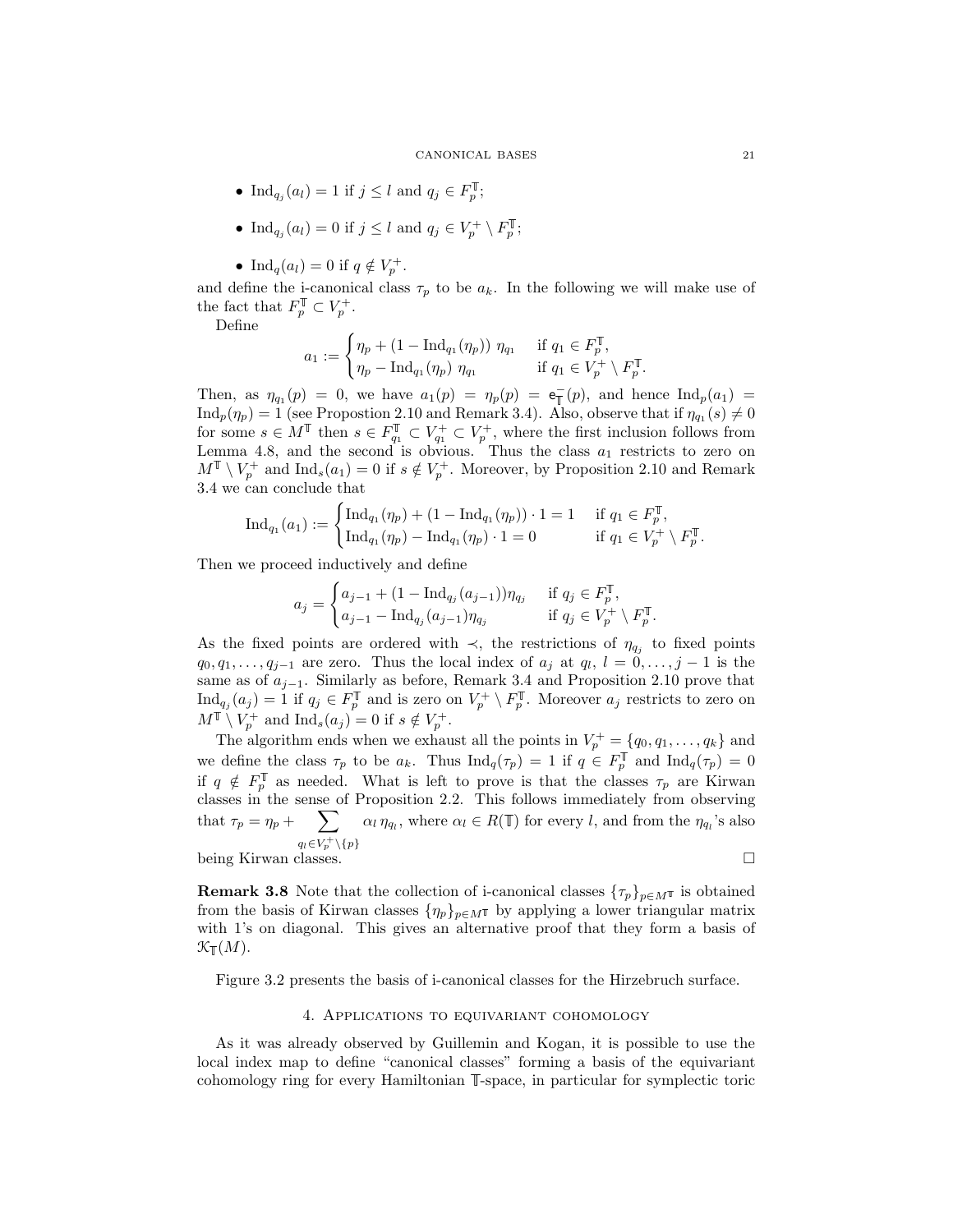

<span id="page-21-0"></span>FIGURE 3.2. The basis of i-canonical classes  $\{\tau_p\}$  for the Hirzebruch surface.

manifolds (see [\[GK,](#page-32-0) Remark 1.4]). We follow their idea, but use a different definition of local index. Moreover we relate our basis to the bases already commonly used in equivariant cohomology. Namely the basis thus obtained coincides with the basis of the equivariant Poincaré duals  $\{\eta_p\}$  defined below. In the addition, when the generic component of the moment map is the index increasing, Goldin and Tolman [\[GT\]](#page-32-1) introuduced another basis for the equivariant cohomology (see Definition [4.3\)](#page-23-1). In this case we show that the three sets of bases - the i-canonical classes, the equivariant Poincaré duals  $\{\eta_p\}$ , and the Goldin-Tolman [\[GT\]](#page-32-1) canonical classes are the same.

Our definition of i-canonical classes for equivariant cohomology is slightly different from the definition given in K-theory. Namely, here we require the local index of a class associated to a fixed point p to vanish on all  $M^{\mathbb{T}} \setminus \{p\}$ . The reason for this change is that we would like the class  $\mathbb{1}_M$  to be an element of our i-canonical basis.

Recall that in the Borel description, the equivariant cohomology ring  $H^*(M; \mathbb{Z})$  is defined to be the ordinary cohomology ring of the space  $M \times_{\mathbb{T}} E \mathbb{T}$ , where  $E \mathbb{T}$  is a contractible space on which  $\mathbb T$  acts freely. If  $\mathbb T$  is a d-dimensional torus, and  $x_1,\ldots,x_d$ a  $\mathbb{Z}$ -basis of the dual lattice of  $\mathbb{T}$ , then  $H^*_{\mathbb{T}}(\text{pt}; \mathbb{Z}) = H^*((\mathbb{CP}^{\infty})^d; \mathbb{Z}) = \mathbb{Z}[x_1, \ldots, x_d].$ The unique map  $M \to \text{pt}$  gives  $H^*_\mathbb{T}(M;\mathbb{Z})$  the structure of an  $H^*_\mathbb{T}(\text{pt};\mathbb{Z})$ -module.

Let  $(M, \omega, \mathbb{T}, \psi)$  be a GKM space (see Section [2.2\)](#page-7-0) with GKM graph  $(V, E)$ . For an edge  $\overrightarrow{pq} \in E$ , let  $\mathbb{T}' = \mathbb{T}'_{\overrightarrow{pq}} = \exp\{\xi \in \mathfrak{t} \mid w(\overrightarrow{pq})(\xi) = 0\}$  be the subtorus fixing the sphere  $S_{\vec{p}\vec{q}}^2 = \psi^{-1}(\vec{p}\vec{q})$  corresponding to the edge  $\vec{p}\vec{q}$ . Let  $\mathbb{S}(\mathfrak{t}^*)$  be the symmetric algebra of  $\mathfrak{t}^*$  and  $\pi_{\overrightarrow{pq}} : \mathbb{S}(\mathfrak{t}^*) \to \mathbb{S}((\mathfrak{t}')^*)$  be the projection induced by the inclusion of  $\mathfrak{t}' = Lie(\mathbb{T}')$  into  $\mathfrak{t}$ . Then for any class  $\tau \in H^*_{\mathbb{T}}(M;\mathbb{Z})$  we must have

<span id="page-21-1"></span>
$$
\pi_{\overrightarrow{p}\overrightarrow{q}}(\tau(q)) = \pi_{\overrightarrow{p}\overrightarrow{q}}(\tau(p)) \quad \text{for every} \quad \overrightarrow{p}\overrightarrow{q} \in E. \tag{4.1}
$$

This condition is necessary, but not sufficient to guarantee that a class  $\tau \in H^*_\mathbb{T}(M^\mathbb{T};\mathbb{Z})$ is in  $H^*_\mathbb{T}(M;\mathbb{Z})$ . However, if working with rational coefficients, a theorem of Goresky-Kottwitz-MacPherson ([\[GKM\]](#page-32-9)) implies that each  $\tau$  in  $H^*_\mathbb{T}(M^\mathbb{T};\mathbb{Q})$  satisfying [\(4.1\)](#page-21-1) is in  $H^*_{\mathbb{T}}(M; \mathbb{Q})$ . (Compare with Theorem [2.5.](#page-8-2))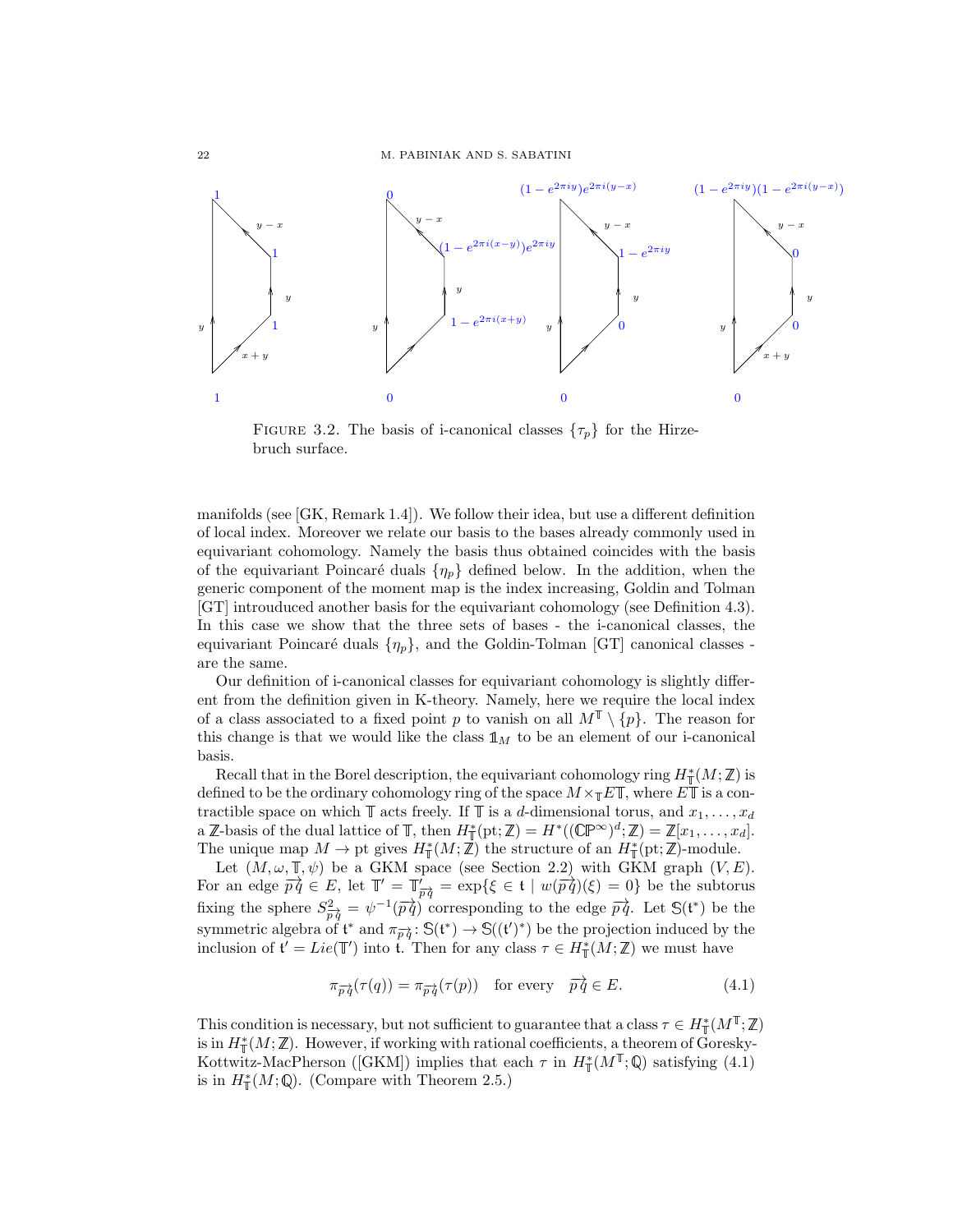4.1. Choosing a basis. We start by recalling the choices of bases already used in the literature: the basis consisting of equivariant Poincaré duals to flow up manifolds and the Goldin-Tolman canonical classes in the index increasing case.

Let  $(M, \omega, \mathbb{T}, \psi)$  be a Hamiltonian T-space, and let  $\mu \colon M \to \mathbb{R}$  be a generic component of the moment map. For a fixed point  $p$ , the **equivariant (cohomo**logical) Euler class of the negative normal bundle  $N_p^-$  of  $\mu$  at p is the element  $\Lambda_p^- \in H^{2\lambda_p}(\lbrace p \rbrace;\mathbb{Z})$  given by

$$
\Lambda_p^- = \prod_{w_j \in W_p^+} w_j \,. \tag{4.2}
$$

The following Proposition is due to Kirwan.

<span id="page-22-0"></span>**Proposition 4.1** (Kirwan). Let  $(M, \omega, \mathbb{T}, \psi)$  be a Hamiltonian  $\mathbb{T}$ -space, and let  $\mu: M \to \mathbb{R}$  be a generic component of the moment map. Then for every  $p \in M^{\mathbb{T}}$ there exists a class  $\nu_p \in H_{\mathbb{T}}^{2\lambda_p}(M;\mathbb{Z})$  such that

(i)  $\nu_p(p) = \Lambda_p^-;$ 

(ii)  $\nu_p(q) = 0$  for every  $q \in M^{\mathbb{T}}$  such that  $q \prec p$  (i.e.  $\mu(q) < \mu(p)$ ).

Moreover the set  $\{\nu_p\}_{p \in M^{\mathbb{T}}}$  is a basis for  $H^*_{\mathbb{T}}(M; \mathbb{Z})$  as a module over  $H^*_{\mathbb{T}}(pt; \mathbb{Z})$ .

An equivariant cohomology class satisfying properties (i) and (ii) above is called a **Kirwan class** (at the fixed point  $p$ ).

Note that Proposition [2.2](#page-5-1) is a generalization of the above original result of Kirwan from the equivariant cohomology setting to the K-theory setting. Due to this similarity we omit the proof of Proposition [4.1,](#page-22-0) which is based on the fact that  $\Lambda_p^$ is not a zero divisor in  $H_{\mathbb{I}}(\text{pt};\mathbb{Z}).$ 

Henceforth  $(M, \omega, \mathbb{T}, \psi, \overline{\xi})$  denotes a symplectic toric manifold endowed with a choice of generic  $\overline{\xi} \in \mathfrak{t}$ . In analogy with what we did in Section [3](#page-15-0) for equivariant K-theory, we define the equivariant (cohomological) Poincaré duals to the flow-up manifolds  $F_p$ . Let  $F_p$  be the flow-up manifold at the fixed point p, and  $N(F_p)$  the normal bundle of  $F_p$  in M. Then the equivariant (cohomological) Euler class of the normal bundle  $N(F_p)$  of  $F_p$  in M at a fixed point q is an element in  $H^{2\lambda_p}(\lbrace q \rbrace;\mathbb{Z})$ given by

$$
\chi_{\mathbb{T}}(N(F_p)|_q) = \prod_{\substack{r \in M^{\mathbb{T}} \setminus F_p \\ \overrightarrow{r} \overrightarrow{q} \in E}} w(\overrightarrow{r} \overrightarrow{q}). \tag{4.3}
$$

In particular, since  $N(F_p)|_p = N_p^-$ , we have that  $\chi_{\mathbb{T}}(N(F_p)|_p) = \Lambda_p^-$ .

<span id="page-22-1"></span>**Definition 4.2.** Let  $(M, \omega, \mathbb{T}, \psi)$  be a symplectic toric manifold, and let  $\mu$  =  $\psi^{\overline{\xi}}\colon M\to\mathbb{R}$  be a generic component of the moment map. For each  $p\in M^{\mathbb{T}}$  define the equivariant Poincaré dual to the flow-up manifold  $F_p$  to be the class  $\eta_p \in H_{\mathbb{T}}^{2\lambda_p}(M;\mathbb{Z})$  whose restriction to the fixed points is given by

$$
\eta_p(q) = \begin{cases} 0 & \text{for } q \in M^{\mathbb{T}} \setminus F_p \\ \chi_{\mathbb{T}}\big(N(F_p)|_q\big) & \text{for } q \in F_p \cap M^{\mathbb{T}}. \end{cases}
$$

It is easy to check that  $\eta_p$  is a Kirwan class in the sense of Proposition [4.1](#page-22-0) for every  $p \in M^{\mathbb{T}}$ , and thus  $\{\hat{\eta}_p\}_{p \in M^{\mathbb{T}}}$  forms a basis of  $H^*_{\mathbb{T}}(M;\mathbb{Z})$  as a module over  $H^*_{\mathbb{T}}(\text{pt};\mathbb{Z}).$ 

Goldin and Tolman [\[GT\]](#page-32-1) define another basis for the equivariant cohomology ring of a symplectic manifold endowed with a Hamiltonian torus action.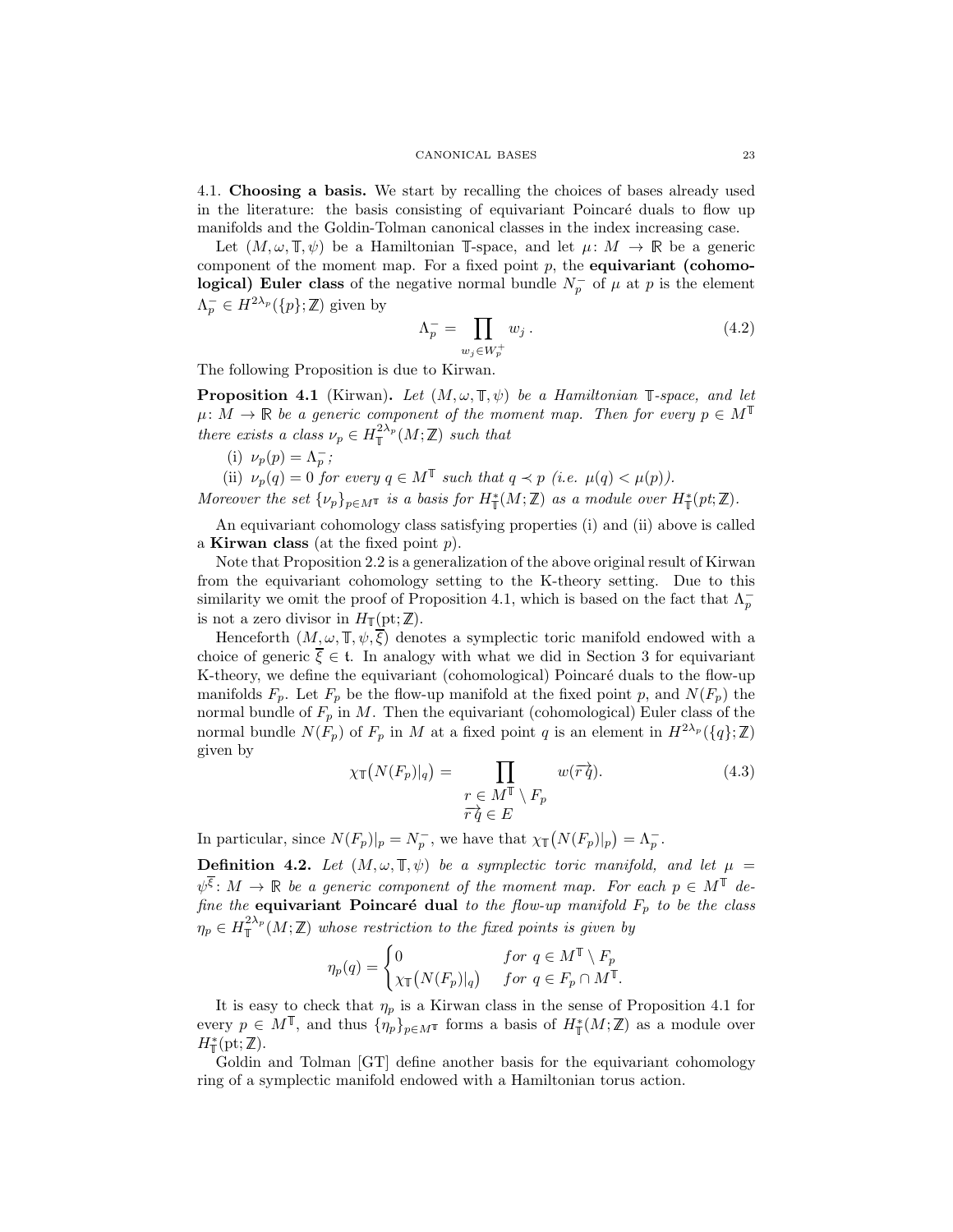<span id="page-23-1"></span>**Definition 4.3.** Let  $(M, \omega, \mathbb{T}, \psi)$  be a Hamiltonian  $\mathbb{T}$ -space, and let  $\mu \colon M \to \mathbb{R}$  be a generic component of the moment map. A cohomology class  $\zeta_p \in H^{\frac{2\lambda_p}{\lambda}}_+(M;\mathbb{Z})$ is a canonical class in the sense of Goldin and Tolman (henceforth referred to as **GT-canonical class**) at  $p \in M^{\mathbb{T}}$  if

- (i)  $\zeta_p(p) = \Lambda_p^-;$
- (ii)  $\zeta_p(q) = 0$  for all  $q \in M^{\mathbb{T}} \setminus \{p\}$  such that  $\lambda_q \leq \lambda_p$ .

GT-canonical classes do not always exist; however, if they exist, they are uniquely associated to the chosen component of the moment map  $\mu$  (see [\[GT,](#page-32-1) Lemma 2.7]). Moreover GT-canonical classes are Kirwan classes in the sense of Proposition [4.1](#page-22-0) (cf. [\[GT,](#page-32-1) Lemma 2.8]), hence if they exist for every fixed point  $p$ , they form a basis of  $H^*_{\mathbb{T}}(M;\mathbb{Z})$  as a module over  $H^*_{\mathbb{T}}(\text{pt};\mathbb{Z})$ .

If the  $\mathbb T$  action above is GKM, and if the chosen component of the moment map  $\mu$  is index increasing, then for each fixed point p the GT-canonical class  $\zeta_p$  exists. Conversely, if for all  $p \in M^{\mathbb{T}}$  the GT-canonical class exist, then  $\mu$  must be index increasing (see Theorem 4.1 and Remark 4.2 in [\[GT\]](#page-32-1)).

Below we propose a different choice of basis for the equivariant cohomology ring, making use of our definition of local index translated to the equivariant cohomology case.

Similarly to what we did in Section [2.4,](#page-8-0) for a fixed point  $q \in M^{\mathbb{T}}$  we define the map  $\widetilde{r}: H^*_\mathbb{T}(M;\mathbb{Z}) \to H^*_{\mathbb{T} \times \mathbb{S}^1}(H_q \times S^2;\mathbb{Z})$  and denote by  $\kappa$  the Kirwan map  $\kappa: H^*_{\mathbb{T} \times S^1}(H_q \times S^2; \mathbb{Z}) \to H^*_{\mathbb{T}_q}(\widetilde{H}_q^{\epsilon}; \mathbb{Z})$  which is surjective (for surjectivity of  $\kappa$  over the integers see [\[TW,](#page-32-14) Proposition 7.3]). The index homomorphism in equivariant cohomlogy, corresponding to the equivariant K-theory push-forward map, is simply given by integration. By the Atiyah-Bott-Berline-Vergne Localization Formula [\[AB,](#page-32-15) [BV\]](#page-32-16) this integral

$$
\mathrm{Ind}\colon H^*_{\widetilde{\mathbb{T}}_q}(\widetilde{H}^{\epsilon}_q;{\mathbb{Z}})\to H^{*-2\lambda_q}_{\widetilde{\mathbb{T}}_q}(\mathrm{pt};{\mathbb{Z}})
$$

is the following sum of rational functions:

$$
\mathrm{Ind}(\alpha)=\int_{\widetilde{H}^{\epsilon}_{q}}\alpha=\sum_{q_{j}\in (\widetilde{H}^{\epsilon}_{q})^{\mathbb{T}_{q}}}\frac{\alpha(p)}{\displaystyle\prod_{w_{l}\in W_{q_{j}}}}w_{l}.
$$

Observe that if  $\alpha \in H_{\overline{\mathbb{T}}_q}^{2\lambda}(\overline{H}_q^{\epsilon}; \mathbb{Z})$  and  $\lambda < \lambda_q$  then  $\text{Ind}(\alpha) = 0$ .

For a class  $\tau \in H^*_{\mathbb{T}}(M;\mathbb{Z})$  let the **local index of**  $\tau$  at q, denoted by  $\text{Ind}_q(\tau)$ , be the image of the above  $\text{Ind}(\kappa \circ \tilde{r}(\tau)) \in H^{*-2\lambda_q}_{\tilde{\mathbb{T}}_q}(\text{pt};\mathbb{Z})$  under the natural homomorphism  $H^*_{\overline{\mathbb{F}}_q}(\text{pt}; \mathbb{Z}) \to H^*_{\mathbb{T}}(\text{pt}; \mathbb{Z})$  (compare with Definition [2.7\)](#page-12-0).

<span id="page-23-2"></span>Remark 4.4 An analogous of Proposition [2.10](#page-13-1) holds for the local index in equivariant cohomology (the only difference is that  $R(\mathbb{T})$  from the K-theory setting needs to be replaced by  $H^*_{\mathbb{T}}(\text{pt}; \mathbb{Z})$ . Moreover, by comparing the degrees, one sees that if  $\tau \in H^2_{\mathbb{T}}(M;\mathbb{Z})$  then  $\text{Ind}_q(\tau) = 0$  for all  $q \in M^{\mathbb{T}}$  with  $\lambda < \lambda_q$ , and that for all  $q \in M^{\mathbb{T}}$  with  $\lambda \geq \lambda_q$  the degree of  $\text{Ind}_q(\tau) \eta_q$  is equal to the degree of  $\tau$  (here  $\eta_q$ is the equivariant Poincaré dual to  $F_q$ ).

<span id="page-23-0"></span>**Definition 4.5.** Let  $(M, \omega, \mathbb{T}, \psi)$  be a symplectic toric manifold of dimension  $2n$ , together with a choice of a generic component of the moment map  $\mu = \psi^{\overline{\xi}} \colon M \to \mathbb{R}$ . Then for each  $p \in M^{\mathbb{T}}$ , a Kirwan class  $\tau_p \in H^*_{\mathbb{T}}(M;\mathbb{Z})$  satisfying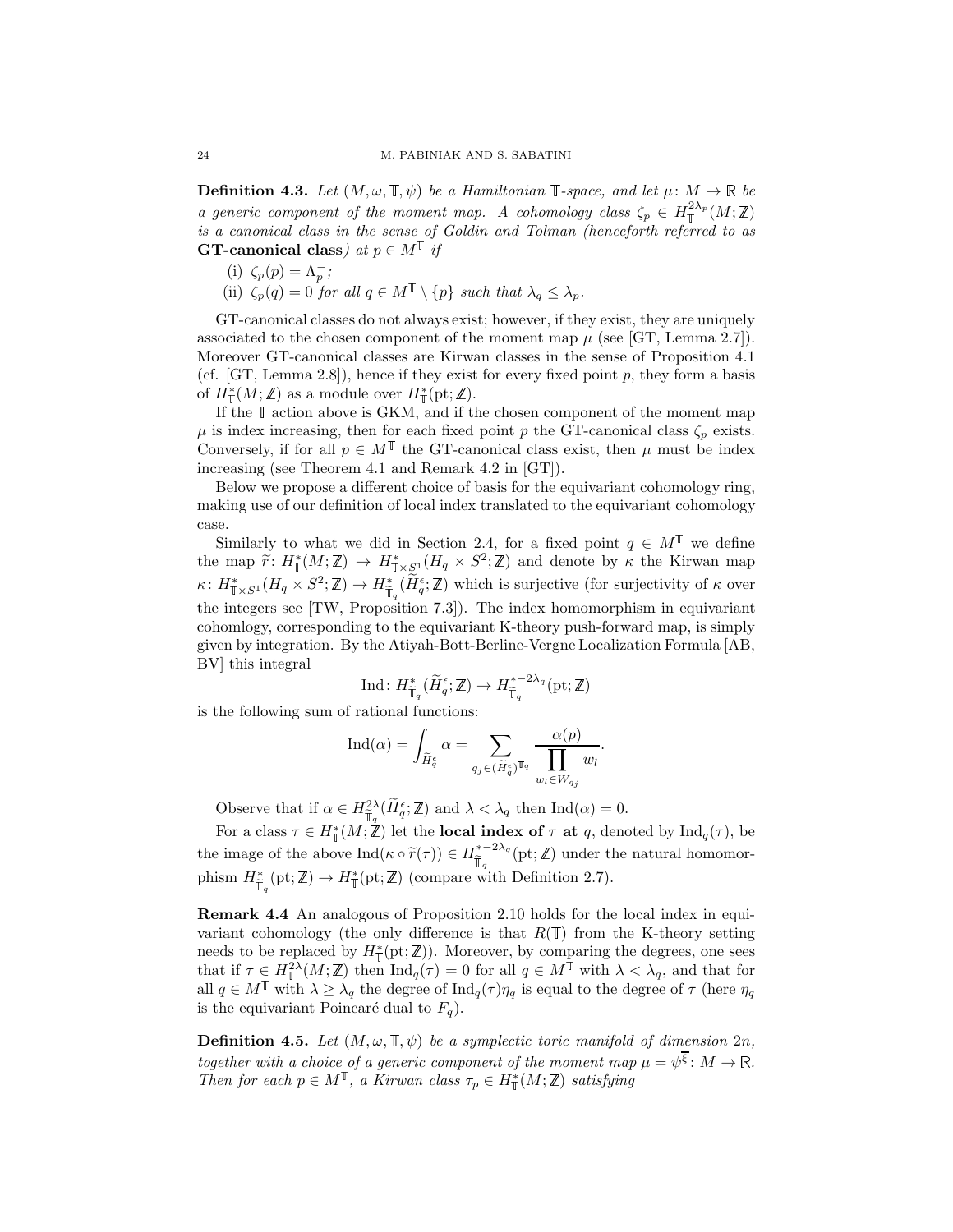(1)  $Ind_p(\tau_p)=1,$ (2)  $Ind_q(\tau_p)=0$  for all points  $q \in M^{\mathbb{T}} \setminus \{p\},\$ is called an **i-canonical class** at (the fixed point)  $p$ .

**Remark 4.6** Note that as the above classes are Kirwan, they satisfy  $\tau_p(p) = \Lambda_p^-$ ,  $\tau_p(q) = 0$  for  $q \prec p$ , and they form a basis of  $H^*_{\mathbb{I}}(M;\mathbb{Z})$  as an  $H^*_{\mathbb{I}}(\text{pt};\mathbb{Z})$ -module. (We will see later that in fact  $\tau_p$  is zero at all the points  $q \in M^{\mathbb{T}} \setminus V_p^+$ .) By repeating the argument of Proposition [2.13](#page-14-1) one can show that if i-canonical classes exist they are unique.

In what follows we will prove the existence of i-canonical classes, compare them with the equivariant Poincaré duals to the flow-up manifolds, and with the GTcanonical classes in the index increasing case. Before doing so we will prove some technical lemmas.

<span id="page-24-1"></span>4.2. **Technical Lemmas.** We recall that given a moment map  $\mu: X \to \mathbb{R}$  for an  $S<sup>1</sup>$  action, the subset of X where  $\mu$  achieves its minimum is connected. Hence, if the action has only isolated fixed points, there exists a unique point  $p \in X$  where  $\mu$  acheives its minimum (see [\[GS,](#page-32-17) Lemma 5.1]).

<span id="page-24-2"></span>**Lemma 4.7.** Let  $(X, \omega, \mathbb{T}, \psi)$  be a symplectic toric manifold together with a choice of a generic component  $\mu: M \to \mathbb{R}$  of the moment map inducing an orientation on the associated GKM graph  $(V, E)$ . Let p be the vertex corresponding to the fixed point where  $\mu$  attains its minimum. Then for every vertex  $q \in V$  there exists an increasing path  $\overrightarrow{pp_k}, \ldots, \overrightarrow{p_1 q}$  from p to q.

*Proof.* The unique point p where  $\mu$  acheives its minimum is the fixed point with only negative weights (i.e. it corresponds to the only vertex with no incoming edges in the oriented GKM graph, that is  $W_p^+ = \emptyset$ ). Take any vertex  $q \in V$ . If  $q = p$  we are done. Otherwise there exists a vertex  $p_1$  and an edge  $\overrightarrow{p_1 q} \in E$  with  $w(\overrightarrow{p_1 q}) \in W_q^+$ , hence  $\overrightarrow{p_1 q} \in E^o$ . If  $p_1 = p$  we are done. Otherwise we continue this process and construct a path  $\overrightarrow{p_l p_{l-1}}, \ldots, \overrightarrow{p_1 q}$  in the oriented GKM graph. As the GKM graph is finite and connected this procedure must end at  $p$ .  $\Box$ 

We recall that given a symplectic toric manifold  $(M, \omega, \mathbb{T}, \psi, \overline{\xi})$  with oriented GKM graph  $(V, E^o)$  (which is not necessarily index increasing) and given  $p \in M^{\mathbb{T}}$ ,  $V_p^+$  is defined to be the set of vertices which can be joined to p through an increasing path in  $E^o$  (see Definition [3.7\)](#page-19-0). The previous lemma, applied to  $X = F_p$ , implies the following.

<span id="page-24-0"></span>**Lemma 4.8.** Given a symplectic toric manifold  $(M, \omega, \mathbb{T}, \psi, \overline{\xi})$ , for every  $p \in M^{\mathbb{T}}$ we have that

$$
F_p^{\mathbb{T}} \subset V_p^+
$$

In Proposition [4.15](#page-27-2) we will prove that the opposite inclusion also holds provided that  $(M, \omega, \mathbb{T}, \psi, \overline{\xi})$  is index increasing.

**Convention:** In the rest of subsection [4.2,](#page-24-1)  $(M, \omega, \mathbb{T}, \psi, \overline{\xi})$  denotes a compact symplectic toric manifold together a choice of generic  $\overline{\xi} \in \mathfrak{t}$  such that the corresponding moment map component  $\mu = \psi^{\overline{\xi}}$ :  $M \to \mathbb{R}$  is *index increasing*. The associated oriented GKM graph is denoted by  $\Gamma^o = (V, E^o)$ . These hypotheses and notation apply to all of the following lemmas, propositions and corollaries.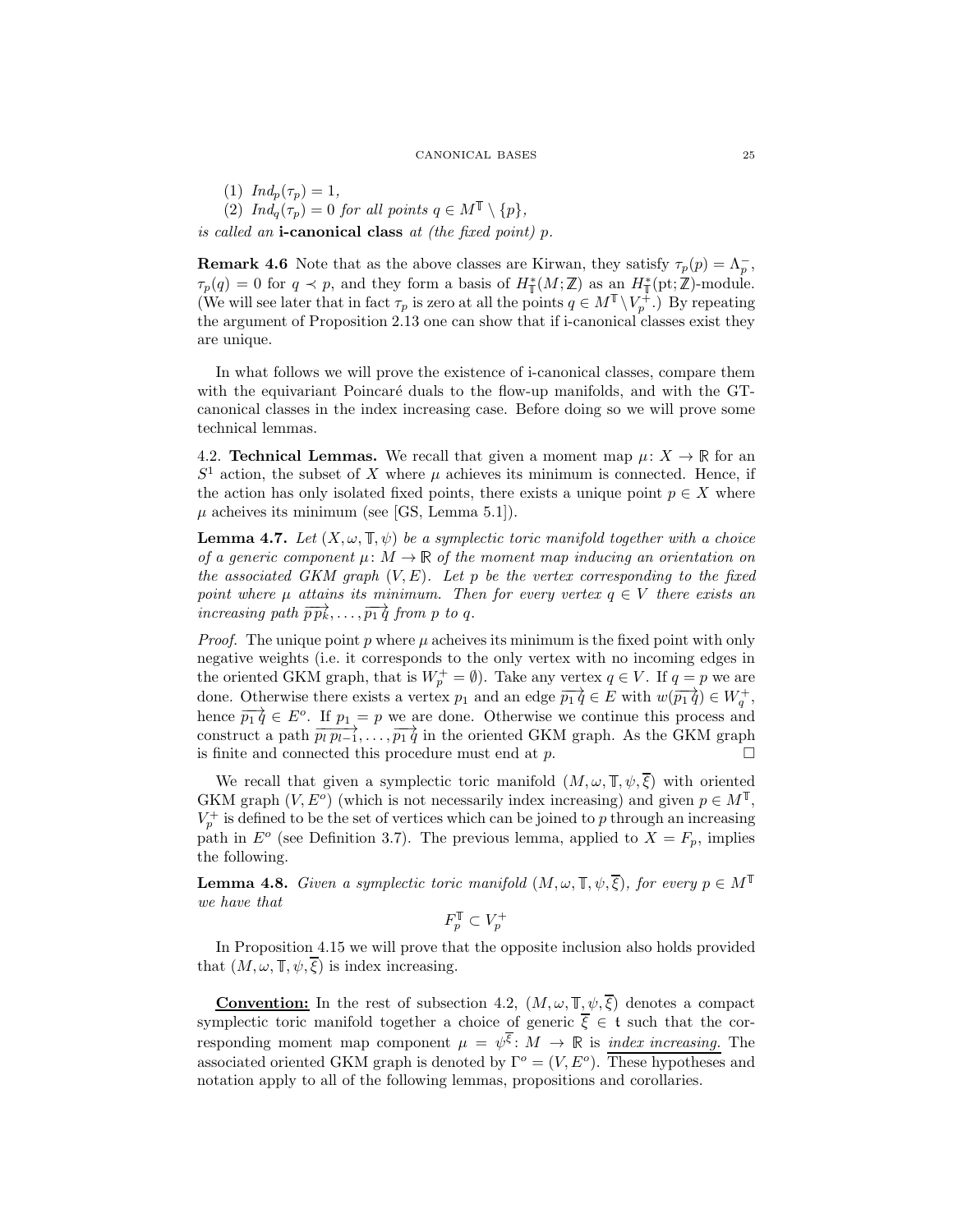<span id="page-25-1"></span>**Lemma 4.9.** Let  $p \in M^{\mathbb{T}}$  and  $(F_p, \omega_{|F_p})$  the flow up at p (see definition in Section [2.4\)](#page-8-0). Then for any  $q \in F_p^{\mathbb{T}} \setminus \{p\}$  we have that  $\lambda_q > \lambda_p$ .

*Proof.* Let  $\mathbb{T}_p^0 \subset \mathbb{T}$  be the subtorus acting trivially on  $F_p$ . We recall that  $(F_p, \omega_{|F_p})$ together with the action of  $\mathbb{T}/\mathbb{T}_p^0$  is a symplectic toric manifold. Moreover we can direct the edges of the corresponding GKM graph  $\tilde{\Gamma}$  by using  $\mu|_{F_p}$ , thus obtaining an oriented GKM graph  $\tilde{\Gamma}^o$  which is a subgraph of the oriented GKM graph associated to  $(M, \omega, \mathbb{T}, \psi, \xi)$ . The oriented graph associated to  $F_p$  is not necessarily index increasing with respect to indices computed in  $F_p$ . However, by Lemma [4.7,](#page-24-2) there exists an oriented path in  $\tilde{\Gamma}^o$  from p to q such that  $\mu$  increases on each edge. Therefore the index (in M) also increases on each edge, which proves that  $\lambda_q > \lambda_n$ .  $\lambda_p$ .

<span id="page-25-0"></span>**Proposition 4.10.** Let  $\eta_p \in H^{\frac{2\lambda_p}{2}}(M;\mathbb{Z})$  be the equivariant Poincaré dual to  $F_p$ (see Definition [4.2\)](#page-22-1) and  $\zeta_p \in H_{\mathbb{T}}^{2\lambda_p}(M;\mathbb{Z})$  the GT-canonical class at  $p \in M^{\mathbb{T}}$ . Then  $\eta_p = \zeta_p$ 

Proof. Notice that our index increasing assumption implies that GT-canonical classes exist at each  $p \in M^{\mathbb{T}}$ . As the conditions in Definition [4.3](#page-23-1) define GTcanonical classes uniquely, it is sufficient to prove that  $\eta_p(p) = \Lambda_p^-$  and that for all  $q \in M^{\mathbb{T}} \setminus \{p\}$  with  $\lambda_q \leq \lambda_p$  we have  $\eta_p(q) = 0$ . The first assertion follows from observing that the normal bundle of  $F_p$  at p coincides with the negative normal bundle of  $\mu$  at p. To prove the second one we use Lemma [4.9,](#page-25-1) which implies that for any  $q \in M^{\mathbb{T}} \setminus \{p\}$  with  $\lambda_q \leq \lambda_p$  we must have  $q \in M^{\mathbb{T}} \setminus F_p$ , and at these points  $\eta_p(q) = 0$  by definition.

**Remark 4.11** There is an alternative way of proving that  $\eta_p = \zeta_p$  in the index increasing case. If the class  $\eta_p - \zeta_p$  were nonzero, it would be nonzero at some fixed point q. As both  $\eta_p$  and  $\zeta_p$  vanish on points in  $M^{\mathbb{T}} \setminus \{p\}$  of index smaller or equal to the index of p (see Lemma [4.9\)](#page-25-1), the class  $\eta_p - \zeta_p$  can only be nonzero at fixed points q with  $\lambda_q > \lambda_p$ . Since GT-canonical classes form a basis of  $H^*_\mathbb{T}(M,\mathbb{Z})$ , from the previous observation it follows that  $\eta_p - \zeta_p = \sum_{q; \lambda_q > \lambda_p} c_q \zeta_q$ , where  $c_q \in H^*_{\mathbb{I}}(\text{pt}; \mathbb{Z})$ , with  $c_s \neq 0$  for some s. By comparing the degrees of the classes on the right and on the left hand side of the above equation we obtain a contradiction.

**Lemma 4.12.** Let  $q \in M^{\mathbb{T}}$  and  $(H_q, \omega_{|H_q})$  be the flow down at q (see the definition in Section [2.4\)](#page-8-0). Let p be a fixed point connected to q by an oriented edge  $\overrightarrow{pq}$  and such that  $\lambda_p + 1 = \lambda_q$ . Denote by  $p_1, \ldots, p_{\lambda_p}$  the fixed points connected to p by oriented edges  $\overrightarrow{p_j p}$ . Then  $p_1,\ldots,p_{\lambda_p} \in H_q$ .

*Proof.* Note that the GKM graph for  $H_q$  is a graph of valency  $\lambda_q$ . Therefore exactly  $\lambda_q$  of the points connected to p must be in  $H_q$ . Take any  $r \neq q$  connected to p by an edge  $\overrightarrow{pr}$ . There are  $n-1-\lambda_p = n-\lambda_q$  such points. Then  $\lambda_r > \lambda_p = \lambda_q - 1$ , thus  $\lambda_r \geq \lambda_q$ . Lemma [4.9](#page-25-1) applied to  $-\mu$  and  $H_q$  (instead of  $\mu$  and  $F_q$ ) gives that  $r \notin H_q$ . Therefore these  $n - \lambda_q$  points connected to p are not in  $H_q$ . It follows that the remaining  $\lambda_q$  points, q and the  $\lambda_q - 1 = \lambda_p$  points  $p_1, \ldots, p_{\lambda_p}$  directly below p, must be in  $H_q$ .

To continue we need to recall some definitions from [\[GT\]](#page-32-1). Given a weight  $w \in \ell^*$ in the weight lattice of  $\mathfrak{t}^*$ , and a generic  $\xi \in \mathfrak{t}$ , the projection which sends  $X \in \mathfrak{t}^*$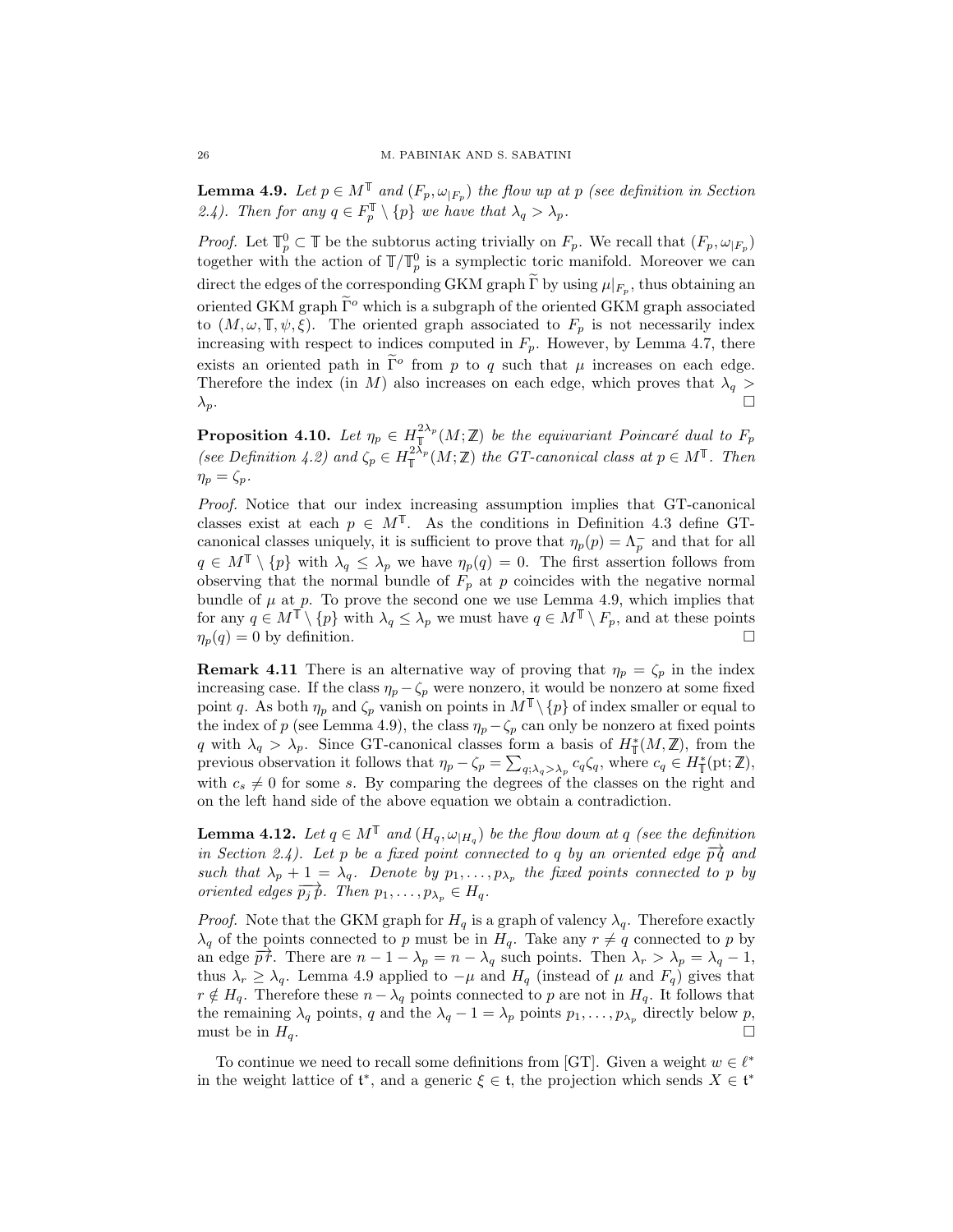to  $X - \frac{X(\xi)}{w(\xi)}w \in \xi^{\perp} \subset \mathfrak{t}^*$  can be extended to be an endomorphism  $\rho_w$  of  $\mathbb{S}(\mathfrak{t}^*)$ , the symmetric algebra of  $\mathfrak{t}^*$ . Given an edge  $\overrightarrow{r_1 r_2} \in E$  of the GKM graph of M, the independence of the set of weights at each fixed point implies that  $\rho_{w(\overrightarrow{r_1r_2})}(\Lambda_{r_1}^-) \neq 0$ and  $\rho_{w(\overrightarrow{r_1},\overrightarrow{r_2})}\left(\frac{\Lambda_{r_2}^-}{w(\overrightarrow{r_1}\overrightarrow{r_2})}\right)$  $\Big) \neq 0$ . Therefore the following nonzero elements of the field of fractions of  $\mathbb{S}(\mathfrak{t}^*)$  are well defined for all  $\overrightarrow{r_1r_2} \in E$ 

$$
\Theta(r_1, r_2) = \frac{\rho_w(\overline{r_1 r_2})(\Lambda_{r_1}^{-})}{\rho_w(\overline{r_1 r_2})\left(\frac{\Lambda_{r_2}^{-}}{w(\overline{r_1 r_2})}\right)}.
$$

In [\[GT,](#page-32-1) Theorem 1.6] Goldin and Tolman prove that  $\Theta(r, r') \in \mathbb{Z} \setminus \{0\}$  for all edges  $\overline{r_1r_2} \in E$  with  $\lambda_{r_2} = \lambda_{r_1} + 1$ . (Note that the assumption that the difference of the indices is 1, though not explicitly stated in their theorem, is implied and required.) Moreover, they prove the following formula for computing the restriction of a GTcanonical class to a fixed point. Let  $(V, E_{can})$  be the subgraph of the GKM graph  $\Gamma = (V, E)$  where  $E_{can} = \{e = \overrightarrow{r_1 r_2} \in E \mid \lambda_{r_2} = \lambda_{r_1} + 1\}$ . Since the oriented GKM graph is index increasing, this implies that  $\mu(r_1) < \mu(r_2)$  for every  $\overrightarrow{r_1 r_2} \in E_{can}$ , i.e.  $E_{can}$  is a subset of  $E^o$ . Then for every  $p, q \in M^{\mathbb{T}}$  we have that

<span id="page-26-0"></span>
$$
\zeta_p(q) = \Lambda_q^- \sum_{\gamma \in \sum_{j}^{q}} \prod_{i=1}^{|\gamma|} \frac{\psi(r_i) - \psi(r_{i-1})}{\psi(q) - \psi(r_{i-1})} \frac{\Theta(r_{i-1}, r_i)}{w(\overline{r_{i-1} r_i})},
$$
(4.4)

where  $\sum_{p=1}^{q}$  is the set of paths from p to q in  $(V, E_{can})$  and  $\gamma \in \sum_{p=1}^{q}$  is given by the sequence of vertices  $\gamma = (r_0, \ldots, r_{|\gamma|})$ ; here  $|\gamma|$  denotes the length of  $\gamma$ , i.e. the number of edges composing it.

<span id="page-26-2"></span>**Lemma 4.13.** For all  $e = \overrightarrow{r_1r_2} \in E_{can}$  we have that  $\Theta(r_1, r_2) = 1$ .

Note that the above lemma may not hold for GKM manifolds which are not toric (see [\[GT,](#page-32-1) Example 5.2])

*Proof.* Recall that  $W_r^+$  denotes the set of weights of the edges ending at r. Observe that  $\rho_w$  sends w to 0, so it is enough to prove that there exists a bijection  $\theta \colon W^+_{r_1} \to$  $W_{r_2}^+ \setminus \{w(\overrightarrow{r_1r_2})\}$  such that  $\theta(w) - w = m \cdot w(\overrightarrow{r_1r_2})$  for some  $m \in \mathbb{Z}$  that depends on w. This is equivalent to proving that the weights of  $\mathbb T$  representation on  $T_{r_2}H_{r_2}$ and  $T_{r_1}H_{r_2}$  agree modulo  $w(\overrightarrow{r_1r_2})$ . The last fact follows from observing that the subtorus  $\mathbb{T}' = \exp(\{\eta \in \mathfrak{t} \mid w(\overrightarrow{r_1r_2})(\eta) = 0\})$  fixes the sphere  $S^2_{\overrightarrow{r_1r_2}} = \psi^{-1}(\overrightarrow{r_1r_2})$ , and embedded  $\mathbb T$  invariant submanifold of  $H_{r_2}$  (which, in turn, is a smooth  $\mathbb T$  invariant submanifold of  $M$ ). Thus the representations of the torus  $\mathbb{T}'$  on the normal bundle of  $S^2_{\overline{r_1r_2}}$  in  $H_{r_2}$  need to agree at  $r_1$  and  $r_2$ .

The next lemma proves that for each  $q \in V_p^+$  there exists a path  $\gamma$  whose edges belong to  $E_{can}$ .

<span id="page-26-1"></span>**Lemma 4.14.** Let  $p \in M^{\mathbb{T}}$  and let  $\Sigma_p^q$  be defined as before. Then  $q \in V_p^+$  if and only if  $\sum_{p}^{q} \neq \emptyset$ .

*Proof.* If  $\sum_{p}^{q} \neq \emptyset$  then clearly  $q \in V_p^+$ . Vice versa, suppose that  $q \in V_p^+$ . Assume first that there exists a path from p to q composed by one edge  $\overrightarrow{pq} \in E^o$ . Note that the GT-canonical class  $\zeta_p$  does not vanish when restricted to q. Indeed,  $\zeta_p(q) = 0$  and condition [\(4.1\)](#page-21-1) would imply that  $w(\overrightarrow{pq})$  divides  $\zeta_p(p) = \Lambda_p^-$ ,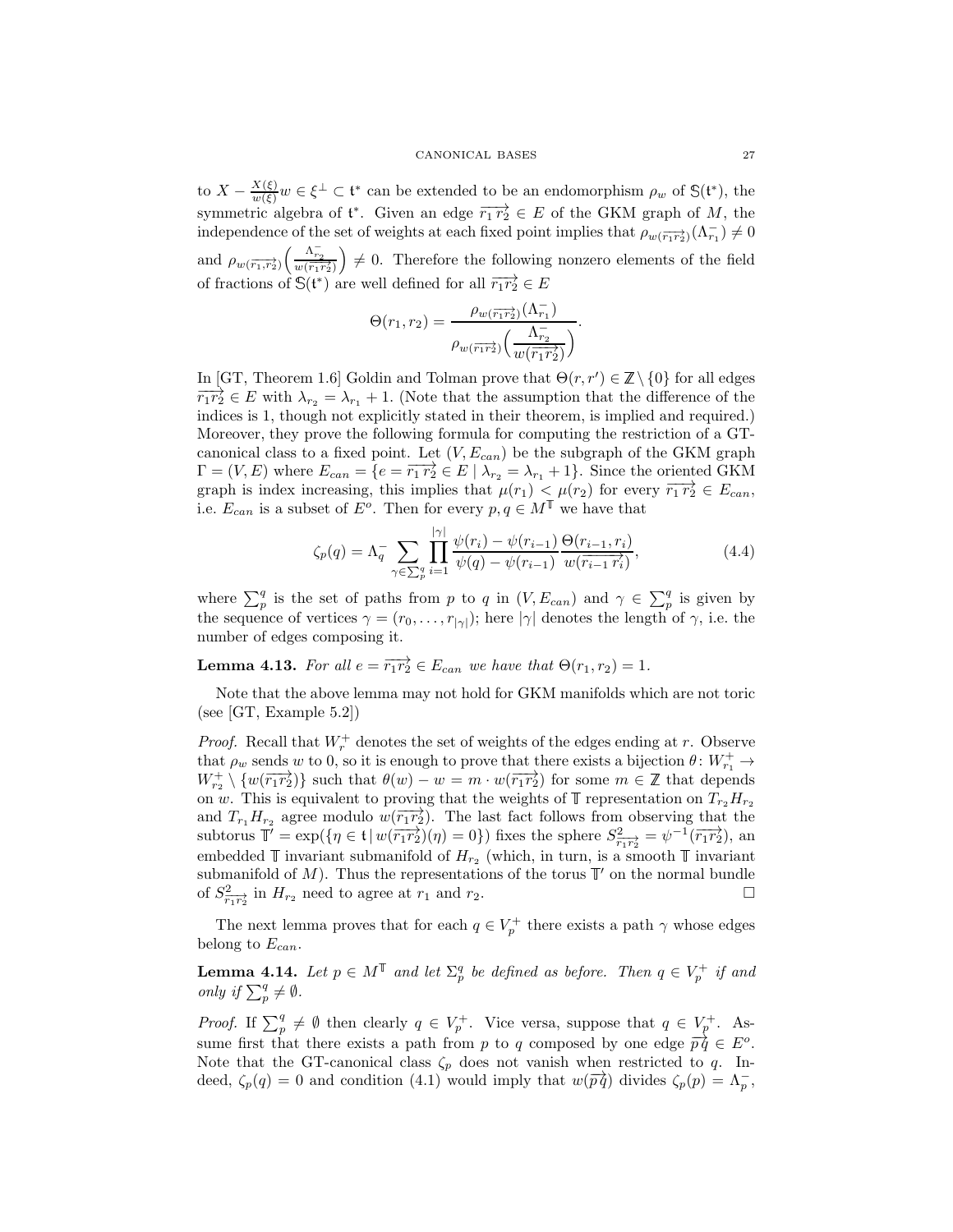which contradicts the assumption about linear independence of weights at  $p$ . By [\(4.4\)](#page-26-0) we conclude that  $\sum_{p}^{q} \neq \emptyset$ . If the path from p to q is composed by edges  $\overrightarrow{pr_1} = \overrightarrow{r_0 r_1}, \ldots, \overrightarrow{r_{m-1} r_m} = \overrightarrow{r_{m-1} q}$ , each of them in  $E^o$ , then the preceding argument implies that the sets of paths  $\sum_{r_0}^{r_1}, \ldots, \sum_{r_{m-1}}^{r_m}$  are all nonempty, and so  $\sum_{p=1}^{q}$  is nonempty as well.

<span id="page-27-2"></span>**Proposition 4.15.** For any  $p \in M^{\mathbb{T}}$ , let  $\zeta_p$  be the GT-canonical class. Then for any  $q \in M^{\mathbb{T}}$  have

$$
\zeta_p(q) \neq 0 \Leftrightarrow q \in V_p^+.
$$

Together with Proposition [4.10](#page-25-0) this implies

$$
F_p^{\mathbb T} = V_p^+.
$$

*Proof.* If  $\zeta_p(q) \neq 0$  then by [\(4.4\)](#page-26-0) the set  $\sum_p^q$  is nonempty, hence  $q \in V_p^+$ . Now consider  $q \in V_p^+$ . By Lemma [4.14](#page-26-1) we have that  $\sum_p^q$  is not empty. We use formula [\(4.4\)](#page-26-0) quoted from [\[GT\]](#page-32-1) to analyze  $\zeta_p(q)$ . Using Lemma [4.13](#page-26-2) observe that each summand in [\(4.4\)](#page-26-0) for  $\zeta_p(q)$  is positive (in the sense that it gives a positive number when evaluated on  $\overline{\xi}$ ), therefore  $\zeta_p(q) \neq 0$ .

<span id="page-27-1"></span>**Corollary 4.16.** If  $q \in F_p^{\mathbb{T}}$  and  $\overrightarrow{q q_0} \in E^o$  then  $q_0 \in F_p^{\mathbb{T}}$ . As a consequence, the normal bundle of  $F_p$  at  $q$  (denoted by  $N(F_p)|_q$ ) is a subbundle of the negative normal bundle of  $\mu$  at  $q$  (denoted by  $N_q^-$ ).

*Proof.* By definition of  $V_p^+$  it follows that if  $q \in V_p^+$  then  $V_q^+ \subseteq V_p^+$ . By Proposition [4.15](#page-27-2) we know that  $F_p^{\mathbb{T}} = V_p^+$ , which implies that if  $q \in F_p^{\mathbb{T}}$  then  $F_q^{\mathbb{T}} \subseteq F_p^{\mathbb{T}}$ . From the definition of  $F_q$  it is straightforward to see that if  $\overrightarrow{q q_0} \in E^o$  then  $q_0 \in F_q^{\mathbb{T}}$ , and the first claim follows. As a consequence we have that  $N(F_p)|_q$  splits as a direct sum of line bundles  $\mathbb{L}_i$ , each of them being the tangent bundle at q of the sphere associated to the edge  $\overrightarrow{q_i q} \in E^o$ , for some  $q_i \notin F_p$ . This implies the second claim.  $\Box$ 

4.3. The proof of Theorem [1.2.](#page-2-0) We are now ready to prove Theorem 1.2. It follows immediately from the Proposition below.

<span id="page-27-0"></span>**Proposition 4.17.** Let  $(M, \omega, \mathbb{T}, \psi)$  be a symplectic toric manifold, together with a choice of a generic component of the moment map  $\mu = \psi^{\overline{\xi}}$ :  $M \to \mathbb{R}$ , not necessarily index increasing. Then for each  $p \in M^{\mathbb{T}}$  the *i*-canonical class  $\tau_p$  exists, and is equal to the equivariant Poincaré dual  $\eta_p$  to flow-up submanifold  $F_p$ .

If the moment map  $\mu = \psi^{\overline{\xi}}$ :  $M \to \mathbb{R}$  is index increasing (thus GT-canonical classes exist) then the above proposition, together with Proposition [4.10,](#page-25-0) implies that for each  $p \in M^{\mathbb{T}}$  the following equivariant cohomology classes are the same:

- the Poincaré dual  $\eta_p$  to flow-up submanifold  $F_p$ ;
- the GT-canonical class  $\zeta_p$ ;
- the i-canonical class  $\tau_p$ .

*Proof.* Fix  $p \in M^T$ . We will show that the equivariant Poincaré dual  $\eta_p$  to the flowup submanifold  $F_p$  satisfies:  $\text{Ind}_p(\eta_p) = 1$  and  $\text{Ind}_q(\eta_p) = 0$  for each  $q \in M^{\mathbb{T}} \setminus \{p\}.$ Since  $\eta_p$  is also a Kirwan class, this proves that  $\eta_p$  is the i-canonical class at p. As  $\eta_p(p) = \Lambda_p^-$ , Remark [4.4](#page-23-2) implies that  $\text{Ind}_p(\eta_p) = 1$ . For  $q \in M^{\mathbb{T}} \setminus F_p$  we have  $\eta_p(q) = 1$ 0, thus  $\text{Ind}_q(\eta_p) = 0$ . Consider a point  $q \in F_p \setminus \{p\}$ . Let  $q_1, \ldots, q_{\lambda_q}, \ldots, q_n \in M^{\mathbb{T}}$ be the fixed points connected to  $q$  by an edge in the GKM graph of  $M$ , and let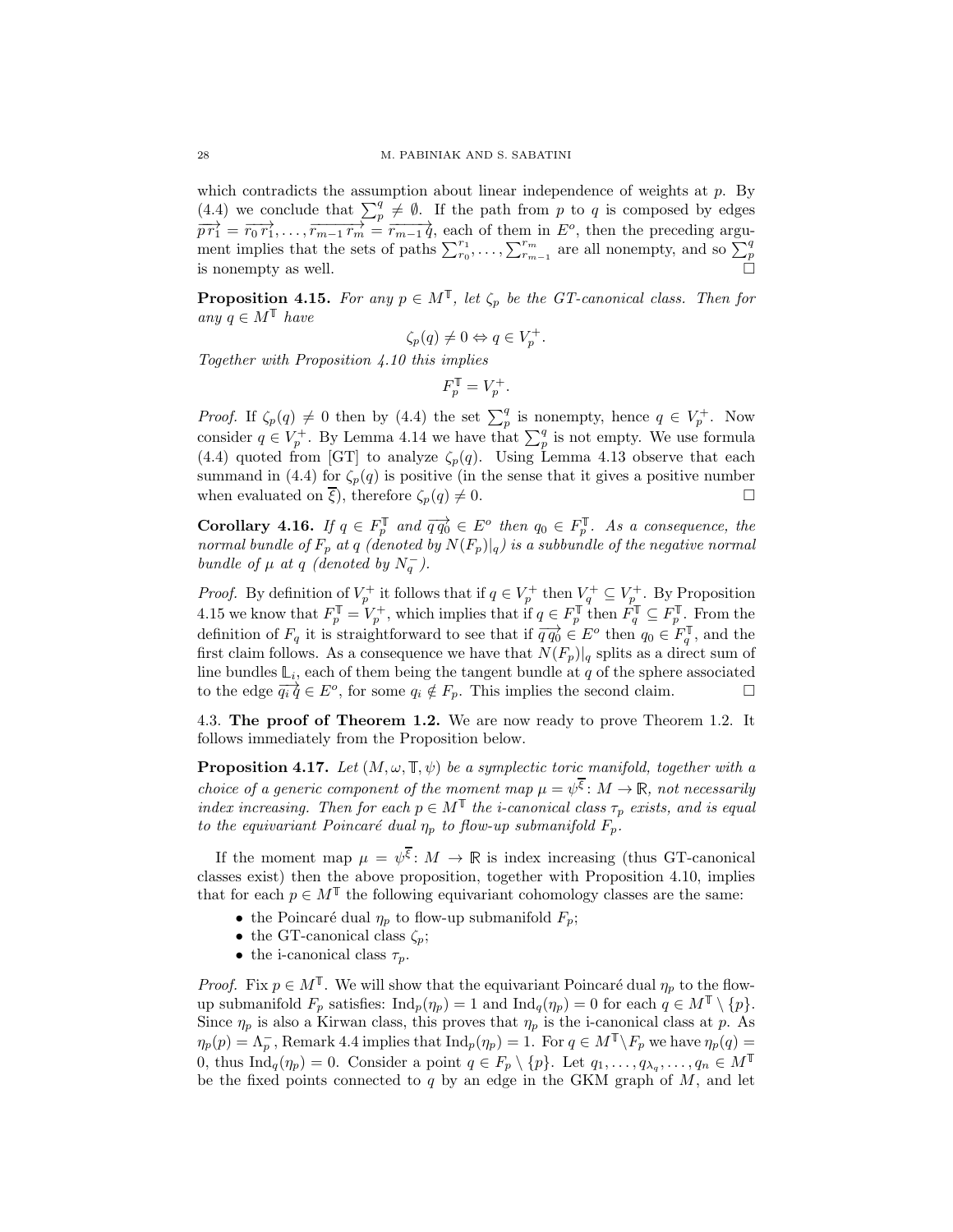$w_1, \ldots, w_{\lambda_q}, \ldots, w_n$  denote the weights on the corresponding oriented edges, with  $\Lambda_q^- = \prod_{j=1}^{\lambda_q} w_j$ . By definition of equivariant Poincaré dual we have that

$$
\eta_p(q) = \prod_{\substack{1 \le j \le n \\ q_j \notin F_p}} w_j = \prod_{\substack{1 \le j \le \lambda_q \\ q_j \notin F_p}} w_j \cdot \prod_{\substack{\lambda_q + 1 \le j \le n \\ q_j \notin F_p}} w_j.
$$

To calculate the index  $\text{Ind}_q(\eta_p)$  we use the algorithm and the notation of Section [2.4.](#page-8-0) Observe that

$$
f_0 = \prod_{\substack{1 \le j \le \lambda_q \\ q_j \notin F_p}} (w_j + w_0) \cdot \prod_{\substack{\lambda_q + 1 \le j \le n \\ q_j \notin F_p}} w_j,
$$
  

$$
f_i = \begin{cases} 0 & \text{if } q_i \notin F_p \\ \prod_{\substack{1 \le j \le \lambda_q \\ q_j \notin F_p}} (w_j - w_i) \cdot \prod_{\substack{\lambda_q + 1 \le j \le n \\ q_j \notin F_p}} w_j & \text{if } q_i \in F_p \end{cases}
$$

Therefore the local index  $\text{Ind}_q(\eta_p)$  is equal to

$$
\prod_{\substack{1 \leq j \leq \lambda_q \\ q_j \notin F_p}} (w_j + w_0) \cdot \prod_{\substack{\lambda_q + 1 \leq j \leq n, \\ q_j \notin F_p \\ q_j \notin F_p}} w_j
$$
\n
$$
\text{Ind}_q(\eta_p) = \frac{\prod_{\substack{q_j \leq \lambda_q \\ q_j \notin F_p}} (w_j + w_0) + \prod_{\substack{1 \leq i \leq n \\ q_i \in F_p \\ q_i \in F_p}} (w_j + w_0)}{\prod_{\substack{1 \leq j \leq \lambda_q \\ q_j \notin F_p}} (w_j + w_0)} + \sum_{\substack{1 \leq i \leq n \\ q_i \in F_p \\ q_j \notin F_p}} \frac{\prod_{\substack{1 \leq j \leq \lambda_q \\ q_j \notin F_p}} (w_j - w_i) \cdot \prod_{\substack{1 \leq j \leq \lambda_q \\ q_j \notin F_p}} (w_j - w_i)}{\prod_{\substack{1 \leq j \leq \lambda_q \\ q_j \in F_p \\ q_j \notin F_p}} (w_j + w_0)} + \sum_{\substack{1 \leq i \leq n \\ q_i \in F_p \\ q_j \notin F_p}} \frac{1}{(-w_i - w_0) \prod_{\substack{1 \leq j \leq \lambda_q \\ q_j \notin F_p}} (w_j - w_i)}{\prod_{\substack{1 \leq j \leq \lambda_q \\ j \neq i, q_j \in F_p}} (w_j - w_i)}
$$
\n
$$
= \left(\prod_{\substack{\lambda_q + 1 \leq j \leq n \\ q_j \notin F_p \\ q_j \notin F_p}} w_j\right) \text{Ind}(\mathbb{1}_{\mathbb{CP}^s}),
$$

where s is the number of weights  $w_1, \ldots, w_{\lambda_q}$  appearing in the representation of  $\mathbb T$ on  $T_qF_p$ . Note that  $s \neq 0$  because if  $s = 0$  then q would be the minimum of  $\mu$  on  $F_p$ (c.f. Lemma [4.7\)](#page-24-2) which contradicts our assumption that  $q \neq p$ . As Ind( $\mathbb{1}_{\mathbb{CP}^s}$ ) = 0 for  $s > 0$  it follows that  $\text{Ind}_q(\eta_p) = 0$ .

## Appendix A. An explicit description of the Kirwan map

<span id="page-28-0"></span>The map  $\kappa$  used in the definition of local index is in fact the surjective Kirwan map relating the equivariant K-theory or cohomology ring of a manifold X with that of the reduced spaces. Indeed, below we describe a combinatorial algorithm for calculating the Kirwan map, and the reader can compare it with the combinatorial algorithm for calculating the local index in Section [2.4.](#page-8-0) For simplicity we only deal with the equivariant cohomology setting.

Suppose that  $X = X^{2d}$  is a 2d-dimensional symplectic manifold equipped with an effective Hamiltonian toric action of torus  $\mathbb{T} = T^d$ . Let  $\psi' : X \to Lie(T^d)^* \cong \mathbb{R}^d$ be a choice of moment map. Choose a subtorus  $T^k \hookrightarrow \mathbb{T}$ ,  $k < d$ , and consider the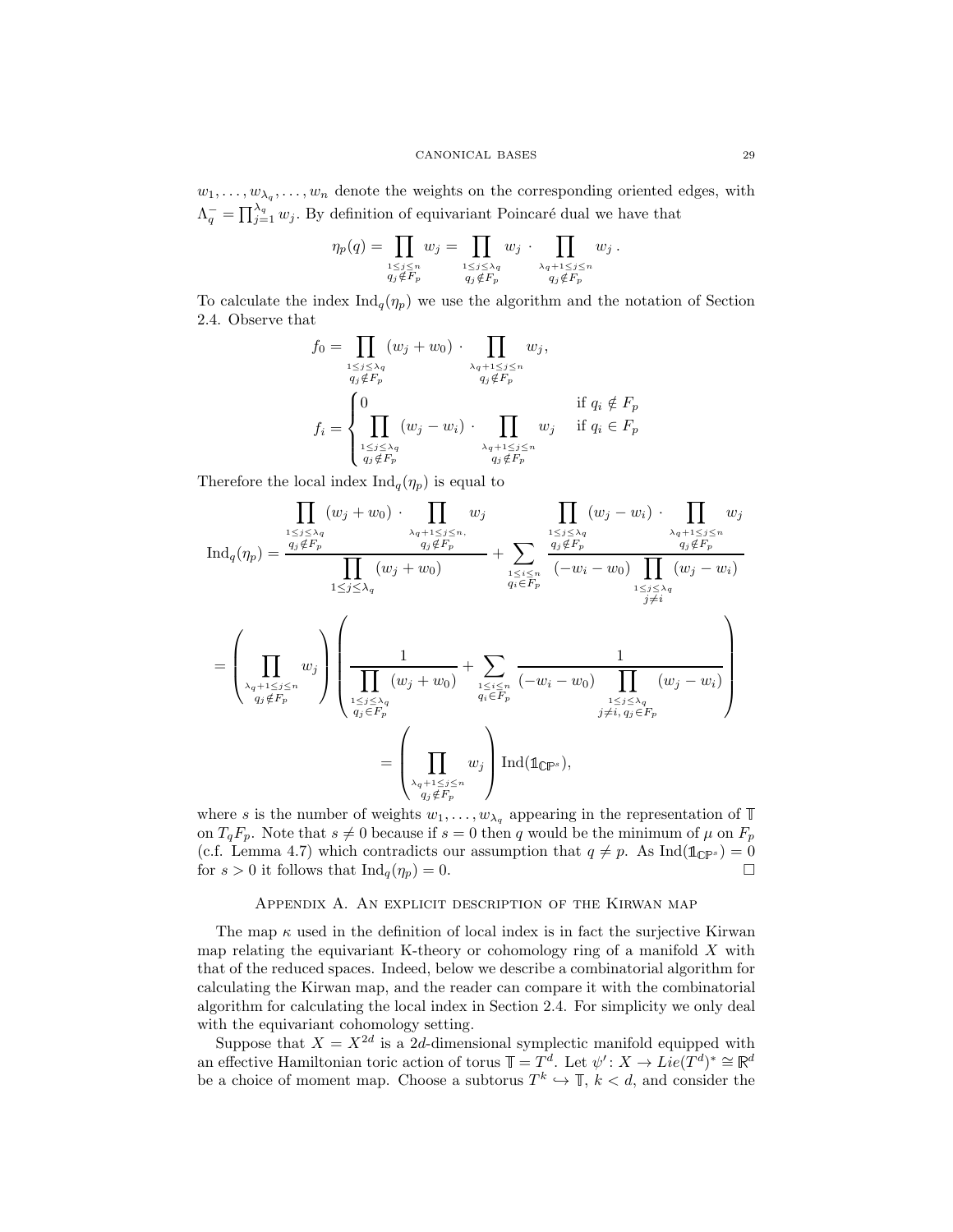induced action of  $T^k$  on X. Let  $\pi: Lie(T^d)^* \to Lie(T^k)^*$  be the map induced by the inclusion  $T^k \hookrightarrow T^d$ . Then  $\varphi = \pi \circ \psi' : X \to \mathbb{R}^k$  is a moment map for this action. Take any regular value a of the function  $\varphi$ . Then  $X_{red} := \varphi^{-1}(a)/T^k$  is a symplectic toric orbifold. If the T<sup>k</sup> action on  $\varphi^{-1}(a)$  is free then  $\varphi^{-1}(a)/T^k$  is a manifold. Moreover it is equipped with a Hamiltonian action of the residual torus  $\mathbb{K} := T^d/T^k$ .

By a theorem of Kirwan the following map (called Kirwan map)

$$
\kappa\colon H^*_\mathbb{T}(X;\mathbb{Z})\twoheadrightarrow H^*_\mathbb{T}(\varphi^{-1}(a);\mathbb{Z})\simeq H^*_\mathbb{K}(X_{red};\mathbb{Z})
$$

is surjective. We describe  $\kappa$  explicitly in the situation that appears in our algorithm for calculating the local index (where  $X = H_q \times S^2$  and  $X_{red} = \tilde{H}_q^{\epsilon}$ ), namely when:

- $k = 1$  so  $T^k \cong S^1$ , henceforth denoted  $\mathbb{S}^1$  to avoid confusion,
- $X_{red}$  is a manifold and
- the level of the reduction a is close to the maximum of  $\varphi$ , i.e. the hyperplane  $\pi^{-1}(a)$  cuts the moment map image of X close to the fixed point  $q_0$  of X where  $\varphi$  attains its maximum.

The moment map image of  $X_{red}$  is the intersection of  $\psi'(X)$  with the affine hyperplane  $\pi^{-1}(a)$  in  $Lie(T^d)^*$ . The fixed points of  $X_{red}$  correspond to the points of intersection of this affine hyperplane with the edges of the 1-skeleton of the moment polytope of  $X$ ; the set of these edges is denoted by  $E$ . An example is presented in Figure [A.1.](#page-30-0) The weights of the  $T^d = T^2$  action at  $p_0$  are  $w_1$  and  $w_2$ . The affine hyperplane is perpendicular to the vector  $v = w_1 + w_2$ .

Recall the description of the kernel of Kirwan map from the work of Goldin [\[G\]](#page-32-18) and Tolman-Weitsman [\[TW\]](#page-32-14), and observe that in our situation any class in  $H^*_{\mathbb{T}}(X;\mathbb{Z})$  which has value 0 when restricted to  $q_0$  is in the kernel. Therefore

$$
\kappa(\alpha) = \kappa(\alpha(q_0) \cdot \mathbb{1})
$$

for any  $\alpha$  in  $H^*_{\mathbb{T}}(X;\mathbb{Z})$ . This reduces our problem to analyzing only the classes of the form  $f \cdot \mathbb{1}$ , with  $f \in H^*_{\mathbb{T}}(\text{pt}; \mathbb{Z})$ .

We describe  $\kappa(f \cdot \mathbf{1})$  by calculating its restrictions to the fixed points  $X_{red}^{\mathbb{K}}$ . Let  $p_i \in X_{red}^{\mathbb{K}}$  be any fixed point. Denote by  $q_i, q_0 \in X^{\mathbb{I}}$  the fixed points in X connected by an edge  $\overrightarrow{q_iq_0} \in E$  such that  $p_i$  is the intersection of the edge  $\overrightarrow{q_iq_0}$  with the affine hyperplane  $\pi^{-1}(a)$ . Denote by  $S_i^2$  the sphere in X corresponding to the edge  $\overrightarrow{q_i q_0}$ and by  $H_i$  the subtorus of  $\mathbb T$  fixing  $S_i^2$ , i.e.  $H_i = \exp(\{\xi \mid w(\overrightarrow{q_i q_0})(\xi)=0\})$ . Note that  $S_i^2 \cap \varphi^{-1}(a)$  is a circle, denoted by  $\mathfrak{C}_i$ , equipped with a free  $\mathbb{S}^1$ -action and that

$$
\mathcal{C}_i/\mathbb{S}^1 = \{p_i\}.
$$

To find the weights of the K action on  $T_{p_i}X_{red}$  we proceed as in [\[GH,](#page-32-19) Example 3]. Observe that  $H_i$  is complementary to  $\mathbb{S}^1$  in  $\mathbb{T}$ , so  $H_i \cong \mathbb{T}/\mathbb{S}^1 = \mathbb{K}$  (this follows from the assumption that the reduced space is a manifold). Therefore the  $\mathbb{T}/\mathbb{S}^1$ action on  $T_{p_i}X_{red}$  is isomorphic to the  $H_i$  action on this space. The weights of the  $\mathbb{K} = \mathbb{T}/\mathbb{S}^1$  action on  $T_{p_i}X_{red}$  are obtained by projecting the  $\mathbb{T}$  weights at  $q_0$  to  $\mathfrak{h}_i^* = Lie(H_i)^*$ . (Using  $q_i$  instead of  $q_0$  gives the same result as the  $\mathbb T$  weights at  $q_i$  differ from those at  $q_0$  by a multiple of  $w(\overrightarrow{q_iq_0})$ , so the difference vanishes after applying the projection to  $\mathfrak{h}_{i}^{*}$ ). Note also that the weights of the  $\mathbb{T}/\mathbb{S}^{1}$  action on  $T_{p_i} X_{red}$ , together with  $w(\overrightarrow{q_i q_0})$ , form a  $\mathbb{Z}$ -basis of the lattice  $\ell^*$ .

We need to find the image of  $f \cdot \mathbb{1} \in H^*_{\mathbb{T}}(X;\mathbb{Z})$  under the composition

$$
H^*_{\mathbb{T}}(X;\mathbb{Z}) \to H^*_{\mathbb{T}}(\mathfrak{C}_i;\mathbb{Z}) \stackrel{\cong}{\to} H^*_{\mathbb{T}/\mathbb{S}^1}(\{p_i\};\mathbb{Z}) = H^*_{H_i}(\mathrm{pt};\mathbb{Z}),
$$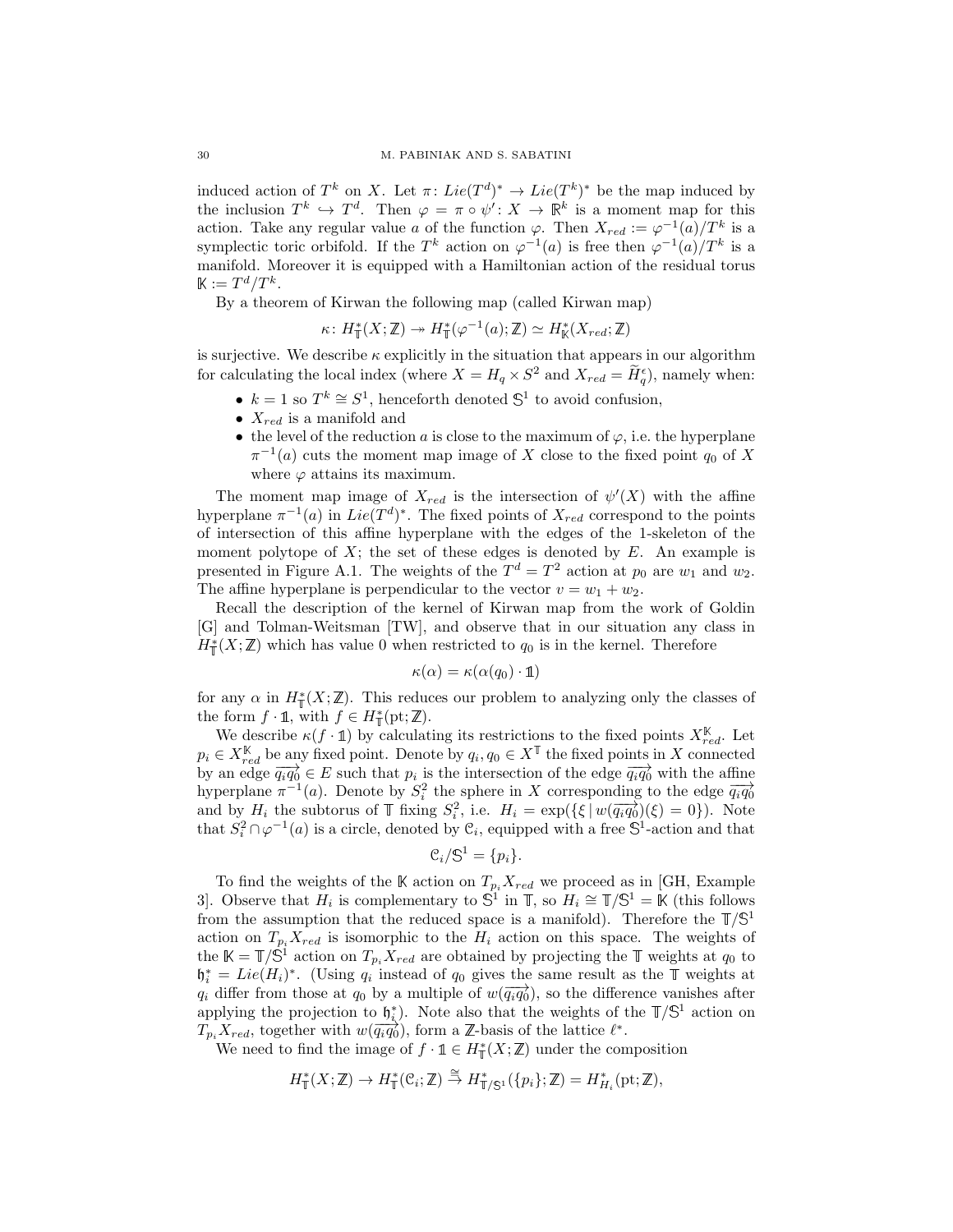where the first map is induced by the inclusion  $\mathfrak{C}_i \hookrightarrow X$  and sends  $f \cdot \mathbb{1} \in H^*_\mathbb{I}(X;\mathbb{Z})$ to  $f \cdot \mathbb{1} \in H^*_{\mathbb{T}}(\mathcal{C}_i;\mathbb{Z})$ . As for the second map, on classes of the form  $f \cdot \mathbb{1}$ , with  $f \in H^*_{\mathbb{T}}(\text{pt}; \mathbb{Z})$ , it acts exactly as the map  $H^*_{\mathbb{T}}(\text{pt}; \mathbb{Z}) \to H^*_{H_i}(\text{pt}; \mathbb{Z})$  we used above to find the weights. Note that the value  $\kappa(f \cdot \mathbb{1})(p_i)$  is in the Z-span of the weights of the  $\mathbb{T}/\mathbb{S}^1$  action on  $T_{p_i}X_{red}$ , as it should be.

In conclusion, the procedure for finding the value of the restriction of  $\kappa(\alpha)$  to  $p_i$ is the following:

- Present the value  $\alpha(q_0) \in H^*_{\mathbb{T}}(\text{pt}; \mathbb{Z})$  in the basis consisting of the  $\mathbb{T}/\mathbb{S}^1$ weights at  $T_{p_i} X_{red}$  and of the weight  $w(\overrightarrow{q_i q_0})$ .
- Map such value to  $H^*_{\mathbb{K}}(\mathrm{pt}; \mathbb{Z}) \cong H^*_{H_i}(\mathrm{pt}; \mathbb{Z})$  by sending the weight  $w(\overrightarrow{q_i q_0})$ to 0.

The result is  $\kappa(\alpha)$  restricted to the point  $p_i$ . Note that starting from  $\alpha(q_i)$  instead of  $\alpha(q_0)$  gives exactly the same result because  $\alpha(q_0)$  and  $\alpha(q_i)$  differ by a multiple of the weight  $w(\overrightarrow{q_iq_0})$  (see [\(4.1\)](#page-21-1)). By repeating the same argument for each fixed point of  $X_{red}$  we obtain the image of  $\kappa(\alpha)$  in  $H^*_{\mathbb{K}}(X_{red}^{\mathbb{K}})$ .

In the example in Figure [A.1,](#page-30-0)  $\pi^{-1}(a)$  is generated by the vector  $(1, -1)$ . At  $p_1$ we get a  $\mathbb{Z}$ -basis  $\{w_1 - w_2 = (1, -1), w_1 = (1, 0)\}\$ , while at  $p_2$  we get a  $\mathbb{Z}$ -basis  $\{w_2 - w_1 = (-1, 1), w_2 = (0, 1)\}\.$  We will find the image of the class  $\alpha$  presented in black on the right of Figure [A.1](#page-30-0) (with  $\alpha_j = \alpha(q_j)$ ). The torus K is 1 dimensional, so the dual of its Lie algebra can be identified with  $\mathbb{R}[x]$ , where  $x = w_1 - w_2$ . At the point  $p_1$  our procedure applied to  $\alpha_0$  gives

$$
w_1 + w_2 = -(w_1 - w_2) + 2w_1 \rightarrow -(w_1 - w_2) + 0 = -x.
$$

(Observe that if we use  $\alpha_1$  instead of  $\alpha_0$  we indeed get the same result:  $4w_1 + w_2 =$  $-(w_1 - w_2) + 5w_1 \rightarrow -(w_1 - w_2) + 0 = -x$ . At the point  $p_2$  we get

$$
w_1 + w_2 = (w_1 - w_2) + 2w_2 \rightarrow (w_1 - w_2) + 0 = x.
$$

Therefore  $\kappa(\alpha)$  (presented in blue) restricted to  $p_1$  gives  $-x$ , and restricted to  $p_2$ gives  $x$ .



<span id="page-30-0"></span>FIGURE A.1. An example of a computation of the Kirwan map.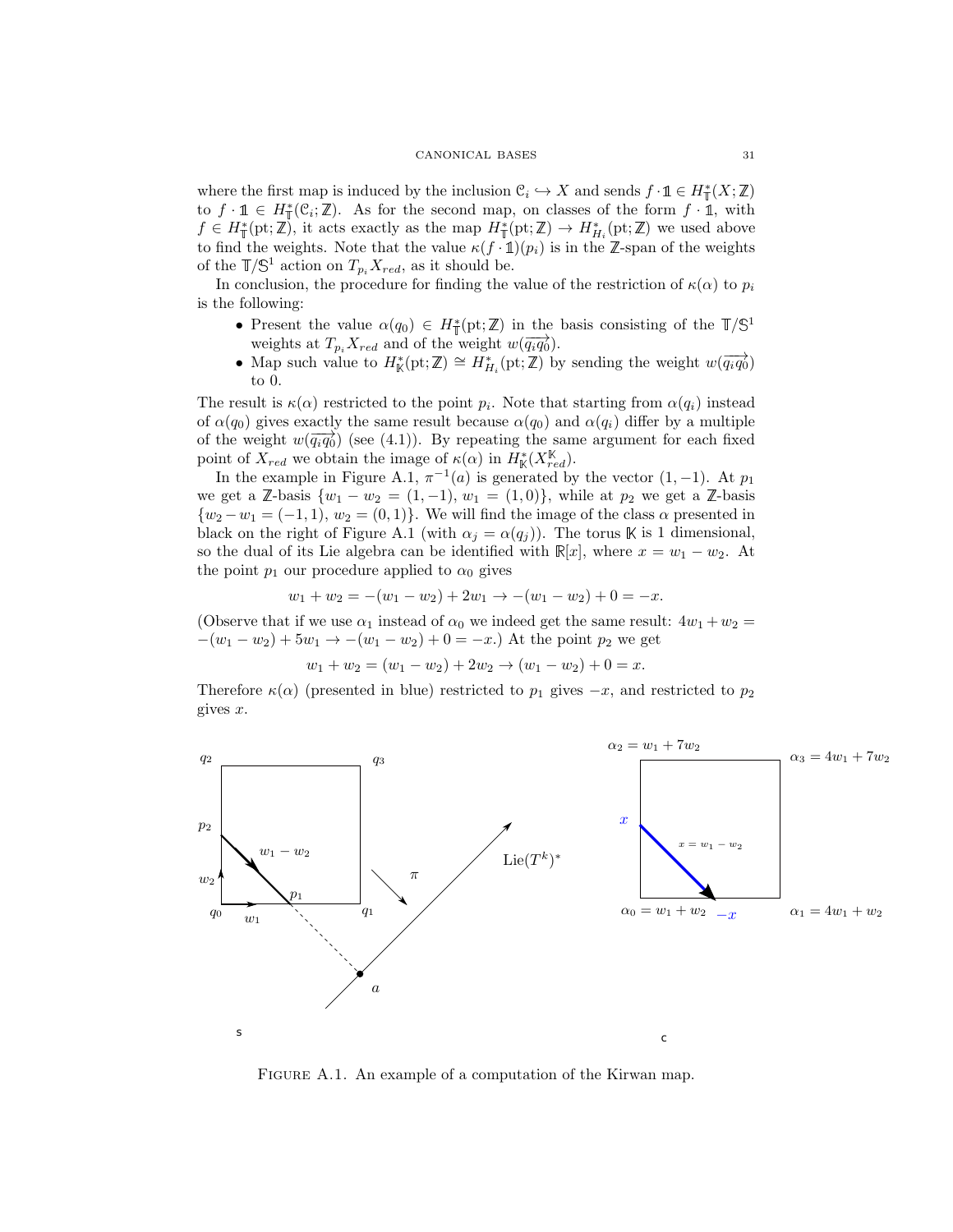Our second example of computation of the Kirwan map goes back to the situation presented in Figure [2.1,](#page-10-0) i.e. the situation we encounter while calculating the local index. Given a class  $\tau \in H^*_\mathbb{T}(H_q;\mathbb{Z})$  we want to calculate the class  $\kappa(\widetilde{r}(\tau))$  in  $\mathcal{K}_{\widetilde{\mathbb{F}}_q}((\widetilde{H}_q^{\epsilon})^{\widetilde{\mathbb{T}}_q})$ . Figure [A.2](#page-31-0) consists of three pictures: the weights around the fixed



<span id="page-31-0"></span>Figure A.2. A calculation of the Kirwan map in the situation encountered in the definition of local index.

point q<sub>0</sub>, the values of  $\tilde{r}(\tau)$  at the fixed points of  $H_q \times S^2$  in the neighborhood of  $q_0$ , and the values of  $\kappa(\widetilde{r}(\tau))$  at the fixed points of  $H_0^{\epsilon}$ . The values of  $\kappa(\widetilde{r}(\tau))$  at  $p_0, p_1, p_2$ , respectively, are calculated in the following way:

$$
f(w_1, w_2) = f(w_1 + w_0, w_2 + w_0) \rightarrow f(w_1 + w_0, w_2 + w_0),
$$
  
\n
$$
f(w_1, w_2) = f(w_1, (w_2 - w_1) + w_1) \rightarrow f(0, w_2 - w_1),
$$
  
\n
$$
f(w_1, w_2) = f((w_1 - w_2) + w_2, w_2) \rightarrow f(w_1 - w_2, 0).
$$